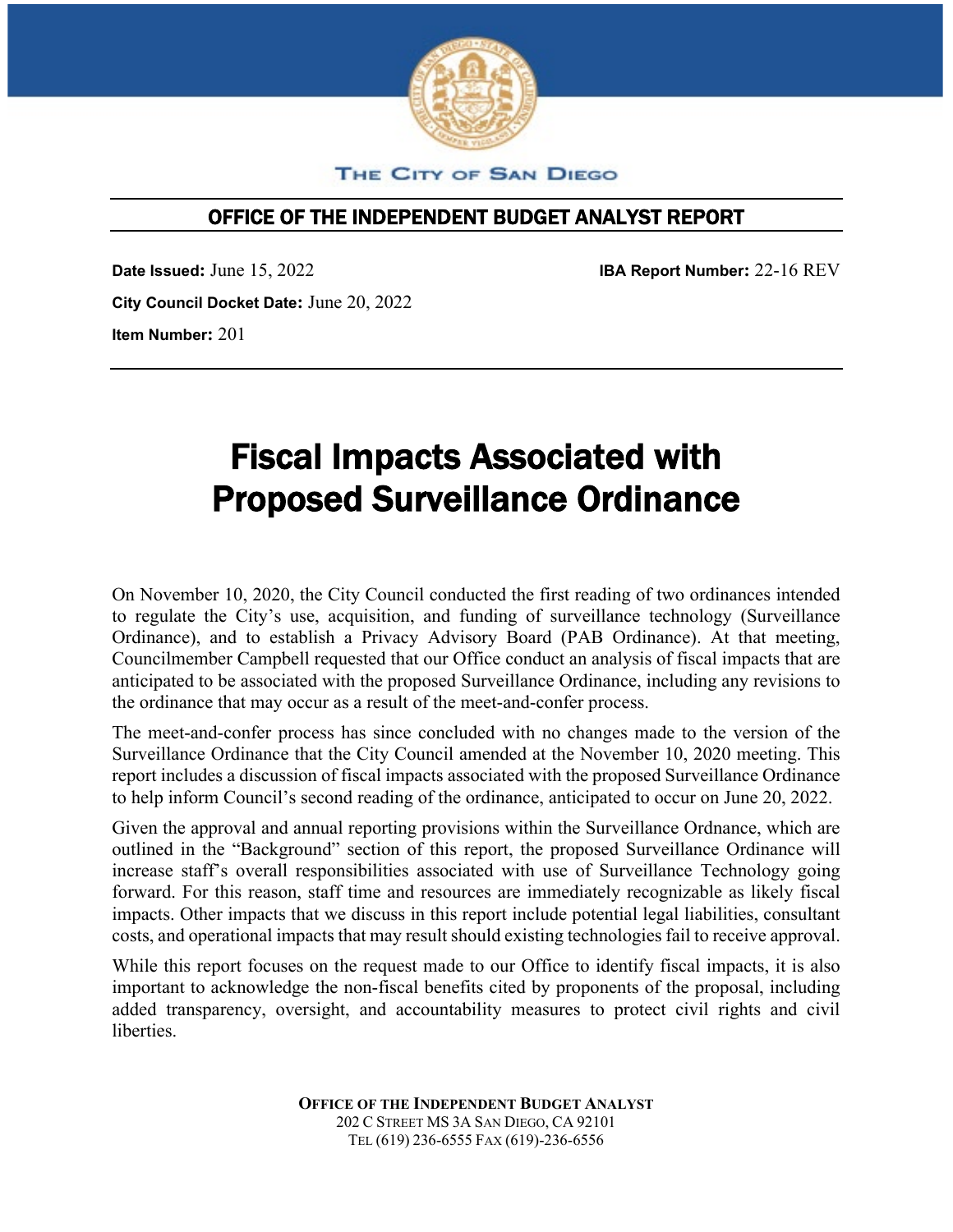# **BACKGROUND**

The Surveillance Ordnance incorporates into the Municipal Code a process that City staff will be required to follow in order to fund, acquire and use "Surveillance Technology," which is broadly defined within the ordinance (see right).

*New* Surveillance Technology is differentiated from *existing* Surveillance Technology depending on whether the City possessed, used, or has a contract in force and effect for the use of Surveillance Technology before the effective date of Surveillance Ordinance.

#### **Approval of** *New* **Surveillance Technology**

Once in effect, the Surveillance Ordinance will require staff to complete the following before seeking City Council approval to use or fund *new* Surveillance Technology:

**"Surveillance Technology"** means any software (e.g., scripts, code, Application Programming Interfaces), electronic device, system utilizing an electronic device, or similar device used, designed, or primarily intended to observe, collect, retain, analyze, process, or share audio, electronic, visual, location, thermal, olfactory, biometric, or similar information specifically associated with, or capable of being associated with, any individual or group. It also includes the product (e.g., audiovisual recording, data, analysis, report) of such surveillance technology.

- 1) Conduct at least one community meeting in each Council district where the proposed Surveillance Technology would be located;
- 2) Prepare a *Surveillance Use Policy* that includes among other requirements, the Surveillance Technology's proposed purpose and use, and how data will be collected, accessed, protected, retained, and shared;
- 3) Prepare a *Surveillance Impact Report* that includes among other requirements, a description of how the Surveillance Technology works, the location(s) where it will be deployed, an assessment of the Surveillance Use Policy and other impacts, fiscal costs, and alternatives;
- 4) Submit *Surveillance Use Policy* and *Surveillance Impact Report* and seek review and recommendation(s) from the Privacy Advisory Board at a publicly noticed meeting; and
- 5) Seek City Council approval.

Following these new requirements, the City Council docketing and approval process is largely unchanged, though the Council will need to take additional actions to: approve the new *Surveillance Impact Report* and *Surveillance Use Policy*, determine that the benefits to the community of the Surveillance Technology outweigh the costs; determine that the proposal will safeguard civil liberties and civil rights; and determine that, in the City Council's judgment, no alternative with a lesser economic cost or impact on civil rights or civil liberties would be as effective.

#### **Approval of** *Existing* **Surveillance Technology**

For *existing* Surveillance Technology, a separate review and approval process is outlined in the Surveillance Ordinance with a one-year grace period allowing for the continued use of existing Surveillance Technology before approval is required. The process that Staff must complete during the one-year grace period is as follows: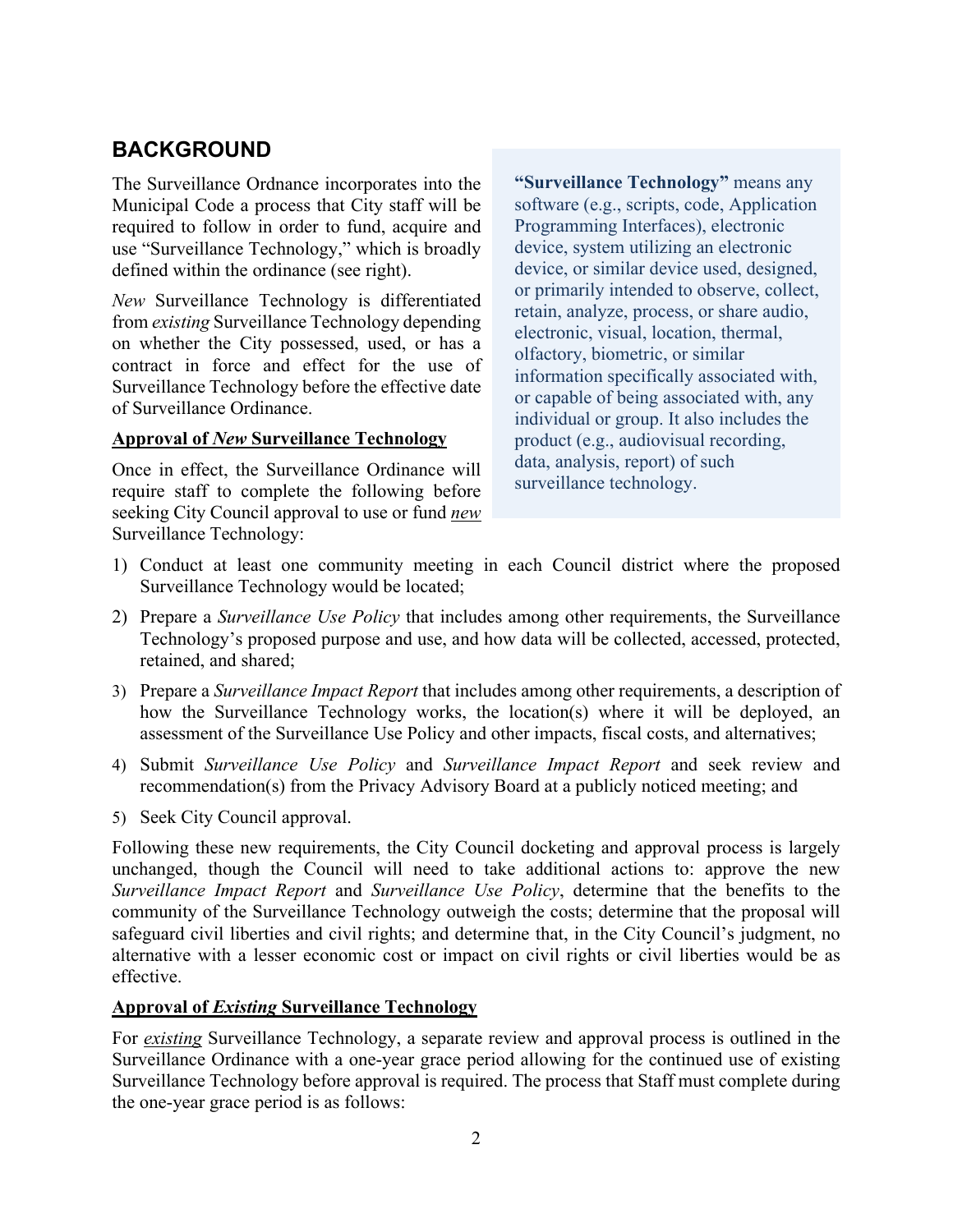- 1) Provide the Privacy Advisory Board with a comprehensive list of Surveillance Technology that is possessed or used by the City;
- 2) Conduct at least one community meeting in each Council district where each proposed Surveillance Technology would be located;
- 3) Prepare a Surveillance Use Policy for each existing Surveillance Technology;
- 4) Prepare a Surveillance Impact Report for each existing Surveillance Technology;
- 5) Submit at least one Surveillance Use Policy and Surveillance Impact Report per month and seek review and recommendation(s) from the Privacy Advisory Board at a publicly noticed meeting; and
- 6) Seek City Council approval for each existing Surveillance Technology.

## **Annual Surveillance Report**

The Surveillance Ordinance requires ongoing oversight of each City Council approved Surveillance Technology in the form of an *Annual Surveillance Report*. The *Annual Surveillance Report* is to include information on how Surveillance Technology is being used, any updates or changes that may have occurred, any data sharing, a summary of community complaints, and an analysis regarding whether, and to what extent, the use of the Surveillance Technology disproportionally impacts certain groups or individuals, among other requirements.

Staff will be required to prepare the initial Annual Surveillance Report for each individual Surveillance Technology and submit it to the Privacy Advisory Board for review within one-year following City Council approval and annually thereafter. Each Annual Surveillance Report would proceed to the City Council for approval following the Privacy Advisory Board's review.

# **FISCAL/POLICY DISCUSSION**

# **A. Fiscal Impacts related to Staff Time and Resources**

#### Potential New Staffing Needs

Given the approval and annual reporting provisions within the Surveillance Ordnance described above, increased staff time and resources will be required in order to use Surveillance Technology going forward. Most of this increased staff time is likely to be associated with the preparation of the various required reports and attending community meetings. Since it is unknown how many *new* Surveillance Technologies will be brought forward for approval after the proposed Surveillance Ordinance is adopted, our review of fiscal impacts focuses on existing Surveillance Technologies. Given that the amount of time to seek approval of existing Surveillance Technologies is limited to one-year under the Surveillance Ordinance, this is also the period during which staff's resources will be most impacted.

To determine the fiscal impacts related to this, a better understanding of the City's existing use of Surveillance Technology is required. The best information currently available is a list of approximately 400 technologies that was self-identified by individual departments last year. According to the City's Chief Compliance Officer, this is a preliminary list that has yet to be fully vetted to eliminate duplicate listings that would amount to a single Surveillance Technology (e.g., online meeting platforms such as Zoom or Microsoft Teams, or internet search engines) or exempted technologies. Additionally, the Compliance Department plans to undertake a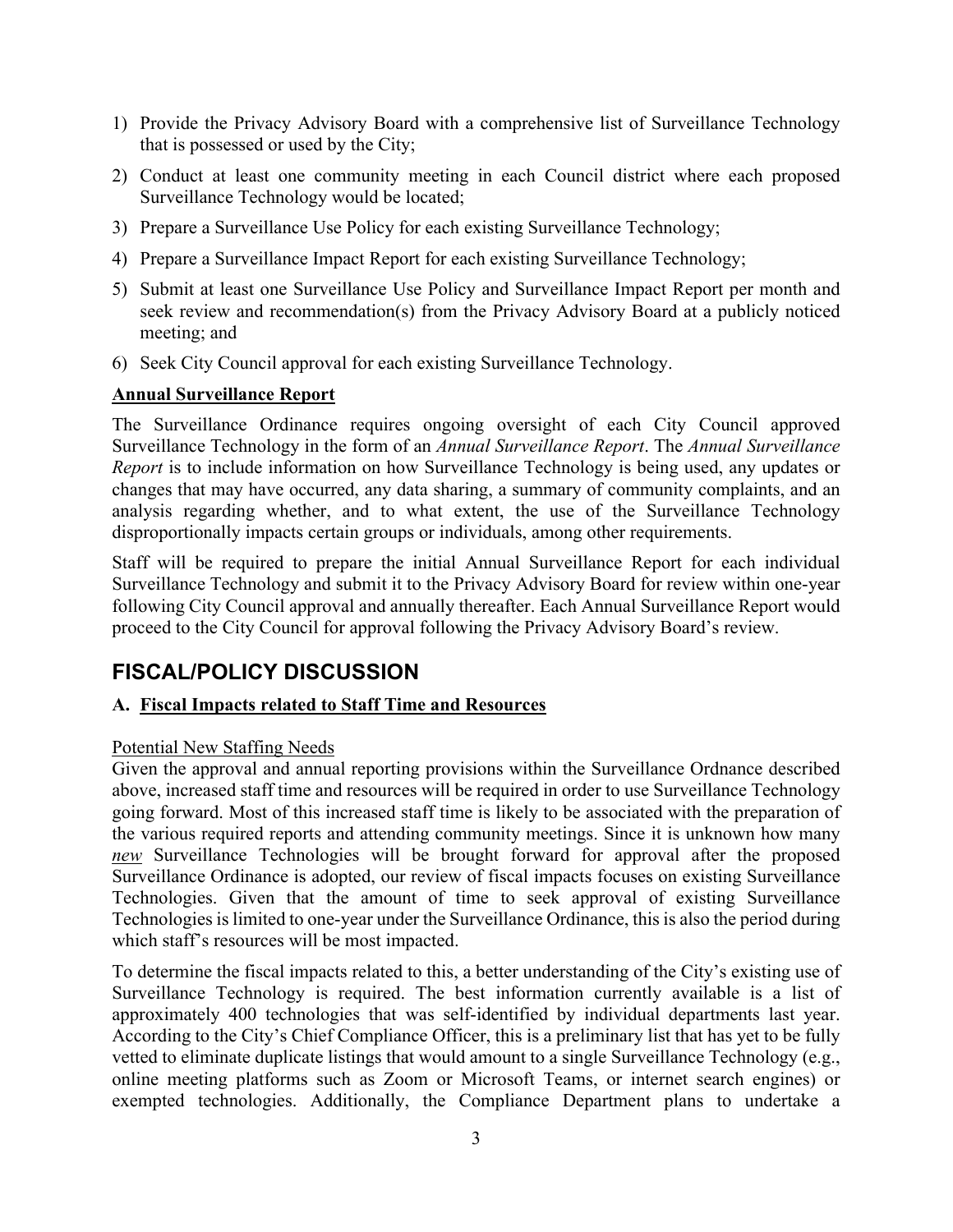communications effort to better educate City Departments regarding the technologies that would be subject to the Surveillance Ordinance, which may potentially result in changes to the preliminary list.

Within the preliminary list, it is notable that most departments identified less 10 potential Surveillance Technologies that they currently utilize. It is our belief that most, if not all, of these departments should be able to absorb the added responsibilities associated with the Surveillance Ordinance without the need for additional staff. Two departments are notable outliers however: the Police Department, which identified more than half of the overall total potential Surveillance Technologies, and the City Attorney's Office which identified approximately 50-60 potential Surveillance Technologies. For these departments, it may be reasonable to assume additional staffing of 1-2 positions could be requested to coordinate preparation of the required reports with the various subject matter experts in each of these Departments. We estimate the cost per position to range between \$100,000 up to \$150,000 depending on the position classification.

With that said, there are other factors which will ultimately determine the extent of how much additional time and resources will be required. For example, we understand that the Compliance Department plans to create streamlined document templates to aide staff when preparing the required reports and policies. The Compliance Department also plans to develop standardized processes for other departments to utilize when tracking requirements of the Annual Surveillance Report (e.g., software updates/technology upgrades, PRA requests, community complaints, data breaches, etc.). Depending on the result of these efforts, overall staff time could be meaningfully reduced.

# **Additionally, our Office notes the City Council could consider certain modifications to the proposed Surveillance Ordinance which we believe could further mitigate the fiscal impacts described above.**

- a) *Consolidated Community Meetings* Allow the option for consolidated (or Citywide) community meetings in instances when more than one community meeting is required for an individual Surveillance Technology; the City Council could also consider allowing virtual meetings, if measures are taken to ensure broad community access.
- b) *Annual Surveillance Reporting Exemptions* Allow as a part of the City Council's approval process for new or existing Surveillance Technologies, the ability to exempt from Annual Surveillance Reporting requirements any Surveillance Technologies that, in the judgement of the Privacy Advisory Board and/or City Council, are determined to not impact civil rights or civil liberties (e.g., use of Zoom for video conferencing, or Google Search functions);
- c) *Consolidated Annual Surveillance Reports* Allow the option for Annual Surveillance Reports to be consolidated rather than requiring separate Annual Surveillance Reports for each individual Surveillance Technology.

*We caution that that this discussion is based on preliminary and unvetted information and is only intended to provide a general idea of potential additional staffing resources that could be required.* As discussed above with respect to the approval process for existing Surveillance Technology, the City will need to provide the Privacy Advisory Board with a fully vetted, comprehensive list of existing Surveillance Technologies that are currently in use. More information concerning the need for additional staff resources could be better determined at that time.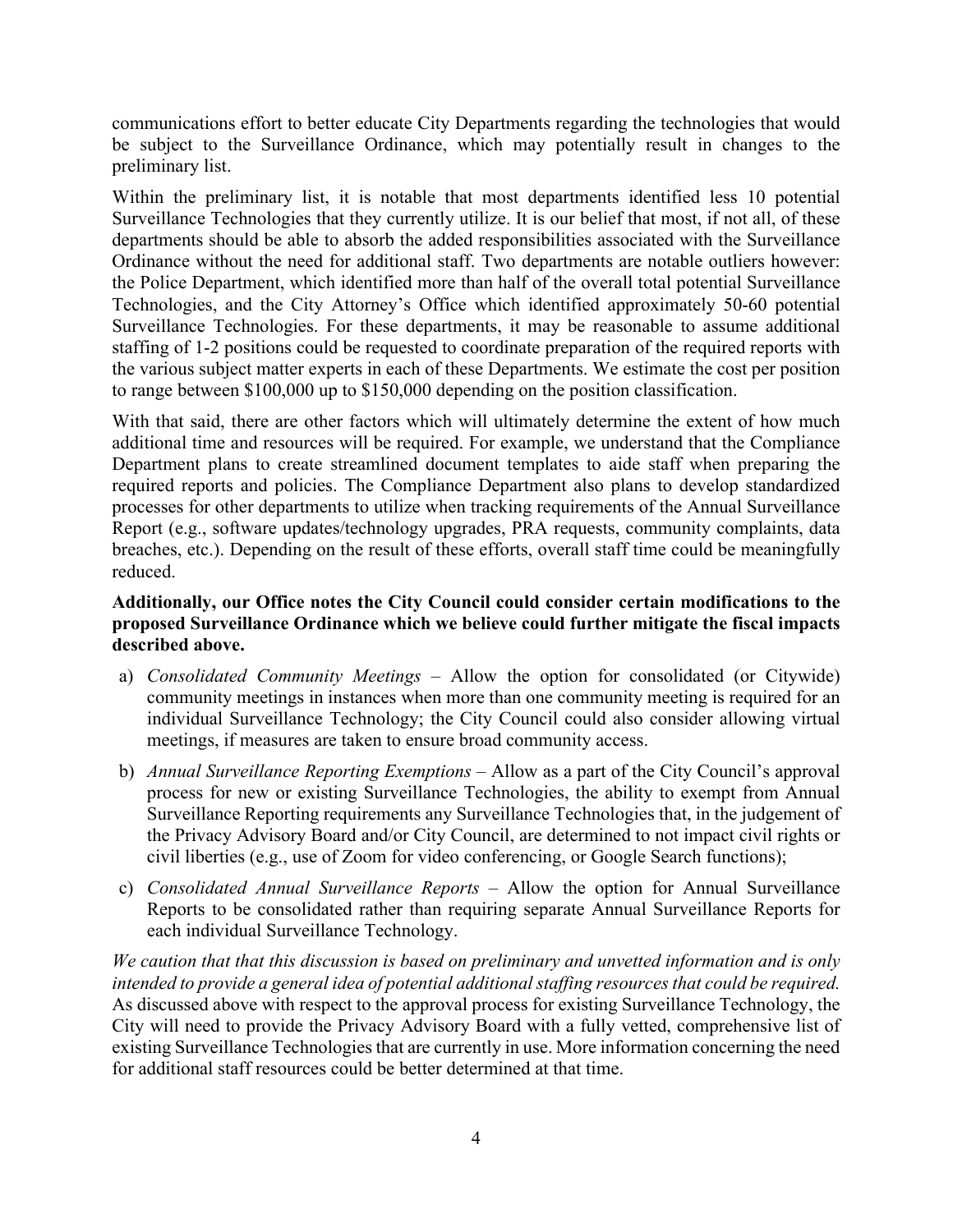Existing Resources Budgeted for Surveillance Ordinance

We note that 1.00 Program Manger position and \$162,000 was added to the Compliance Department in the FY 2022 Adopted Budget to implement and ensure the City's compliance with the Surveillance Ordinance. The position, which is anticipated to be filled in July, is expected to be the primary point of contact for surveillance matters for City staff, elected officials, and public stakeholders. Currently, this is only budget position that is fully dedicated to Surveillance Ordinance compliance matters.

# **B. Potential Legal Liabilities**

The proposed Surveillance Ordinance would allow a private party to sue the City to enforce its provisions. If that private party was to prevail in court, the City would be required to pay attorney fees and costs, and actual damages, not less than liquidated damages of \$1,000 or \$100 per day for each day of violation, whichever is greater.

While our Office is unable to estimate fiscal impacts associated with future potential legal actions against the City, **the City Attorney's Office in their report titled** *"Analysis of Revised Draft Transport and Responsible Use of Surveillance Technology Ordinance,"* **dated October 30, 2020 (Attachment 1), suggested that the following modifications to the Surveillance Ordinance should be taken into consideration in order to limit the extent of legal liabilities:**

- a) *Require written notice of alleged violation –* According to the City Attorney's report, other jurisdictions with ordinance's similar to the proposed Surveillance Ordinance, including Santa Clara County, Berkeley, Seattle, the BART District, San Francisco, and Davis, require written notice of any alleged violation anywhere between 30 to 90 days before legal actions is pursued to allow them an opportunity to investigate and to cure the violation.
- b) *Exclude Technicalities –* The City Attorney's Office suggests that the right to sue should apply to material violations, and not technicalities, to prevent abuse and protect the City's General Fund.
- c) *Limit the award of attorney's fees* Santa Clara County limits the award of attorney fees for violations by capping it at \$100 per hour, and not to exceed \$7,500 in total. For a recovery of attorney fees, Santa Clara County also requires that any violation of their ordinance be the result of arbitrary or capricious action or conduct of Santa Clara County employees. Berkeley also includes prior written notice before a lawsuit can be brought, and caps attorney fees at \$15,000.

# **C. Consultant Costs**

As discussed within the "Background" section of this report, each *Annual Surveillance Report* will require an analysis of the corresponding Surveillance Use Policy for that particular Surveillance Technology be conducted to determine whether it is adequately protecting civil rights and civil liberties. The Surveillance Ordinance states further that the analysis shall consider whether, and to what extent, the use of the Surveillance Technology disproportionally impacts certain groups or individuals. While all other components of the required reports and policies appear to be suitable for City staff, this particular analysis may require the expertise of outside professional consultants for certain Surveillance Technologies. With that said, given that the cost is likely to vary considerably depending on the Surveillance Technology in question, and the fact that it is unknown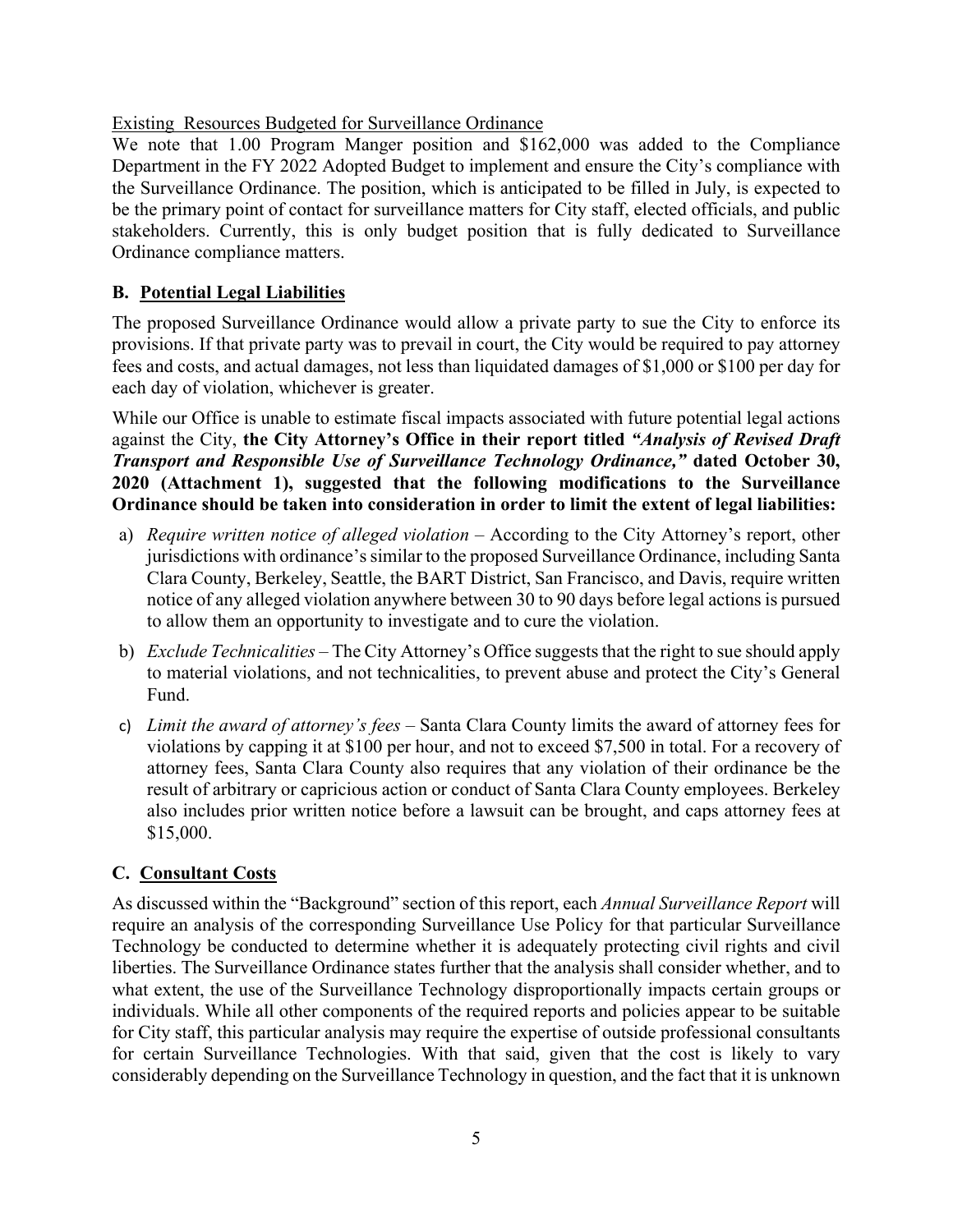how many Surveillance Technologies would require consultant services, we are unable to estimate this potential fiscal impact.

# **D. Opportunity Costs**

In economics, "opportunity cost" generally refers to the lost value of something when one alternative is chosen over another. With respect to the Surveillance Ordinance, there may be opportunity costs should the use of one or more existing Surveillance Technologies no longer be allowable. For example, if a City facility's security camera system failed to receive approval under the Surveillance Ordinance, and the alternative was to contract private security services, the increased cost associated with the latter would constitute the opportunity cost in this example. While opportunity costs are not quantifiable at this time, they could be significant. However, given that fiscal costs and alternatives for each Surveillance Technology are required to be discussed as a component of the *Surveillance Impact Reports*, any such potential opportunity costs should be known to the Privacy Advisory Board and City Council at the time of their review.

# **CONCLUSION**

Councilmember Campbell requested our Office conduct an analysis of fiscal impacts that are anticipated to be associated with the proposed Surveillance Ordinance. As outlined above, we identified several fiscal impacts, including staff time and resources, potential legal liabilities, consultant costs, and potential impacts that may result should existing technologies fail to receive approval.

However, due to the significant number of unknown variables that would significantly influence a fiscal impact analysis, we are unable to meaningfully quantify all potential impacts. With that said, in this report we do summarize and approximate fiscal considerations to the extent possible.

We also offer for Council's consideration, certain modifications to the proposed Surveillance Ordinance intended to mitigate potential fiscal impacts. *However, given that Council's action on June 20<sup>th</sup> will constitute the second reading of the proposed Surveillance Ordinance, it should be noted that if Council chooses to include any of our suggested modifications, the City may be required to reintroduce the proposed Surveillance Ordnance and comply with collective bargaining requirements under the Meyers-Milias-Brown Act (MMBA).* Given this, the Council may wish to ask for more information from the City Attorney's Office concerning these requirements.

**Baku Patel** Fiscal & Policy Analyst

**APPROVED: Charles Modica Independent Budget Analyst** 

Attachment - Office of the City Attorney report titled "Analysis of Revised Draft Transport and Responsible Use of Surveillance Technology Ordinance," dated October 30, 2020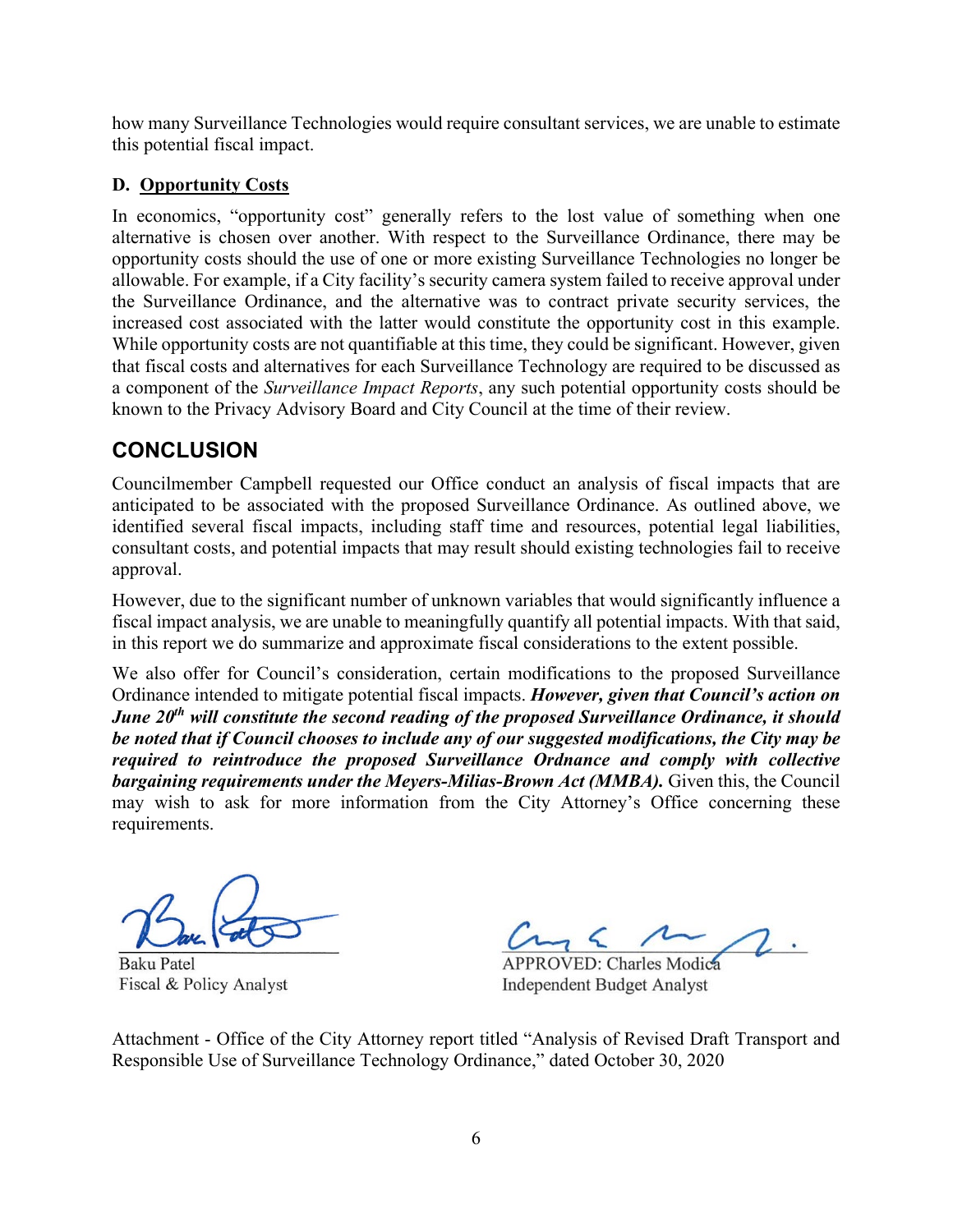SANNA R. SINGER ASSISTANT CITY ATTORNEY

JAMES S. MCNEILL ASSISTANT CITY ATTORNEY

KENNETH R. SO DEPUTY CITY ATTORNEY OFFICE OF

# THE CITY ATTORNEY

CITY OF SAN DIEGO

1200 THIRD AVENUE, SUITE 1620 SAN DIEGO, CALIFORNIA 92101-4178 TELEPHONE (619) 236-6220 FAX (619) 236-7215

#### MARA W. ELLIOTT

CITY ATTORNEY

October 30, 2020

#### REPORT TO HONORABLE MAYOR AND MEMBERS OF THE COUNCIL

# ANALYSIS OF REVISED DRAFT TRANSPARENT AND RESPONSIBLE USE OF SURVEILLANCE TECHNOLOGY ORDINANCE

#### **INTRODUCTION**

On November 10, 2020, the City Council (Council) is expected to consider an ordinance proposing a comprehensive process for the Council's approval of the City's acquisition, funding, and use of surveillance technology.

By way of background, on September 3, 2020, this Office issued its "Preliminary Analysis of Draft Transparent and Responsible Use of Surveillance Technology Ordinance" (Preliminary Analysis Memo), attached, based on the draft Surveillance Technology Ordinance (Surveillance Ordinance), which was written by the TRUST SD Coalition and presented to the Public Safety & Livable Neighborhoods Committee (PS&LN Committee) on July 15, 2020.

This Office has continued to collaborate with representatives from Councilmember Montgomery Steppe's office regarding proposed revisions and clarifications to the Surveillance Ordinance. Based on this input and guidance, this Office has prepared the attached revised drafts of the Surveillance Ordinance and Privacy Advisory Board for Council discussion.

As with our Preliminary Analysis Memo, this report will highlight policy issues associated with the proposed Surveillance Ordinance for consideration by the Council, City departments, and the public.

#### **ANALYSIS**

Our Preliminary Analysis Memo noted that the Surveillance Ordinance was largely modeled after an Oakland ordinance that establishes rules for that city's acquisition and use of surveillance equipment. We identified additional requirements contained in the draft Surveillance Ordinance that differed from the Oakland ordinance, and referenced provisions of the surveillance ordinances used by the cities of Berkeley, Davis, San Francisco, Seattle, Santa Clara County, and the Bay Area Rapid Transit (BART) District that could inform Council discussion.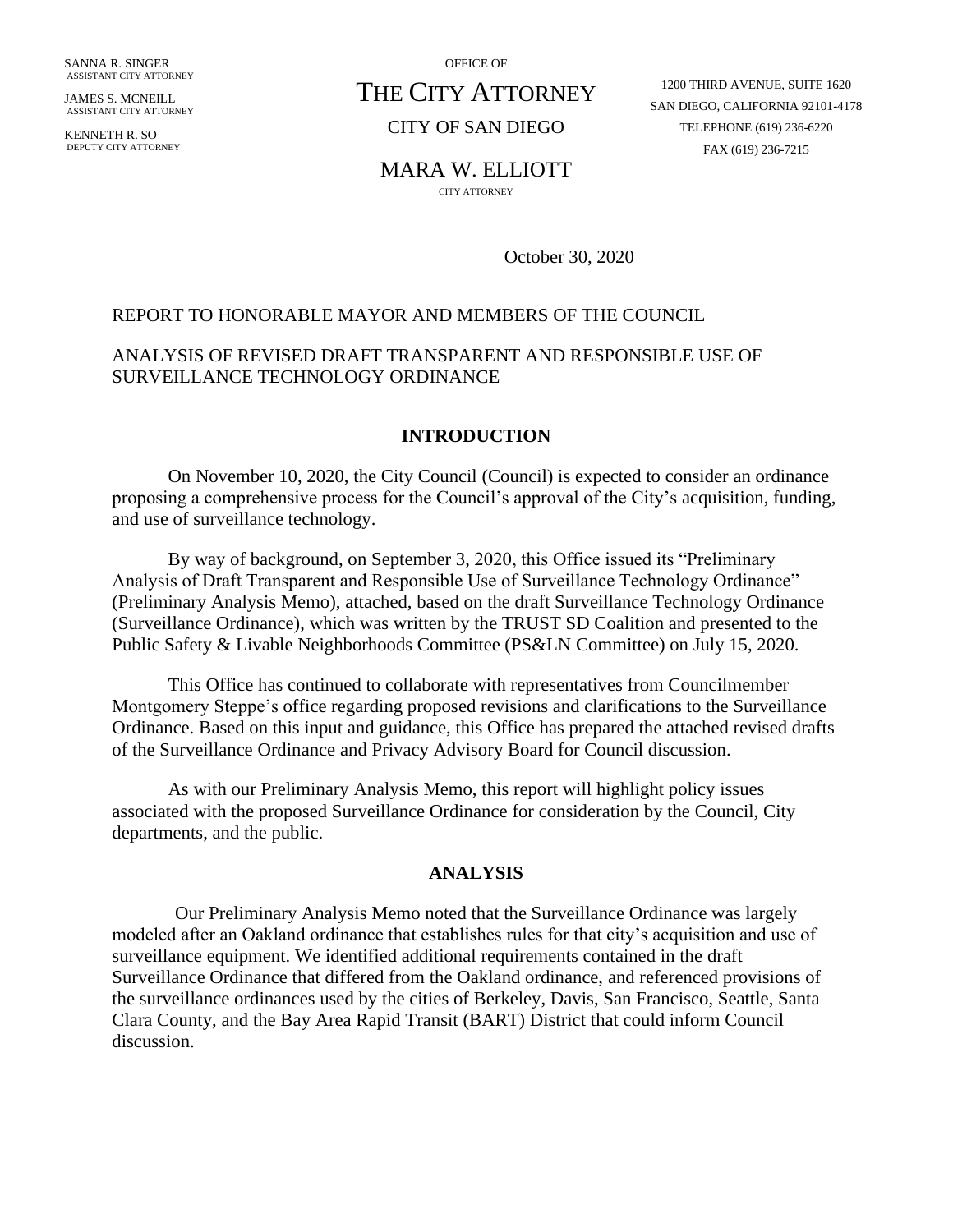This report highlights substantive revisions from the prior draft Surveillance Ordinance and discusses new or ongoing issues related to the revised language of the Surveillance Ordinance.

For ease of reference, issues identified thus far are addressed in roughly the order in which they appear in the Surveillance Ordinance:

#### **1. The Annual Surveillance Report**

- **a. Racial Identification Requirement.** Under Section 511.0101(a)(6), the Surveillance Ordinance no longer requires identification of the race of every individual captured by surveillance technology. It will instead require an analysis regarding whether, and to what extent, the use of surveillance technology disproportionately impacts certain groups or individuals. The City may undertake this analysis itself or use a consultant.
- **b. Public Reporting of Confidential or Sensitive Information that Could Undermine the City's Legitimate Security Interests.** The Annual Surveillance Report retains robust reporting requirements while adding language to Sections 511.0101(a)(2), (a)(4), (a)(7), (a)(8), and (a)(9), that protects the City's confidential and sensitive information. This language, for instance, protects the City from cybersecurity attacks. Council would still be informed of cybersecurity risks through closed session briefings. Section 511.0105(c). This language was added to address the City's Information Technology (IT) Department's concern about potential threats and vulnerabilities to the City's IT security.
- **c. Reporting on Public Records Act Requests.** Under Section 511.0101(a)(11), the reference to including the "response rates" of statistics and information about Public Records Act requests regarding the relevant subject surveillance technology has been clarified to include the number of Public Records Act requests and the open and close date for each of those requests.
- **2. Some Definitions Have Been Clarified.** The definition of "City" under Section 511.0101(c) has been clarified to include all mayoral and independent City departments. Likewise, the definition of "City staff" under Section 511.0101(d) has been revised to be consistent with the definition of "City".

Our Preliminary Analysis Memo sought possible clarification of the definition of "surveillance" or "surveil" under Section 511.0101(l) of the Surveillance Ordinance because it differed from the definition in the Oakland ordinance and appeared to be broader. We recommended having the City's IT Department and other impacted City staff review this language. Besides Oakland, the city of Seattle is the only other jurisdiction that defines "surveillance" or "surveil." The City may want to consider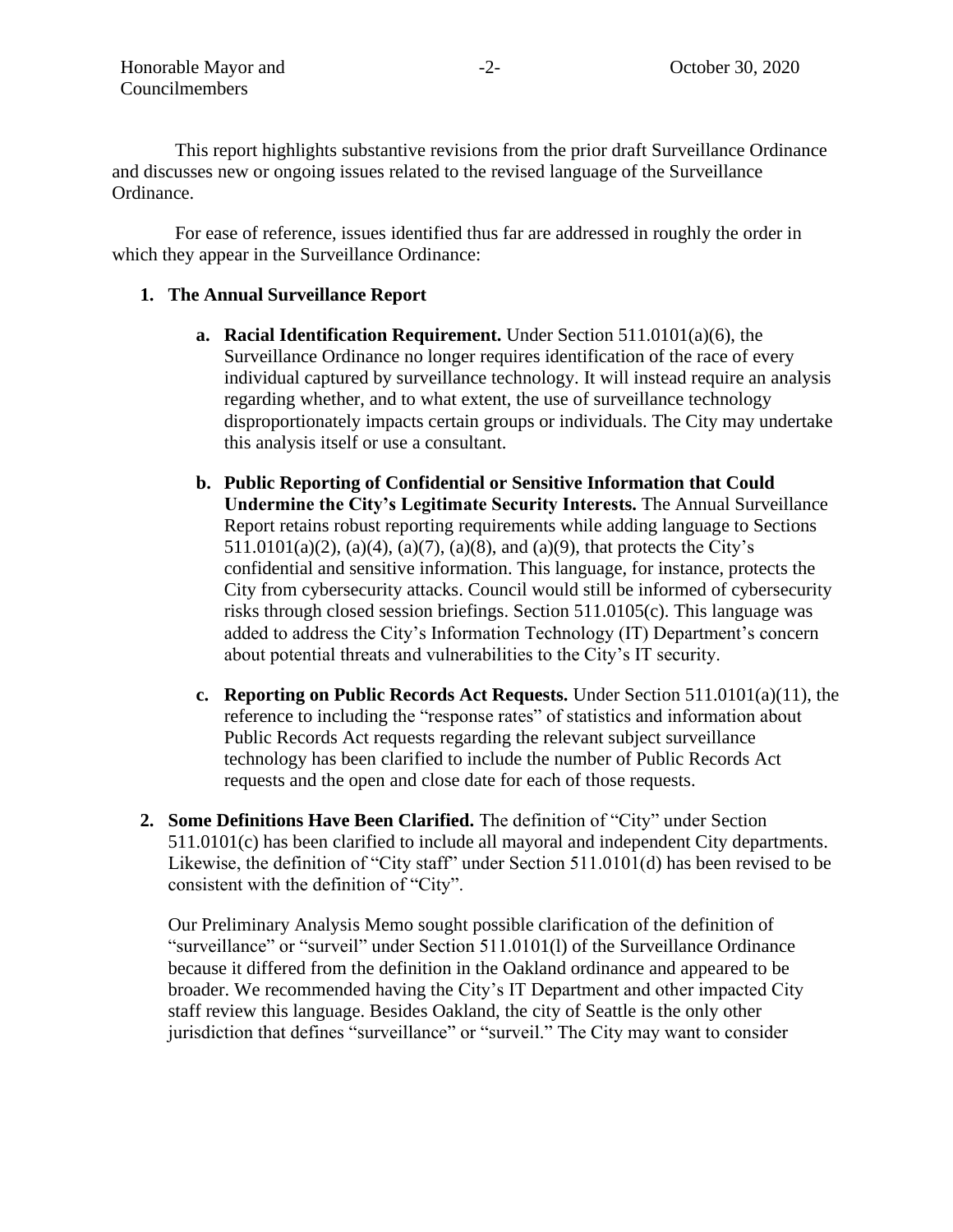adding clarifying language. Chapter 14.18.010 of the Seattle ordinance, for instance, provides that "[i]t is not surveillance if an individual knowingly and voluntarily consented to provide the information, or had a clear and conspicuous opportunity to opt out of providing the information."

## **3. Issues Related to the Definition of "Surveillance Technology**.**"**

- **a. Included Surveillance Technology.** Under Section 511.0101(m), the definition of "Surveillance technology" includes not only the technology itself, but also the "product (e.g. audiovisual recording, data, analysis, report) of such surveillance technology." We were unable to find any other jurisdiction that broadens the definition in this manner. Section 511.0101(m) also includes language referencing examples of what is meant by software such as "scripts, code, Application Programming Interfaces." The City's IT Department can advise whether such references are inclusive and consistent with what is understood to be software.
- **b. Excluded Surveillance Technology.** Consistent with other jurisdictions, the definition of "Surveillance technology" excludes certain technologies. See Section  $511.0101(m)(1)$ . This list of excluded technology is not meant to be exhaustive. As we noted in our Preliminary Analysis Memo, as well as a memo issued on July 21, 2020, it may be beneficial to know which surveillance technology is currently being used by City departments before determining which types of technology should be excluded. Responses to this Office's July 21, 2020 memo should aid the Council's review. Among the types of technology the Council may wish to discuss are:
	- **i. Drone Video Cameras and Use of Surveillance Technology for Exigent Circumstances or Large-Scale Events.** At the July 15 PS&LN Committee meeting, Councilmember Cate asked whether the Fire-Rescue Department would be able to use drone technology for an emergency if that technology had not been previously approved by the Council under the Surveillance Ordinance. The Surveillance Ordinance now contains an exception for exigent circumstances as defined under section 511.0101(g). Other cities, such as Oakland, have provisions that allow the temporary use of unapproved surveillance technology for exigent circumstances and large-scale events.
	- **ii. Surveillance Technology for Monitoring City Employees.** The City uses technology such as GPS sensors to monitor the location and speed of City fleet vehicles. This is intended to ensure that City employees are properly performing their work duties and following traffic laws.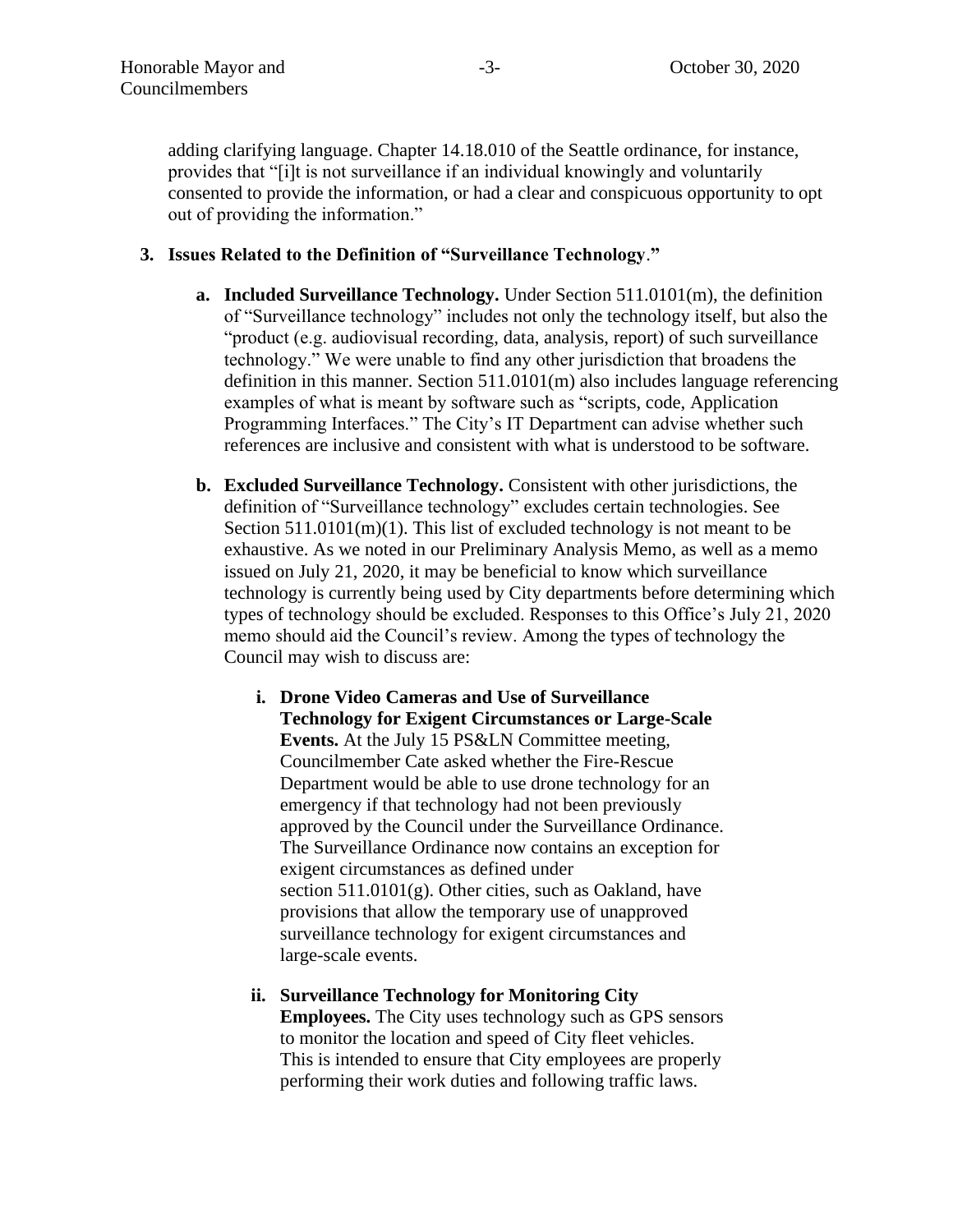Like Seattle's ordinance, the Surveillance Ordinance now contains language that excludes surveillance technology used solely to monitor and conduct internal investigations involving City employees, contractors, and volunteers. Section 511.0101(m)(1)(K).

- **iii. Routine Office Hardware.** Routine office hardware, such as credit card machines and badge readers, are excluded under Section  $511.0101(m)(1)(A)$  only if they will not be used for surveillance or law enforcement functions. An understanding of the Council's intent, and a definition of "law enforcement function," will help the Office analyze this provision. Routine office hardware may be used to assist law enforcement functions when there is a break-in at a City facility or financial fraud is committed in paying the City. Telephones or other routine office hardware may be used to locate or speak with witnesses in criminal cases. The San Francisco surveillance ordinance exempts office hardware commonly used by city departments for routine city business and transactions without the caveat that it not be used for surveillance or law enforcement functions.
- **iv. Digital Cameras, Audio Recorders, and Video Recorders.** Digital cameras and audio and video recorders are excluded under Section 511.0101(m)(1)(C) from the definition of surveillance technology, but only if they are not designed to be used "surreptitiously." It would be beneficial to receive policy guidance on how to define what should and should not be considered "surreptitious."
- **v. Parking Ticket Devices.** "Parking Ticket Devices" are an excluded technology under Section 511.0101(m)(1)(B). The term was clarified to include all devices used solely for parking enforcement-related purposes, including any sensors that detect if cars are parked in a parking space.
- **vi. Medical Equipment.** "Medical equipment used to diagnose, treat, or prevent disease or injury" are excluded under the definition of "surveillance technology" set forth in Section  $511.0101(m)(1)(G)$ . The language was clarified to ensure that such equipment was only exempt to the extent that it is used for medical purposes.
- **vii. City Department Case Management Systems.** This language originally stated that police department case management systems were exempt, but it has been revised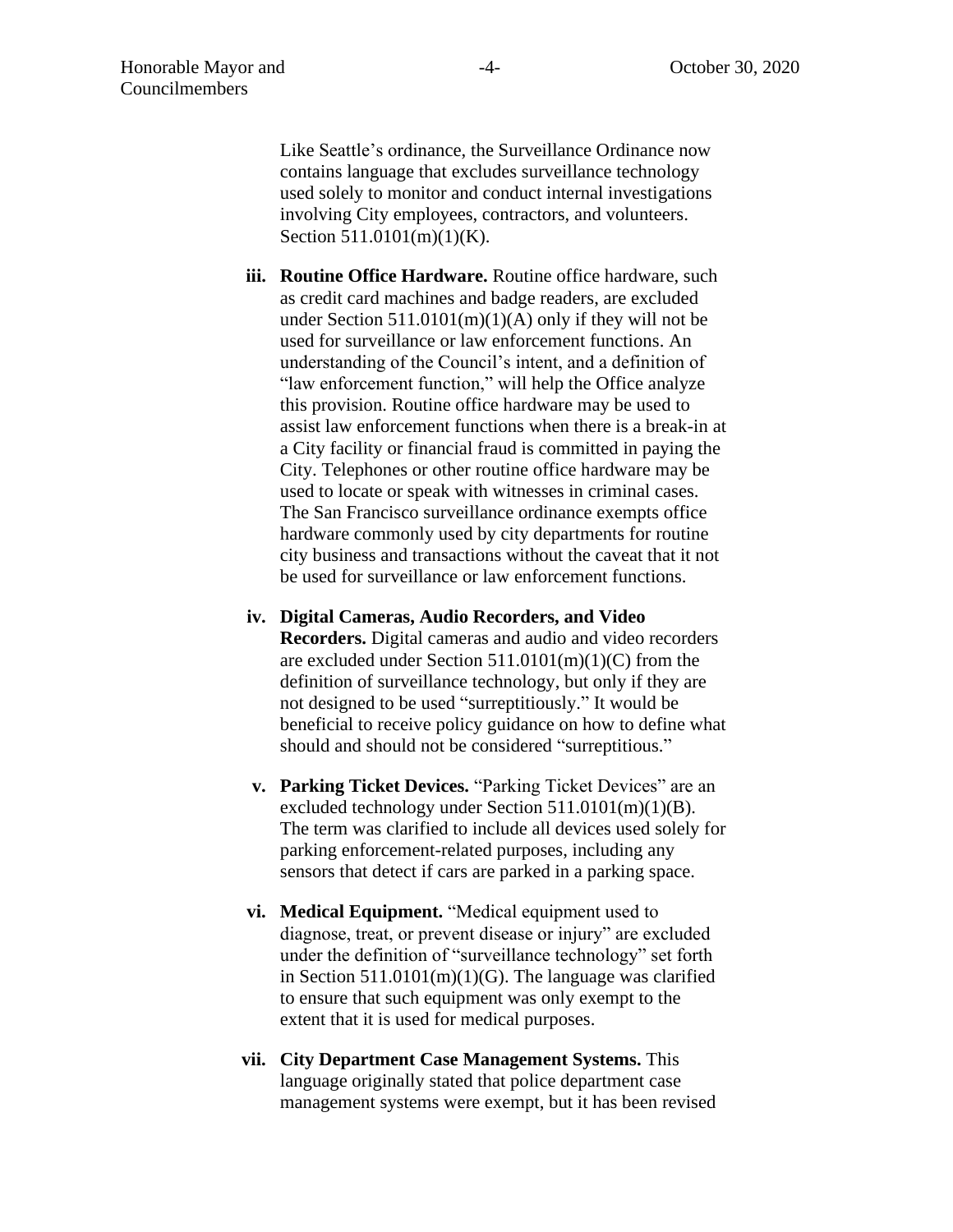to include City department case management systems because numerous City departments use case management systems.

- **viii. Use of surveillance technology authorized by court order.** Council may want to consider whether to exempt the use of technology that is already subject to statutory and/or judicial oversight. The surveillance ordinance in Nashville has such a provision.
- **ix. Additional Technologies.** Systems, software, databases, and data sources used for City revenue by the City Treasurer are now exempt, provided that no information from these sources is shared by the City Treasurer except as part of efforts to collect revenue owed to the City. However, IT security systems such as firewalls intended to secure City data from hackers or City databases for human resources, permit, or other purposes, could constitute "surveillance technology" under the Surveillance Ordinance. If this is not the Council's intent, exemption categories should be created for this type of technology as was done in San Francisco, Davis, Berkeley, and the BART District. San Francisco, Davis, and the BART District also include an exemption for the use of police department computer aided dispatch (CAD), LiveScan, booking, Department of Motor Vehicles (DMV), California Law Enforcement Telecommunications Systems (CLETS), 911 and related dispatch and operation or emergency services systems. Additionally, Section 2(3)(a)(7) of the BART District ordinance excludes "equipment designed to detect the presence of/or identify the source of chemical, biological, radiological, nuclear, or explosive materials." Input from impacted City departments may aid Council's discussion.
- **4. Issues Related to Surveillance Impact Reports.** Section 511.0101(n) requires that a Surveillance Impact Report be submitted to the Privacy Advisory Board (Board) and the Council. This report will include information about the location of surveillance technology, the security of the data obtained from its use, and whether the surveillance technology was used or deployed in a discriminatory manner.
	- **a.** With regard to "Location" and "Data Security" under Sections 511.0101(n)(3) and (n)(7), the Council may wish to hear from the IT Department and affected City departments regarding what level of information would raise their concerns for compromising security. For example, security cameras monitor critical City infrastructure and the City takes certain actions to thwart data breaches. Section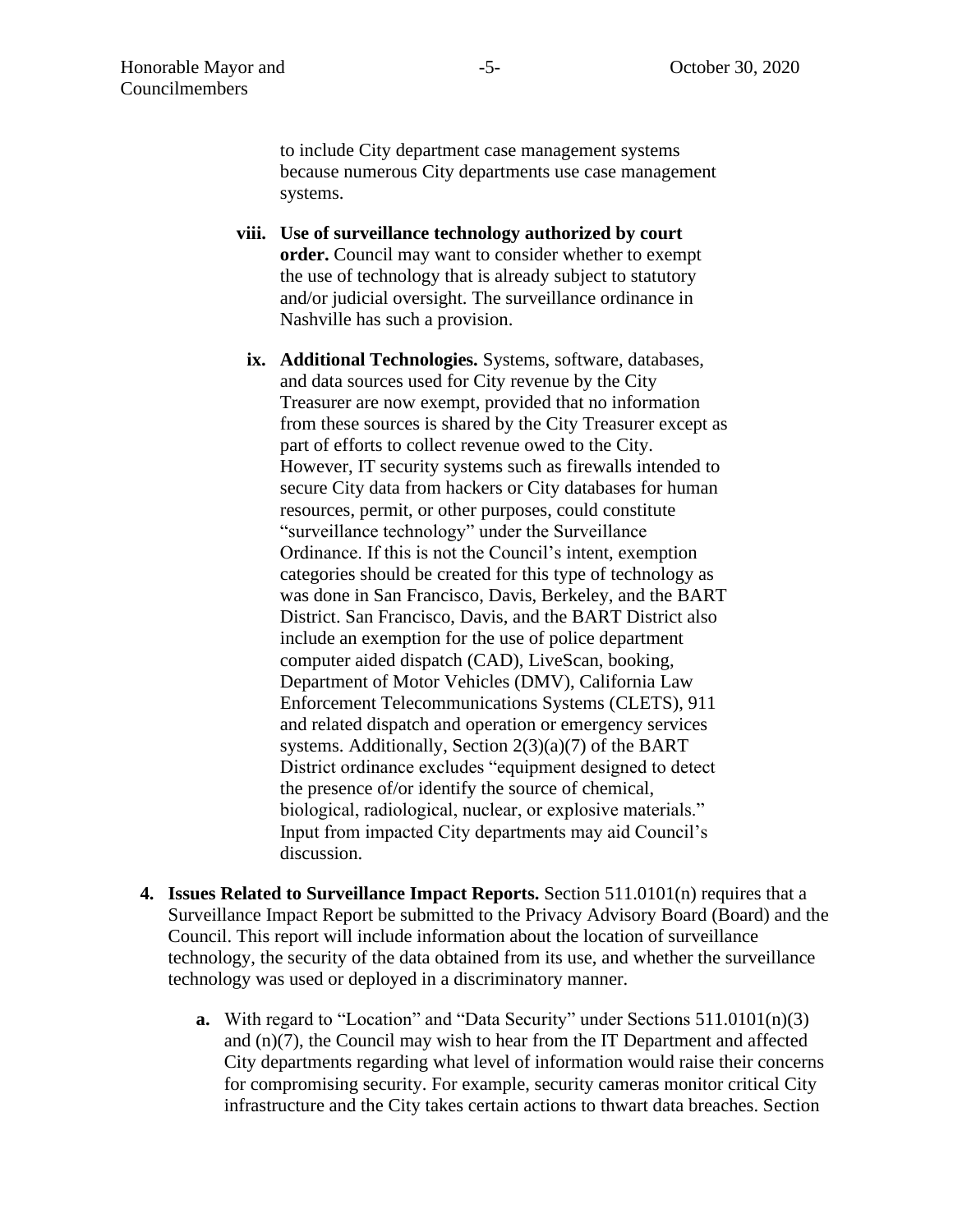511.0107(n)(3) indicates that this information should be generally described. Language was added to Sections  $511.0101(n)(6)$  and  $(n)(7)$  to allow City staff to not disclose information that would violate any applicable law or undermine the City's legitimate security interests.

- **b.** With regard to "Impact" and "Public engagement and comments" under Sections  $511.0101(n)(4)$  and  $(n)(12)$ , a requirement was added that the City identify impacts on different segments of the population in place of the prior wording, which required analysis that would have resulted in legal conclusions.
- **5. Surveillance Use Policy.** Prior to approving the use of any surveillance technology as defined, City departments must bring forward a surveillance use policy pursuant to Section 511.0101(o) that details the purpose of such technology, its authorized use, as well as rules on data collection, data access, and data protection.
	- **a. Authorized Use, Data Collection, Data Protection, and Data Access.** Under Sections  $511.0101(o)(2)$ ,  $(o)(3)$ ,  $(o)(4)$ , and  $(o)(5)$ , the Surveillance Ordinance requires public reporting of authorized use, data collection, data access, and data protection as it pertains to particular surveillance technology. While the ordinances of Oakland, Davis, Berkeley, and the BART District have some language related to these categories, it is not as broad as the language in the Surveillance Ordinance. To address City IT concerns regarding controls being circumvented if the information were contained in a public report, these provisions now contain language that no confidential or sensitive information should be disclosed that would violate any applicable law or undermine the City's legitimate security interests. This is similar to language in Section 6(1) of the BART District's ordinance, which includes a provision that indicates that a Surveillance Use Policy "shall be made in a manner that is informative, but that will not undermine the District's legitimate security interests."
	- **b. Complaints.** Based on direction provided by the Councilmember's office, the provision related to community complaint procedures was removed from the Surveillance Ordinance.

#### **6. Issues Related to Board Notification and Review Requirements.**

**a. Board Review of Information Provided by Surveillance Technology.** As noted in our Preliminary Analysis Memo, Oakland's ordinance does not require the Board to be notified or to vet *information provided* by surveillance technology; however, this would be required under the proposed Surveillance Ordinance because the definition of surveillance technology includes the "product of" surveillance technology. Given that other jurisdictions do not define surveillance technology to broadly include the "product of" the technology itself, the effect of this language is unclear. All sorts of data can be gathered from surveillance technology, including, for example, lists of names of people who entered a particular City building. If a City department was to seek access to this list of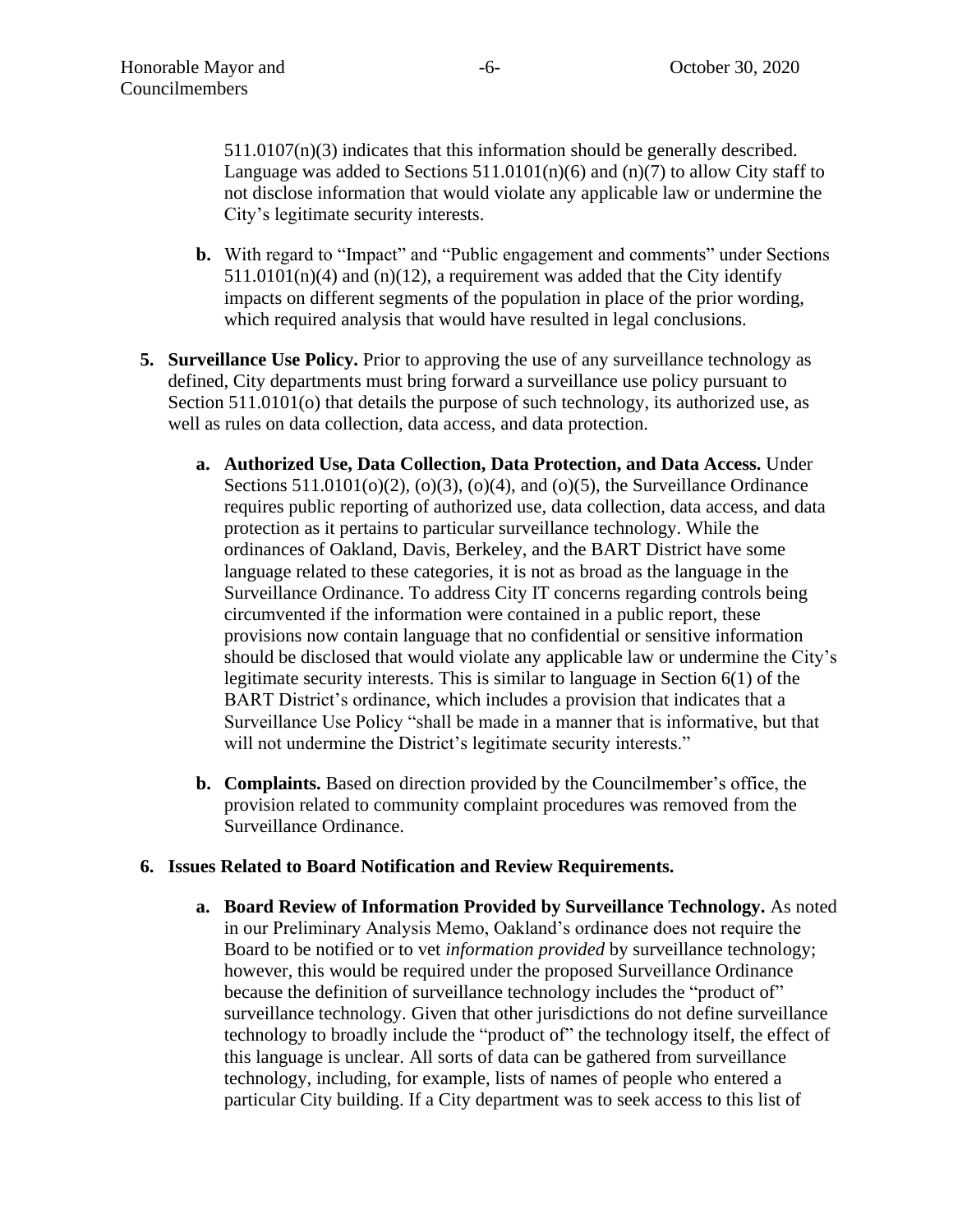names, it is unclear whether it would need Council approval. In addition, the Board has 90 calendar days to approve, reject, or remain neutral concerning a request to obtain surveillance technology. The Council may wish to consider a lesser period of time to avoid a backlog of requests and operational impacts on requesting departments.

- **b. Procedure after Board Objects to the City Department's Proposal on Use of Surveillance Technology.** Section 511.0102(c) clarifies that the Board cannot prevent Council from hearing a proposal for the use, acquisition or funding of surveillance technology by a City department. The reason is that the Council cannot delegate its legislative authority under San Diego Charter section 11 and committees created under Charter section 43, such as the Board, are advisory only. Therefore, City staff may proceed to Council regardless of the Board's action regarding the proposed use of surveillance technology, but City staff must present to Council the result of the Board's review, including any objections to the proposed use.
- **c. Community Meetings.** Section 511.0102(e)(2) now requires that City departments conduct one or more community meetings in each Council district where proposed surveillance technology will be deployed, with opportunity for public comment and written response, before going to the Council for approval of new or existing surveillance technology. The prior language required nine separate community meetings—one in each Council district regardless of whether the surveillance technology was deployed in that Council district—before a City department could proceed to the Board or Council. Based on our review of similar ordinances, this requirement appears to be unique to the Surveillance Ordinance. As noted in our Preliminary Analysis Memo, the Council may wish to discuss how to best achieve the goal of robust public engagement at a time when most public hearings are conducted virtually rather than in person. Further, this requirement may require the addition of positions, and if so, should be reviewed by the Independent Budget Analyst per the Municipal Code.
- **d. Board Authority to Rank Items in Order of Potential Impact on Civil Liberties.** Section 511.0102(f) requires City staff to present a list of surveillance technology possessed or used by the City and authorizes the Board to rank the items in order of potential impact to civil liberties to provide a recommended sequence of items to be heard at Board meetings. This section of the Surveillance Ordinance also requires that City staff present at least one surveillance impact report and one surveillance use policy to the Board per month generally beginning with the highest-ranking items as determined by the Board. Language was added to clarify that the rankings are recommendations to address a scenario in which a City department needs to bring forward surveillance technology that is critical to its operational needs, but is ranked low by the Board for its potential impact on civil liberties. Pursuant to Charter sections 11 and 43, the Board performs an advisory-only function and cannot foreclose the Council from hearing a request by City staff for approval of the use of surveillance technology. The language that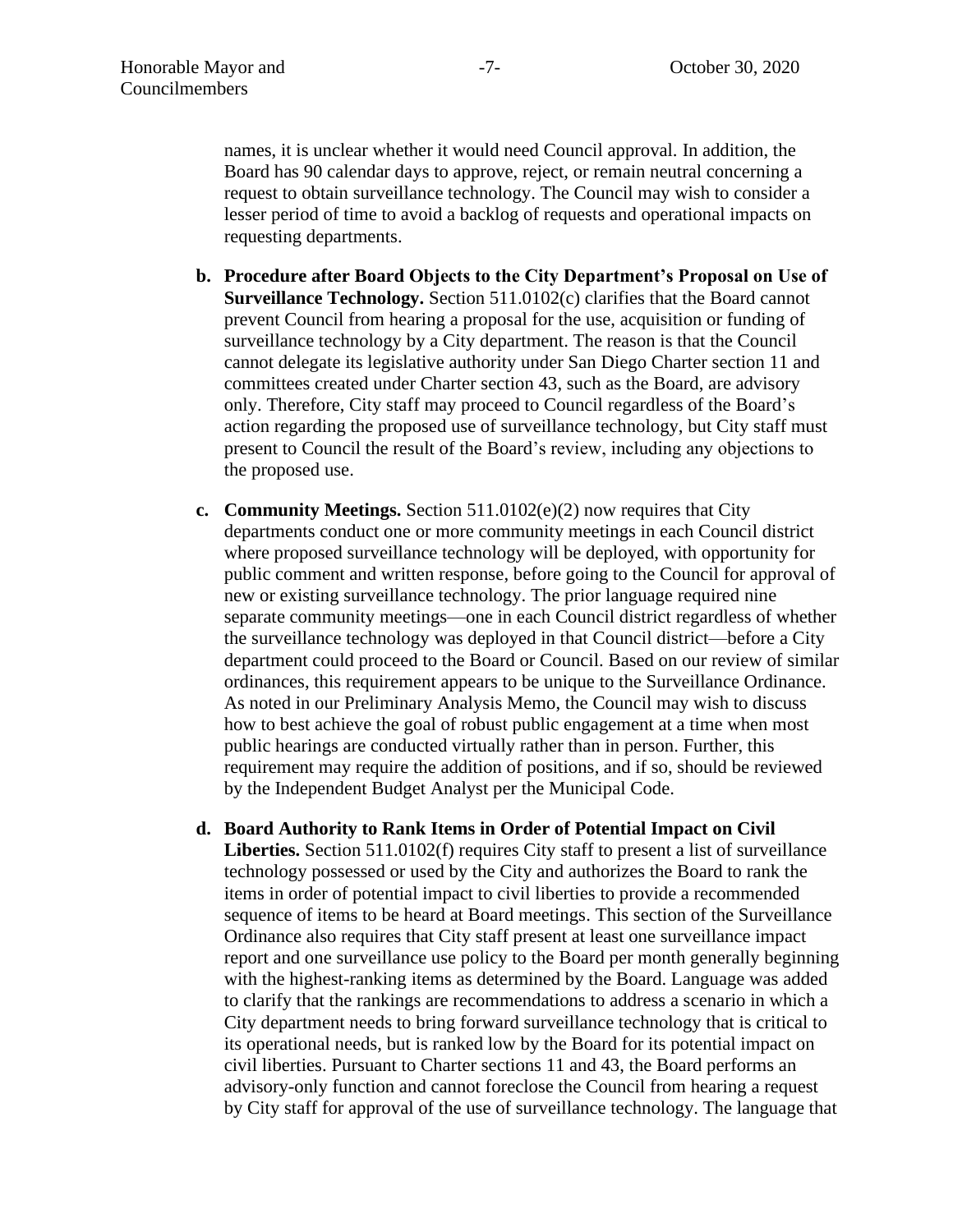has been added to this provision requires the Board to consider the operational importance of the surveillance technology in determining the ranking. Although City staff should submit proposals for the highest-ranking items, as the need arises, City staff may also submit additional proposed uses of surveillance technology for review to the Board so that such matters to be heard in a timely manner.

- **7. Council Approval Requirements for New and Existing Surveillance Technology.** Section 511.0103 requires Council approval prior to the City's use of existing or new surveillance technology.
	- **a. One-Year Grace Period for Continued Use of Existing Surveillance Technology.** Section 511.0109 has been added to provide a one-year grace period for the continued use of existing surveillance technology to allow the Board to be populated and for City staff to have an opportunity to identify the affected surveillance technology and to draft the required reports to seek Board review and Council approval. City management should be consulted to see if this grace period is sufficient to address operational concerns. As a side note, when the Surveillance Ordinance is adopted, it would be helpful to include in Council's motion the date upon which the grace period begins.
	- **b. Provisions to Help Ensure that Appropriate Law Enforcement Functions Will Not Be Unduly Impacted.** Language has been added to the Surveillance Ordinance that provides some flexibility for City operational concerns, such as exigent circumstances, but the Council may want to consider language to ensure that appropriate law enforcement functions are not compromised. The type of language that has been added to the Surveillance Ordinance is as follows:
		- **i. Allowing Temporary Use of Unapproved Technology During Exigent Circumstances.** Similar to other jurisdictions, Section 511.0104 will allow City staff to temporarily acquire and use in exigent circumstances surveillance technology that has not been previously approved by the Council in accordance with the provisions of the Surveillance Ordinance. After the exigent circumstances cease, City staff is required to provide a written report on the use of the surveillance technology and discuss such use at the next available Board meeting. Also, City staff must return the surveillance technology within 30 days of when the exigent circumstances end unless City staff initiates the process for approval consistent with the Surveillance Ordinance.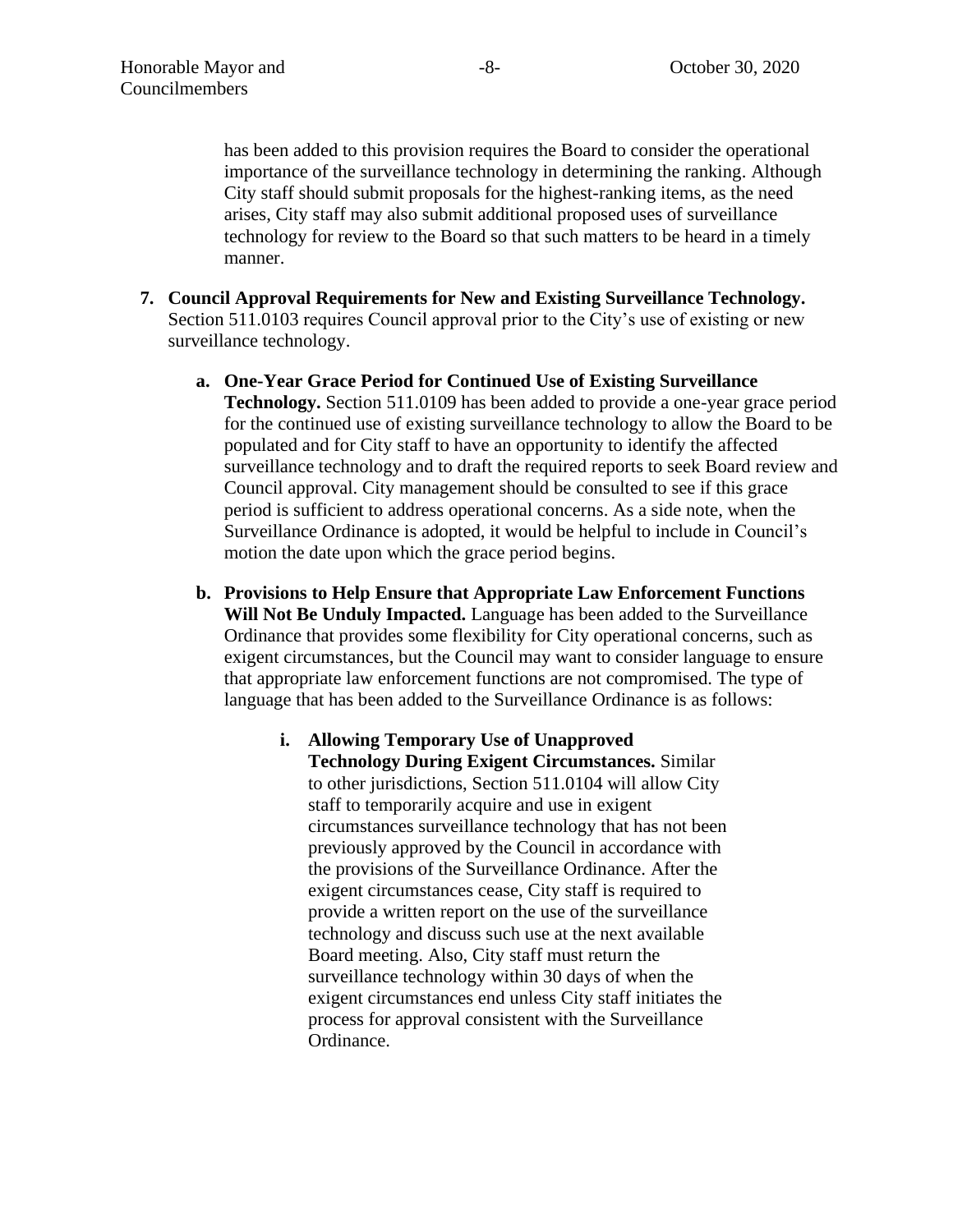**ii. Compliance with City Charter and Applicable State Law.** Section 511.0110 has been added to clarify that nothing in the Surveillance Ordinance is intended to violate any provision of the City Charter or applicable state law and that any interpretation of any provision of the Surveillance Ordinance will be consistent with the City Charter and applicable state law.

As noted in our Preliminary Analysis Memo, surveillance ordinances of various other jurisdictions include provisions that provide some degree of flexibility to address threats to public health and safety. These include:

- **i. Allowing Others to Provide Evidence or Information from Surveillance Technology to Be Used for Criminal Investigation Purposes.** Chapter 9.64.030(1)(E) of Oakland's ordinance has a provision clarifying that it does not "prevent, restrict, or interfere with any person providing evidence or information derived from surveillance technology to a law enforcement agency for the purposes of conducting a criminal investigation or the law enforcement agency from receiving such evidence or information." This provision, for example, would allow the public to provide security camera video footage to the San Diego Police Department (SDPD) to help solve crimes.
- **ii. Exempting Law Enforcement When Performing Their Investigative or Prosecutorial Functions.** Charter section 57 provides the Chief of Police with authority over SDPD property and equipment and with all power and authority necessary for the operation and control of the SDPD. Other City departments also have charter-mandated duties, such as the City Attorney under Charter section 40 and the Fire Chief under Charter section 58. As discussed under Paragraph 11 of our Preliminary Analysis Memo, the Surveillance Ordinance cannot violate any Charter provision. To expressly avoid potential conflicts with the Charter-mandated duties of City departments, the Council and Mayor may want to consider the examples of San Francisco and Santa Clara, which exempt the District Attorney and Sheriff from the requirements of their respective surveillance ordinances when performing their investigative or prosecutorial functions. Those jurisdictions require that the District Attorney or Sheriff provide an explanation in writing of how compliance with their respective surveillance ordinance would obstruct their investigative or prosecutorial function.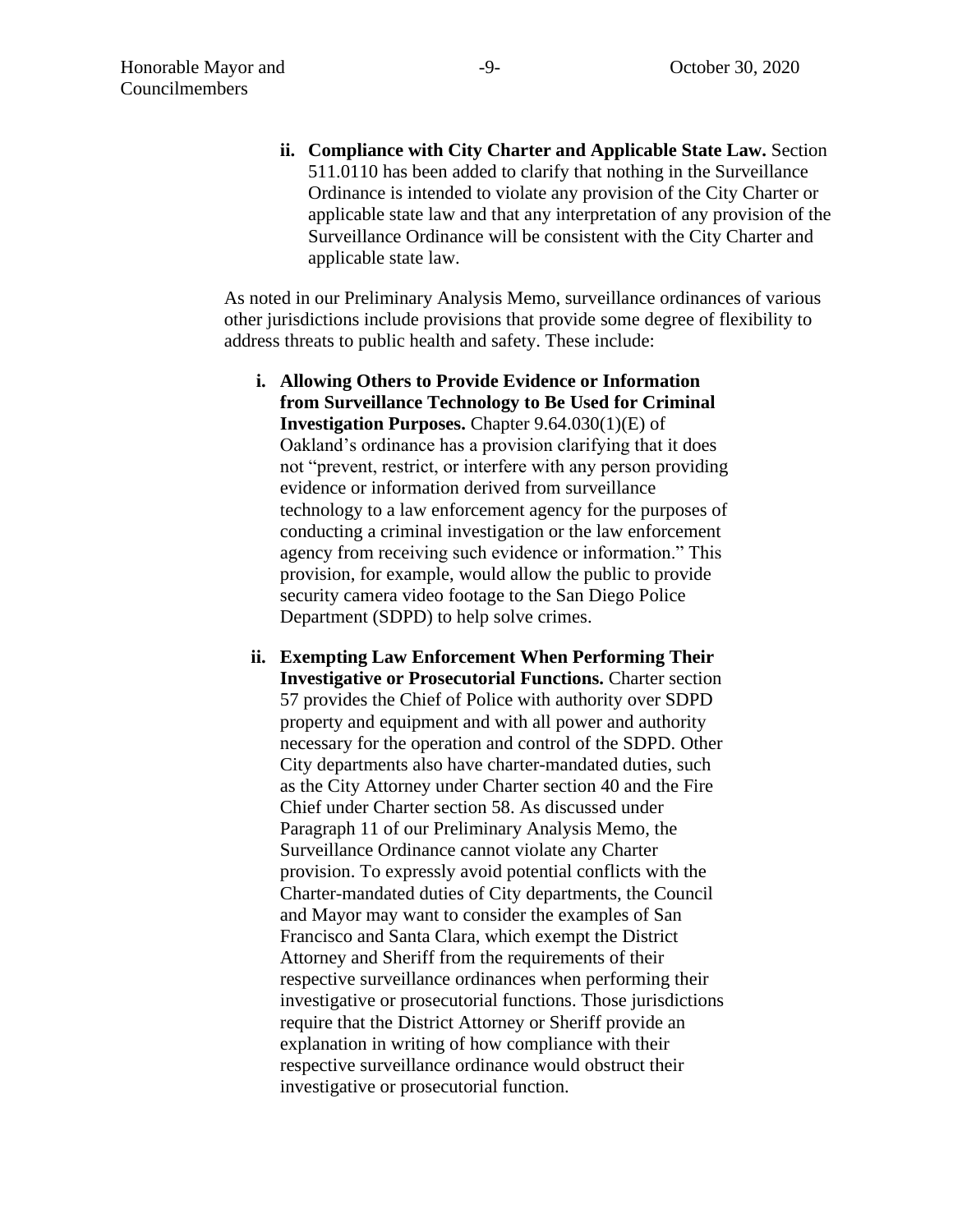- **iii. Exempting a City Department's Use of Surveillance Technology to Conduct Internal Investigations or in Civil and Administrative Proceedings.** To avoid interfering with required municipal operations, Section 19B.2(1) of the San Francisco ordinance states that nothing in its Chapter 19B provisions "shall prohibit, restrict, or interfere with a Department's use of Surveillance Technology to conduct internal investigations involving City employees, contractors, and volunteers, or the City Attorney's ability to receive or use, in preparation for or in civil or administrative proceedings, information from Surveillance Technology . . . that any City agency, department, or official gathers or that any other non-City entity or person gathers."
- **8. Oversight Following Council Approval.** Section 511.0105 requires that City staff annually obtain re-approval of surveillance technology that is used by the City. The Council may wish to consider whether it wants every surveillance technology to be brought forth for re-approval every year or to allow some flexibility in this regard as determined by the Council.
- **9. Enforcement of Ordinance Violations.** Section 511.0106 provides a variety of remedies for violations of its provisions. Given the potential fiscal impacts to the City, the Independent Budget Analyst should review these provisions per the Municipal Code.
	- **a. Private Right of Action.** Section 511.0106(a)(1) allows a private party to sue the City to enforce its provisions. As noted in our Preliminary Analysis Memo, while it is important to ensure that the provisions of the ordinance are enforced, the Council and the Mayor's office may want to consider placing conditions on this private right of action as other jurisdictions have done. See, for example, Santa Clara County, Berkeley, Seattle, the BART District, San Francisco, and Davis, which do so by requiring service of anywhere between 30 to 90 days advance written notice of any alleged violation to give them an opportunity to investigate and to cure the violation. In addition, the right to sue should attach to material violations, and not technicalities, to prevent abuse and protect the City's general fund.
		- **b. Damages, Costs and Attorney Fees Awarded.** Section 511.0106(a)(2) allow an award of actual damages but not less than liquidated damages of \$1,000 or \$100 per day for each day of violation, whichever is greater, as well as the award of costs and reasonable attorney fees to a plaintiff who is a prevailing party. Santa Clara County limits the award of attorney fees for violations by capping it at \$100 per hour, but not to exceed \$7,500 in total. For a recovery of attorney fees, Santa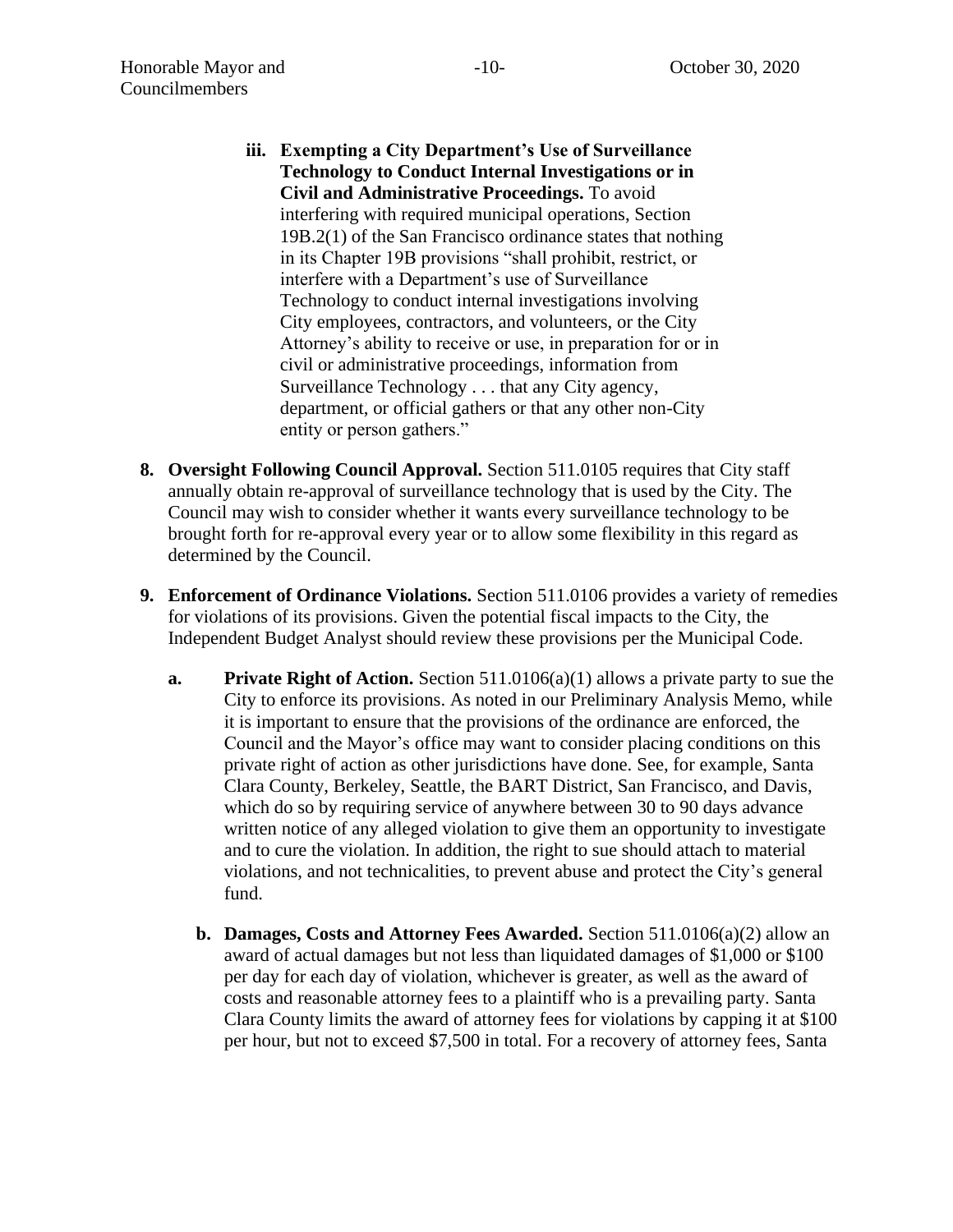Clara County also requires that any violation of the Surveillance Ordinance be the result of arbitrary or capricious action or conduct of Santa Clara County employees. Berkeley also includes prior written notice before a lawsuit can be brought, and caps attorney fees at \$15,000.

- **c. Removal of Express Consequences to City Employees Found in Violation.**  Language has been removed from the Surveillance Ordinance that would expressly subject City employees to discipline for violations. The practical effect is that even without an express provision, City employees may still be subject to discipline due to a violation of the Surveillance Ordinance. Due to the obligations imposed on City staff, the City may need to meet-and-confer with the recognized City employee organizations prior to approval of the Surveillance Ordinance.
- **10. Contracts for Surveillance Technology.** The Surveillance Ordinance makes it unlawful for the City to enter into any surveillance-related contract or agreement that conflicts with its provisions and deems any provisions in any contract that conflicts with the ordinance including non-disclosure agreements to be deemed void and legally unenforceable. Given that it is legally problematic to invalidate existing contracts or contractual provisions because the City could be liable for breach of contract and resulting damages and attorney fees, language was added to the Surveillance Ordinance to clarify that this provision is only applicable to contracts or other agreements for surveillance technology entered into after the effective date of the Surveillance Ordinance. Additional language was included to make it clear that any amendment or exercise of any option to any contract after the effective date of the Surveillance Ordinance would require City staff to comply with the provisions of the Surveillance Ordinance.
- **11. Conflicts with City Charter and Meet-and-Confer.** As discussed above in paragraph 7(b)(ii), the Surveillance Ordinance must be interpreted in a manner that does not prevent a City department from fulfilling its Charter-mandated responsibilities. Further, given that the City's Human Resources Department has determined that meet-and-confer is necessary, the most expeditious way to proceed with the Surveillance Ordinance is to agendize a Council meeting to allow the Council to finalize the language in the Surveillance Ordinance so that meet-and-confer can occur. Once meet-and-confer is completed, this Office could incorporate any revisions to the Surveillance Ordinance that arise from meet-and-confer. If the Council meeting to finalize the language of the Surveillance Ordinance includes Council approval of the introduction of the ordinance, the Surveillance Ordinance may need to be re-introduced at City Council depending on the extent of the changes to the ordinance arising from meet-and-confer discussions.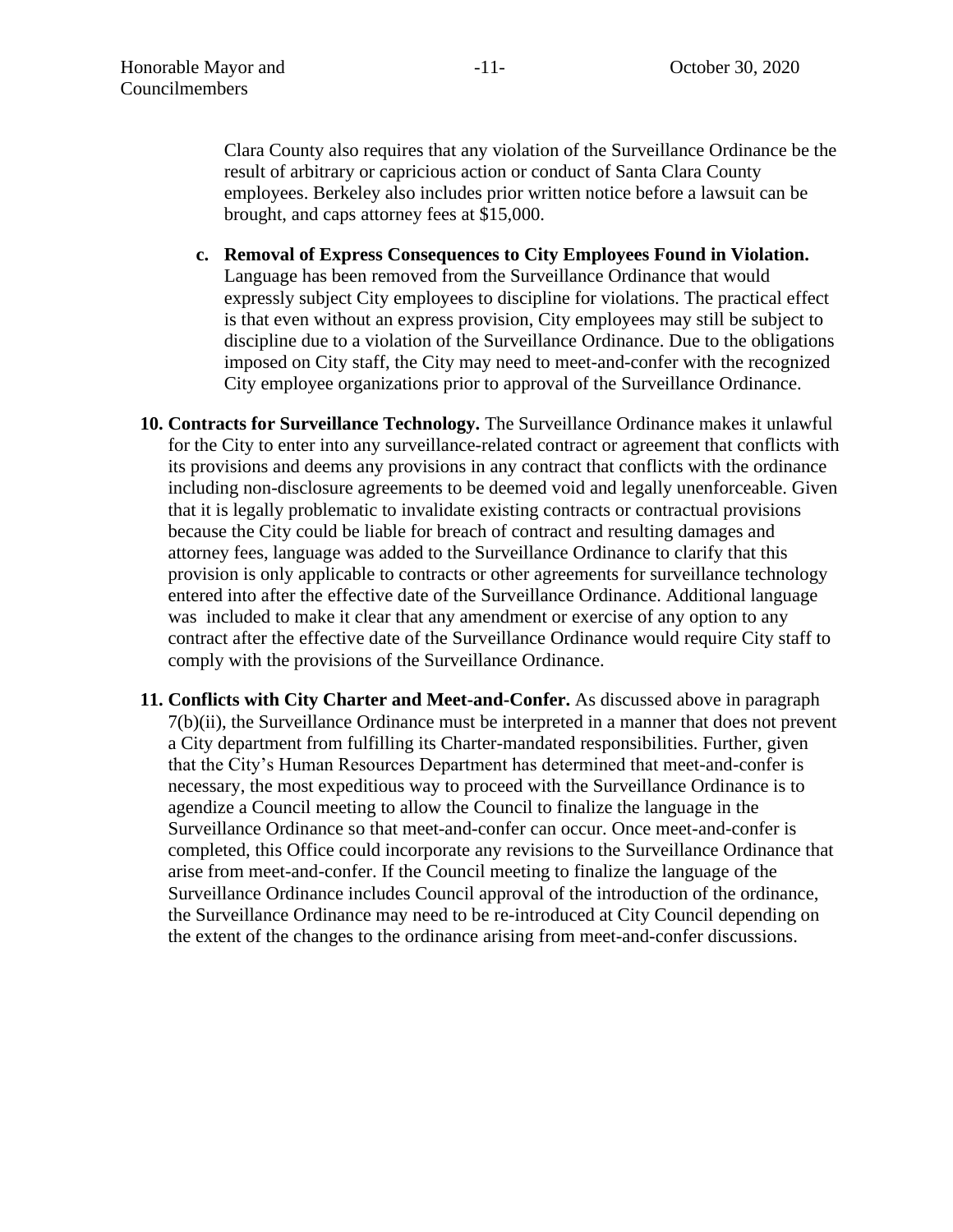#### **CONCLUSION**

Although the language of the Surveillance Ordinance was revised to clarify its provisions, there are still provisions in the Surveillance Ordinance that would benefit from further discussion, clarification, and possible revision. We look forward to receiving further guidance and input from the Council, City staff, and the public.

#### MARA W. ELLIOTT, CITY ATTORNEY

By */s/ Kenneth R. So*

Kenneth R. So Deputy City Attorney

KRS:cm RC-2020-6 Doc. No. 2516195 Attachments cc: Aimee Faucett, Chief of Staff, Mayor's Office and Interim Chief Operating Officer Jeff Sturak, Assistant Chief Operating Officer Jonathan Behnke, Chief Information Officer Andrea Tevlin, Independent Budget Analyst Douglas Edwards, Personnel Director Kyle Elser, Interim City Auditor Stacey Fulhorst, Ethics Commission Director Elizabeth Maland, City Clerk Abby Jarl-Veltz, Assistant Director, Human Resources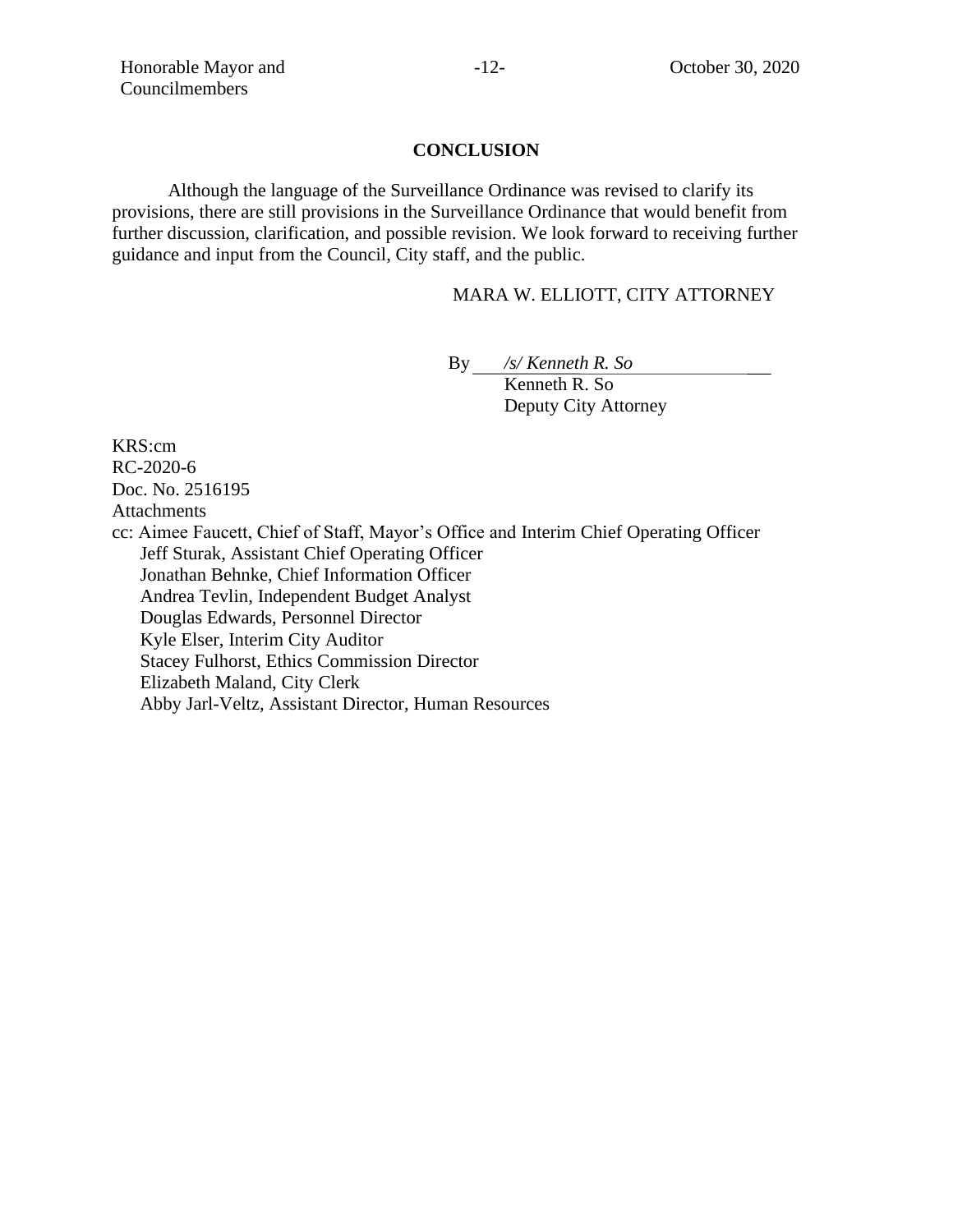# **Office of The City Attorney City of San Diego**

## **MEMORANDUM MS 59**

#### **(619) 236-6220**

| DATE:           | September 3, 2020                                                                                     |
|-----------------|-------------------------------------------------------------------------------------------------------|
| TO:             | Honorable Mayor and Members of the Council                                                            |
| <b>FROM:</b>    | <b>City Attorney</b>                                                                                  |
| <b>SUBJECT:</b> | Preliminary Analysis of Draft Transparent and Responsible Use of<br>Surveillance Technology Ordinance |

## **INTRODUCTION**

On January 29, 2020, the City of San Diego's Sustainability Department introduced to the Public Safety & Livable Neighborhoods Committee (PS&LN Committee) a draft Council policy on Streetlight Sensor Data Use for consideration and adoption. The PS&LN Committee unanimously voted to reject the proposed policy and to instead move forward with a more comprehensive framework to address the City's use of surveillance technology. This approach was based in part on concerns about the potential for surveillance technology to invade privacy and discriminate against certain individuals or groups. In addition, PS&LN Committee members and public speakers identified a need for the Council policy to cover new and evolving surveillance technologies.

On July 15, 2020, the PS&LN Committee heard a presentation from the TRUST SD Coalition, which wrote the draft Transparent and Responsible Use of Surveillance Technology Ordinance (Surveillance Ordinance) and a draft ordinance establishing a Privacy Advisory Commission (PAC) that would provide recommendations to the City Council (Council) on the use of surveillance technology. The PS&LN Committee asked this Office to provide legal review in advance of Council consideration of each ordinance. This memorandum provides a preliminary analysis of the Surveillance Ordinance.

On July 21, 2020, two memoranda were separately issued concerning the Surveillance Ordinance. The first memorandum was issued by this Office and requested that the Mayor's Office and independent City departments provide information on all surveillance technology now in use to inform our legal analysis of the Surveillance Ordinance. The second memorandum was issued by PS&LN Committee member Councilmember Chris Cate (Cate Memo) to PS&LN Committee Chair Councilmember Monica Montgomery. The Cate Memo sought clarification on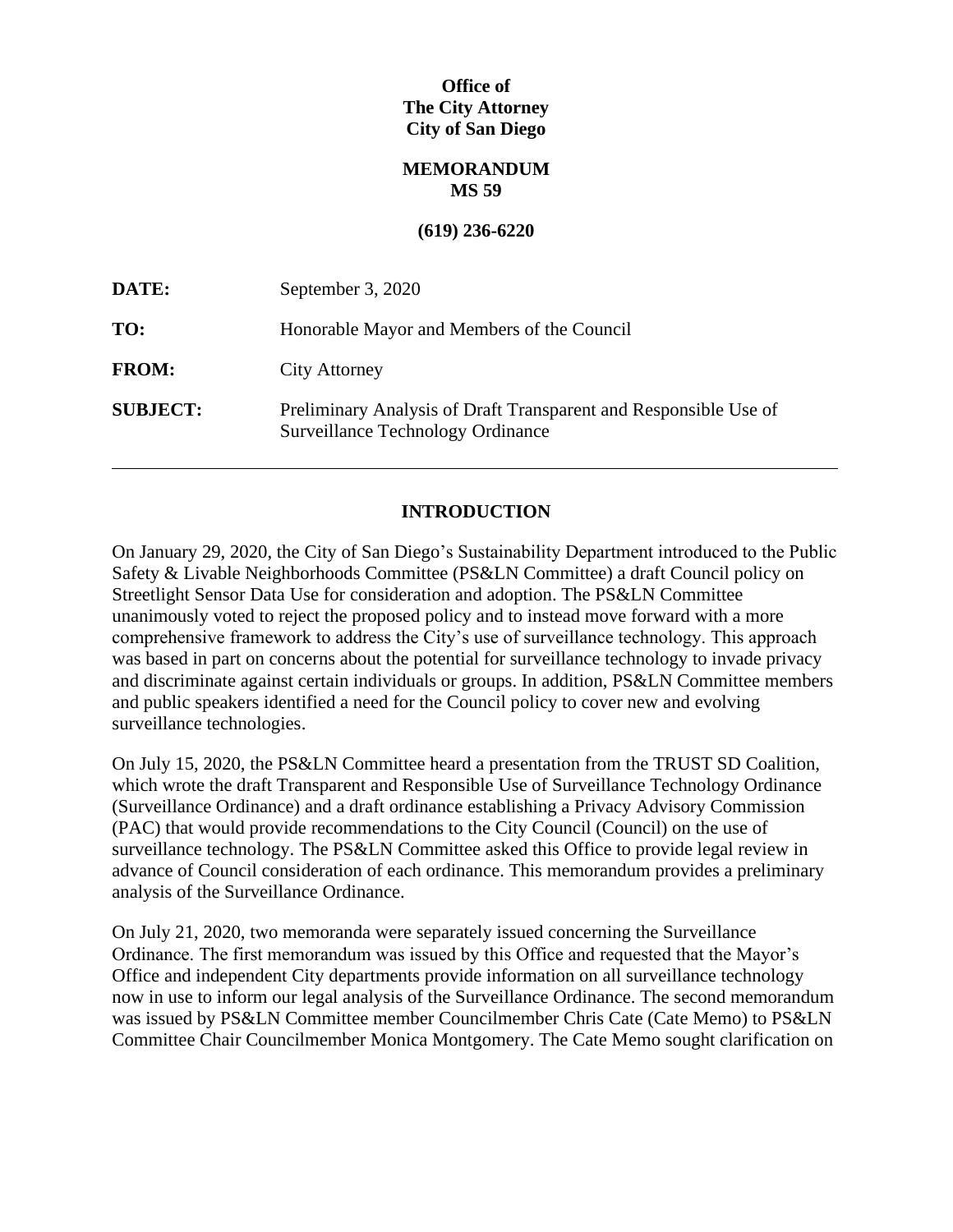various provisions of the Surveillance Ordinance and asked additional questions. The majority of issues raised by the Cate Memo require additional input from policy makers such as the Council, the Mayor, and City departments. This input has not yet been received and is not considered in this preliminary analysis.

The Office's goal in reviewing the Surveillance Ordinance is to highlight policy issues for discussion by the Council, City departments, and the public that will further the PS&LN Committee's goal of providing oversight of surveillance technology while protecting public health and safety. In addition, to the extent possible, this memorandum clarifies and addresses issues raised in the Cate Memo.

# **PRELIMINARY ANALYSIS**

While largely modeled after an Oakland ordinance that establishes rules for that city's acquisition and use of surveillance equipment, the Surveillance Ordinance contains additional requirements that the Oakland ordinance does not. This memorandum will highlight differences between the Surveillance Ordinance and the Oakland ordinance to provide context on various issues. It will also reference provisions of the surveillance ordinances of the cities of Berkeley, Davis, San Francisco, Seattle, as well as Santa Clara County, and the Bay Area Rapid Transit (BART) District that may inform Council discussion.

At this juncture, a number of provisions of the Surveillance Ordinance require additional policy direction from the Council and input from the Mayor's Office and affected City departments. This policy direction will allow this Office to fully complete the legal review and finalize the draft language for the Surveillance Ordinance.

For ease of reference, issues identified thus far are addressed in roughly the order in which they appear in the Surveillance Ordinance:

#### **1. Issues Related to the Annual Surveillance Report**

#### **a. Requirement to Report Sharing of Data with Internal Entities.**

Section 1(2)(B) sets forth the requirement that the Annual Surveillance Report includes whether and how often data acquired through the use of surveillance technology was shared with internal or external entities. In our review, this requirement is unique to the Surveillance Ordinance. Ordinances in jurisdictions such as Oakland, San Francisco, Davis, and the BART District impose similar requirements only on sharing data with outside entities.

**b. Requirement of the Annual Surveillance Report to Identify the Race of Each Individual Captured by Surveillance Technology.** Section 1(2)(F) of the Surveillance Ordinance sets forth the requirement in the Annual Surveillance Report that the analysis "shall identify the race of each person that was subject to the technology's use." In our review, this requirement is unique to the Surveillance Ordinance, and expands surveillance operations beyond their current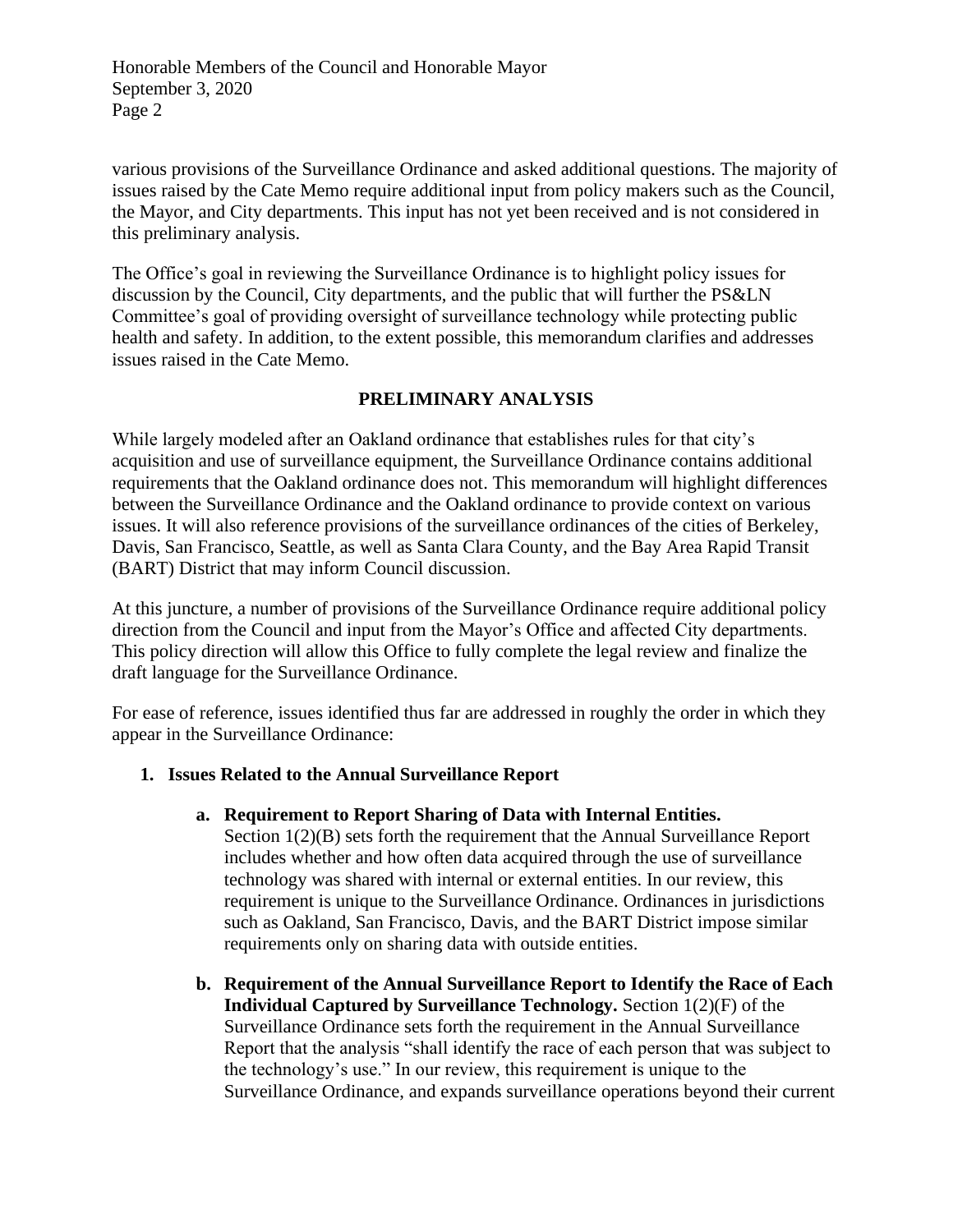scope. For example, identifying the race of every individual captured by every camera would require City staff to continuously monitor and review surveillance camera footage to identify the race of any and all individuals picked up by the camera, a process that could lead to concerns about racial profiling. The City currently does not have staff that continuously monitors all of its surveillance cameras, or staff trained in using surveillance technology for the purpose of racial identification. Per the San Diego Municipal Code (Municipal Code), this requirement should be analyzed and reviewed by City management and the Independent Budget Analyst to determine the fiscal impact to the City and whether additional positions will need to be created to address this requirement. Further research after policy direction has been provided on the proposed use of this racial identification data is also needed to ensure that the City's identification processes do not lead to claims of unlawful profiling or discrimination.

- **c. Requirement of the Annual Surveillance Report to Include System Access and Data Breach Information.** The Annual Surveillance Report also includes reporting provisions that in our review are unique to the Surveillance Ordinance including the following:
	- **i.** "A list of any software updates, hardware upgrades, or system configuration changes accompanied by a description of altered or improved functionality that resulted in the expansion or contraction of system access, data retention, or data access, as well as a description of the reason for the change." Section 1(2)(D).
	- **ii.** "Description of all methodologies used to detect incidents of data breaches or unauthorized access;" Section 1(2)(I).

Input from the City's Information Technology (IT) Department will help the City determine if the inclusion of the information noted in Sections 1(2)(D) and (I) of the Surveillance Ordinance is of a detail that could pose potential threats and vulnerabilities to the City's IT security.

- **d. Requirements of the Annual Surveillance Report That Need Clarification.** The Annual Surveillance Report also includes provisions that are unclear, including the following:
	- **i.** Under Section 1(2)(G), there is a reference to "confidential personnel file information" that cannot legally be included in the Annual Surveillance Report and a requirement for reporting each "omission and its cause." This requirement is unique to the Surveillance Ordinance. Since personnel file information is confidential by law, it is not clear what can be reported. In addition, the Cate Memo sought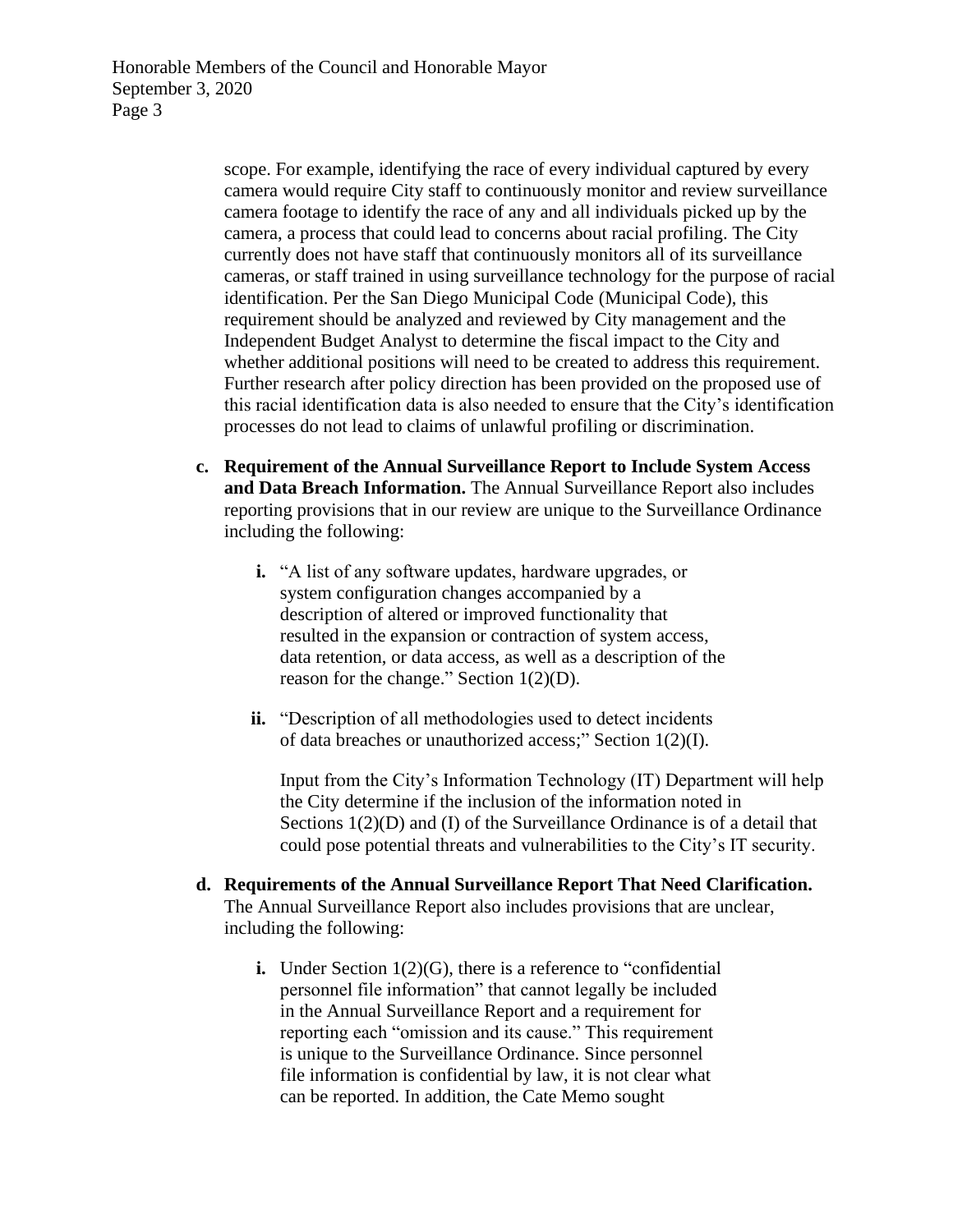> clarification of who would field and review community complaints or concerns about surveillance technology and whether there are adequate protections of civil rights and liberties.

- **ii.** Under Section 1(2)(K), there is a reference to including the "response rates" of statistics and information about Public Records Act requests regarding the relevant subject surveillance technology. The term "response rates" should be defined. Input from the City's Communications Department may be helpful in establishing how responses are tracked on NextRequest.
- **2. Various Definitions Could Use Clarification.** It is unclear whether the definition of "City" is intended is to include all City departments or only those specifically mentioned in the San Diego Charter (Charter). It is also unclear whether it is meant to include wholly-owned City entities like the San Diego Housing Commission. Likewise, the definition of "City staff" under Section 1(4) of the Surveillance Ordinance should be drafted consistently with the definition of "City" because currently it refers to City personnel under the City Administrator, which this Office understands to mean the City Manager or Mayor, thereby excluding independent City departments.

Some portions of the definition of "surveillance" or "surveil" under Section 1(9) of the Surveillance Ordinance are included in the Oakland ordinance, but there is different language elsewhere that defines what is meant by the term "individuals." The Oakland ordinance states that "[i]ndividuals include those whose identity can be revealed by license plate data when combined with any other record." In contrast, the Surveillance Ordinance under Section 1(9) states that "[i]ndividuals include those whose identity can be revealed by data or combinations of data, such as license plate data, images, IP addresses, user ids, unique digital identifier, or data traces left by the individual." The Surveillance Ordinance's definition appears broader, but the practical effect is unclear to us. We recommend having the City's IT Department and other impacted City staff review this language. Besides Oakland, the city of Seattle is the only other jurisdiction that defined "surveillance" or "surveil." Chapter 14.18.010 of the Seattle ordinance provides additional clarification stating that "[i]t is not surveillance if an individual knowingly and voluntarily consented to provide the information, or had a clear and conspicuous opportunity to opt out of providing the information."

**3. Issues Related to the Definition of "Surveillance Technology**.**"** The definition of "Surveillance technology" under Section 1(10) of the Surveillance Ordinance is ambiguous and should be clarified. To address a question raised in the Cate Memo, the definition of "Surveillance technology" applies to all City departments and entities captured under the definition of "City" in Section 1(3) of the Surveillance Ordinance, not just the San Diego Police Department (SDPD).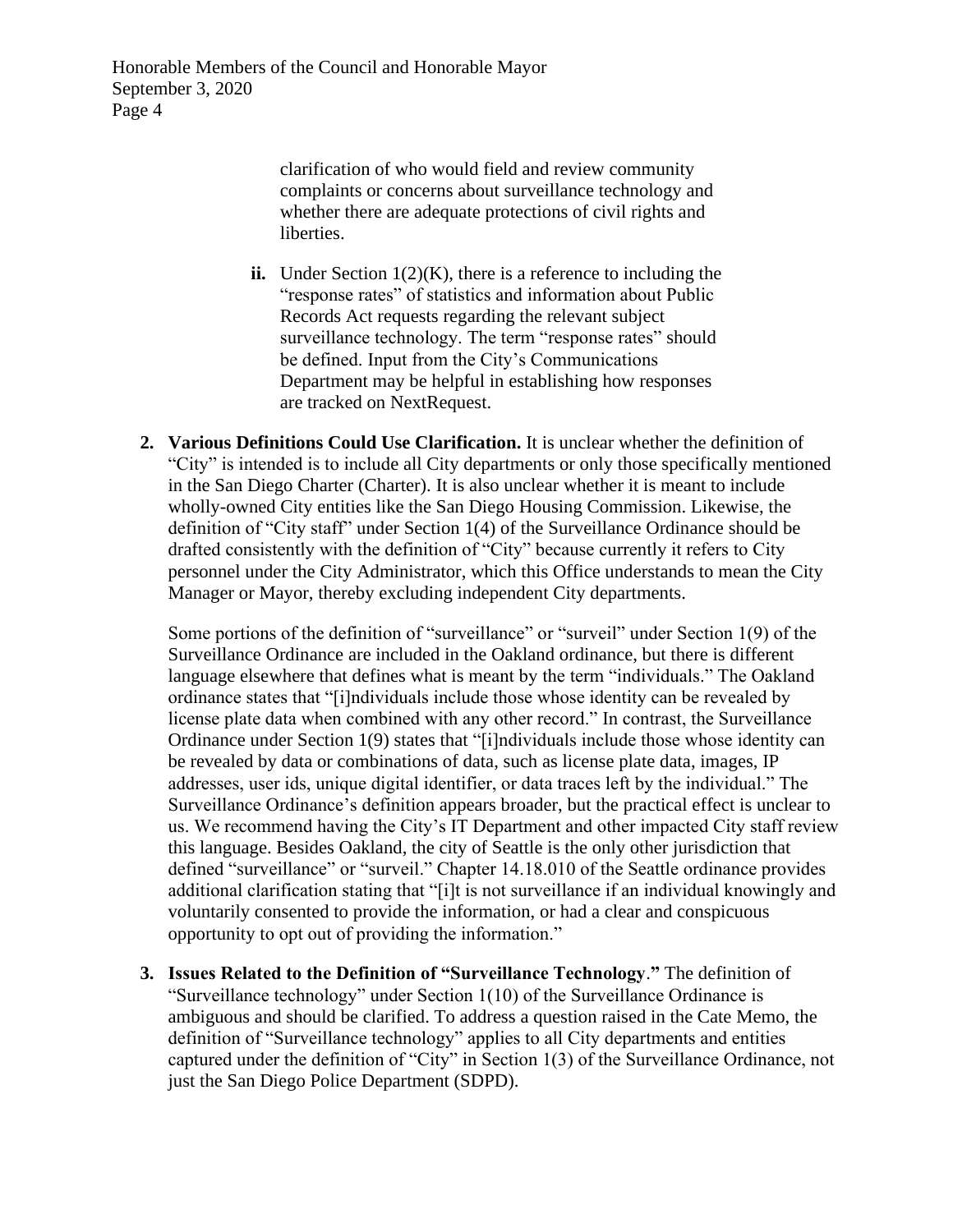- **a. Included Surveillance Technology.** Under Section 1(10), the definition of "Surveillance technology" includes the "product (e.g. audiovisual recording, data, analysis, report) of such surveillance technology." In our review, this definition is unique to the Surveillance Ordinance. Elsewhere in the Surveillance Ordinance, other language is used that distinguishes between the actual technology and the data or information produced from the technology. In crafting a durable policy that anticipates new and emerging surveillance technology, it may be more efficient to keep the distinction clear and, where applicable, reference both technology and information. Section 1(10) also includes language referencing examples of what is meant by software such as "scripts, code, Application Programming Interfaces." The City's IT Department can advise whether such references are inclusive and consistent with what is understood to be software.
- **b. Excluded Surveillance Technology.** The definition of "Surveillance technology" sets forth a list of technology under Section 1(10)(A) that is not considered "surveillance technology" for purposes of the Surveillance Ordinance. The listed technologies are those excluded by other jurisdictions. It may be beneficial to know which surveillance technology is currently being used by City departments before determining which types of technology should be excluded. Responses to this Office's July 21, 2020 memo should aid the Council's review. Among the types of technology the Council may wish to discuss are:
	- **i. Drone Video Cameras and Use of Surveillance Technology for Exigent Circumstances or Large-Scale Events.** At the July 15 PS&LN Committee meeting, Councilmember Cate asked whether the Fire-Rescue Department would be able to use drone technology for an emergency if that technology had not been previously approved by the Council under the Surveillance Ordinance. The Surveillance Ordinance currently contains no exception for exigent circumstances. Other cities such as Oakland have provisions that allow the temporary use of unapproved surveillance technology for exigent circumstances and large-scale events.
	- **ii. Surveillance Technology for Monitoring City Employees.** The City uses technology such as GPS sensors to monitor the location and speed of City fleet vehicles. This is intended to ensure that City employees are properly performing their work duties and following traffic laws. Seattle's ordinance excludes technology used to monitor its employees, contractors, and volunteers. The Surveillance Ordinance does not.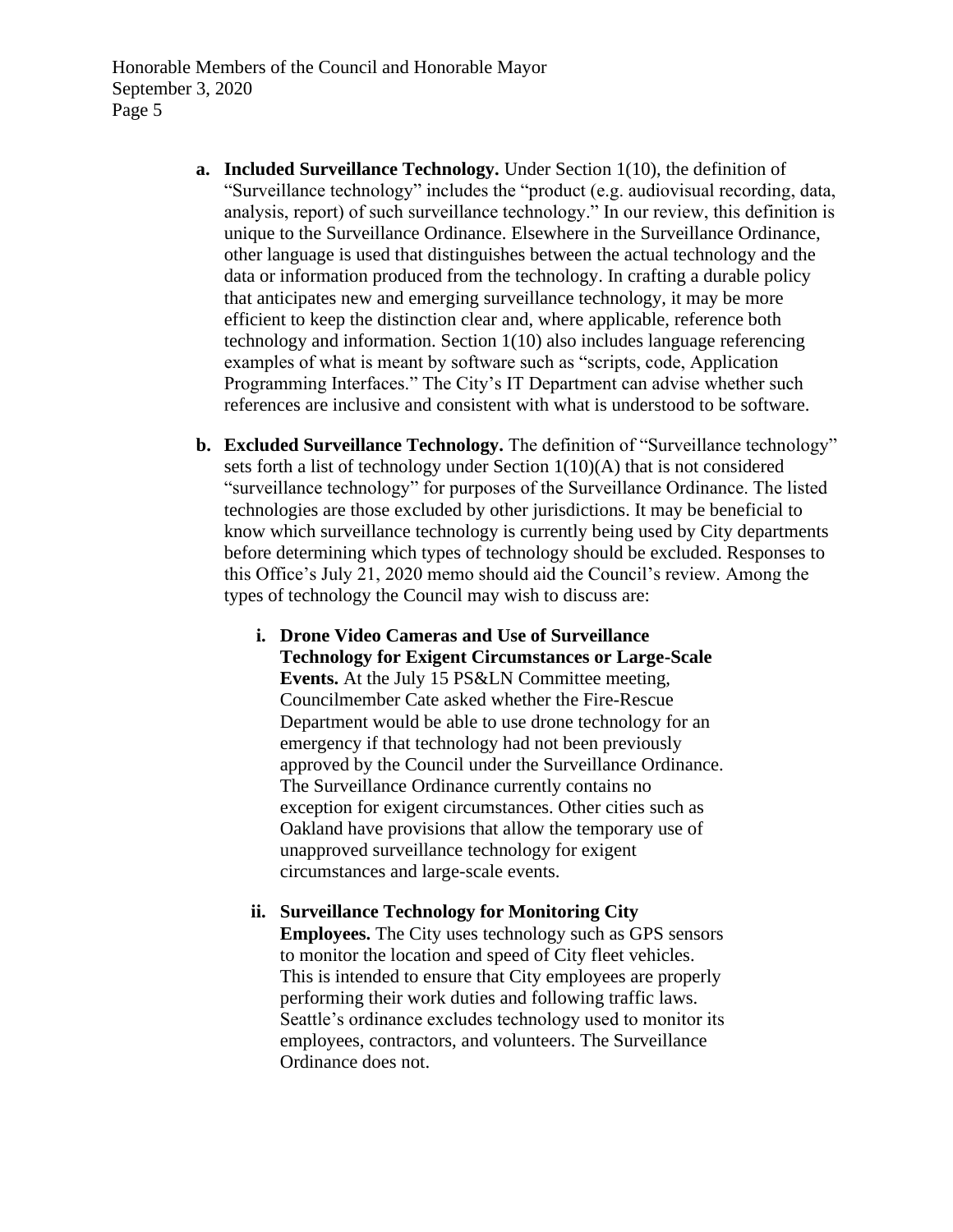- **iii. Routine Office Hardware.** Routine office hardware such as credit card machines and badge readers are excluded under Section 1(10)(A)(1) of the Surveillance Ordinance only if they will not be used for surveillance or law enforcement functions. An understanding of the Council's intent, and a definition of "law enforcement function," will help the Office analyze this provision. Routine office hardware may be used to assist law enforcement functions when there is a break-in at a City facility or financial fraud is committed in paying the City. Telephones or other routine office hardware may be used to locate or speak with witnesses in criminal cases. The San Francisco surveillance ordinance exempts office hardware commonly used by city departments for routine city business and transactions without the caveat in the Surveillance Ordinance.
- **iv. Digital Cameras, Audio Recorders, and Video Recorders.** Digital cameras and audio and video recorders are excluded under Section 1(10)(A)(3) of the Surveillance Ordinance from the definition of surveillance technology, but only if they are not designed to be used surreptitiously. It would be beneficial to receive policy guidance on how to define what should and should not be considered surreptitious.
- **v. Parking Ticket Devices.** "Parking Ticket Devices" are an excluded technology under Section 1(10)(A)(2) of the Surveillance Ordinance. The term should be defined with input from the Treasurer, the SDPD, and other involved departments if the intent is to exclude every or only certain technology that is used for parking enforcement-related purposes, such as sensors that detect if cars are parked in a parking space.
- **vi. Medical Equipment.** "Medical equipment used to diagnose, treat, or prevent disease or injury" are excluded under the definition of "surveillance technology" set forth in Section 1(10)(A)(7) of the Surveillance Ordinance, unless the equipment "generates information that can be used to identify individuals." In our review, the requirement is unique to the Surveillance Ordinance. The Council may wish to consider whether the need for prior approval of medical equipment by the Council under this ordinance could hamper efforts to diagnose and treat people in emergency situations or other health situations.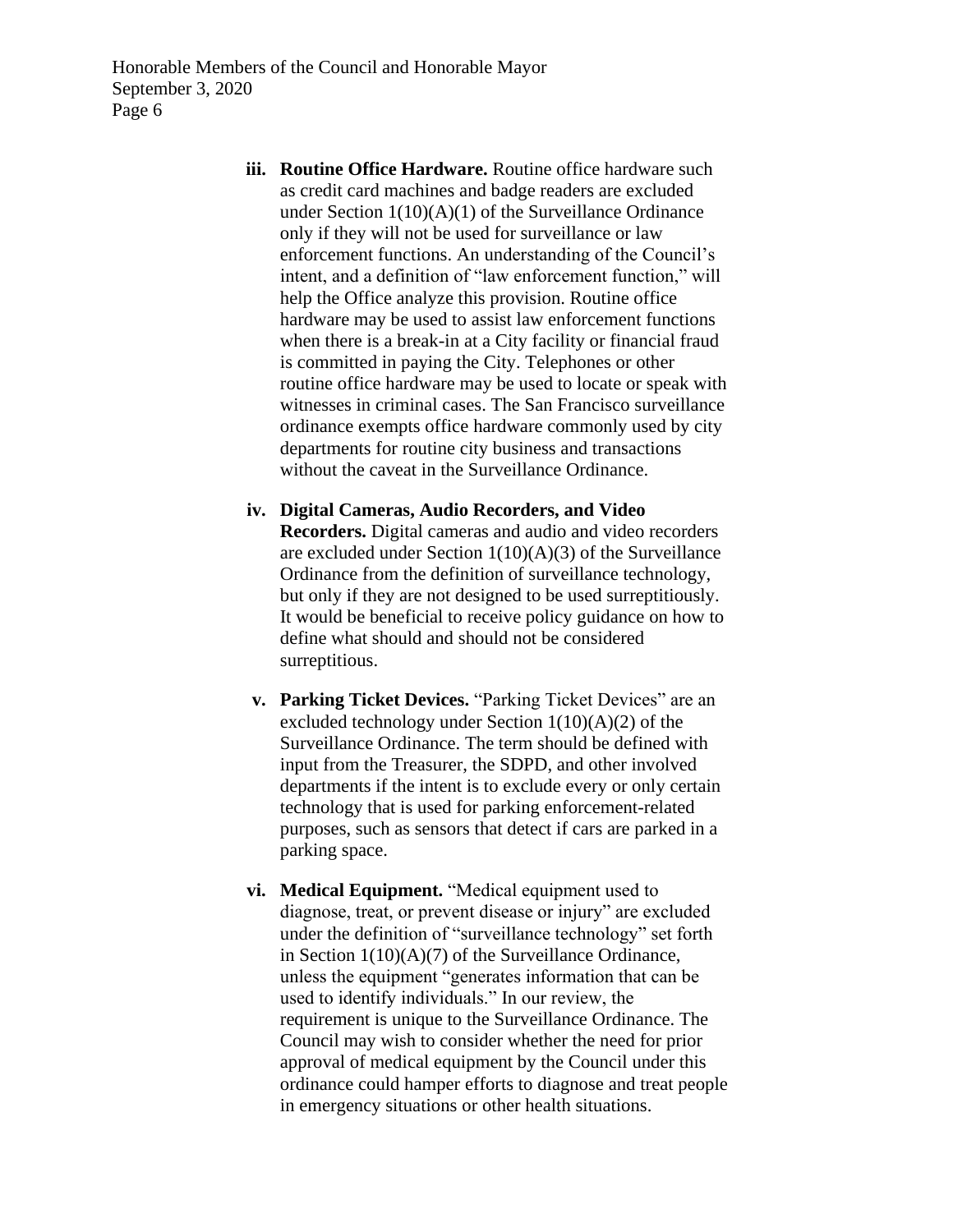- **vii. Additional Technologies.** IT security systems such as firewalls intended to secure City data from hackers or City databases for payroll, human resources, permit, accounting, or fiscal purposes, could constitute "surveillance technology" under the Surveillance Ordinance. If this is not the Council's intent, exemption categories should be created for this type of technology as was done in San Francisco, Davis, Berkeley, and the BART District. San Francisco, Davis, and the BART District also include an exemption for the use of police department computer aided dispatch (CAD), LiveScan, booking, Department of Motor Vehicles (DMV), California Law Enforcement Telecommunications Systems (CLETS), 911 and related dispatch and operation or emergency services systems. Additionally, Section 2(3)(a)(7) of the BART District ordinance excludes "equipment designed to detect the presence of/or identify the source of chemical, biological, radiological, nuclear, or explosive materials." Input from impacted City departments may aid Council's discussion.
- **4. Issues Related to Surveillance Impact Reports.** Section 1(12) of the Surveillance Ordinance requires that a Surveillance Impact Report be submitted to the PAC and the Council. Among other things, this report will have information about the location of surveillance technology and the security of the data obtained from its use. This report will also include information on whether the surveillance technology was used or deployed in a discriminatory manner.
	- **a.** With regard to "Location" and "Data Security" under Sections 1(12)(C) and (G) of the Surveillance Ordinance, the Council may wish to hear from the IT Department and affected City departments regarding what level of information would raise their concerns for comprising security. For example, security cameras monitor critical City infrastructure and the City takes certain actions to thwart data breaches.
	- **b.** With regard to "Impact" and "Public engagement and comments" under Sections 1(12)(D) and (L) of the Surveillance Ordinance, using the legal terms "disparate impact" and "viewpoint-based" in public reports may create liability to the City if there are findings of disparate impacts or viewpoint-based discrimination. There may be alternative yet informative ways of reporting this data.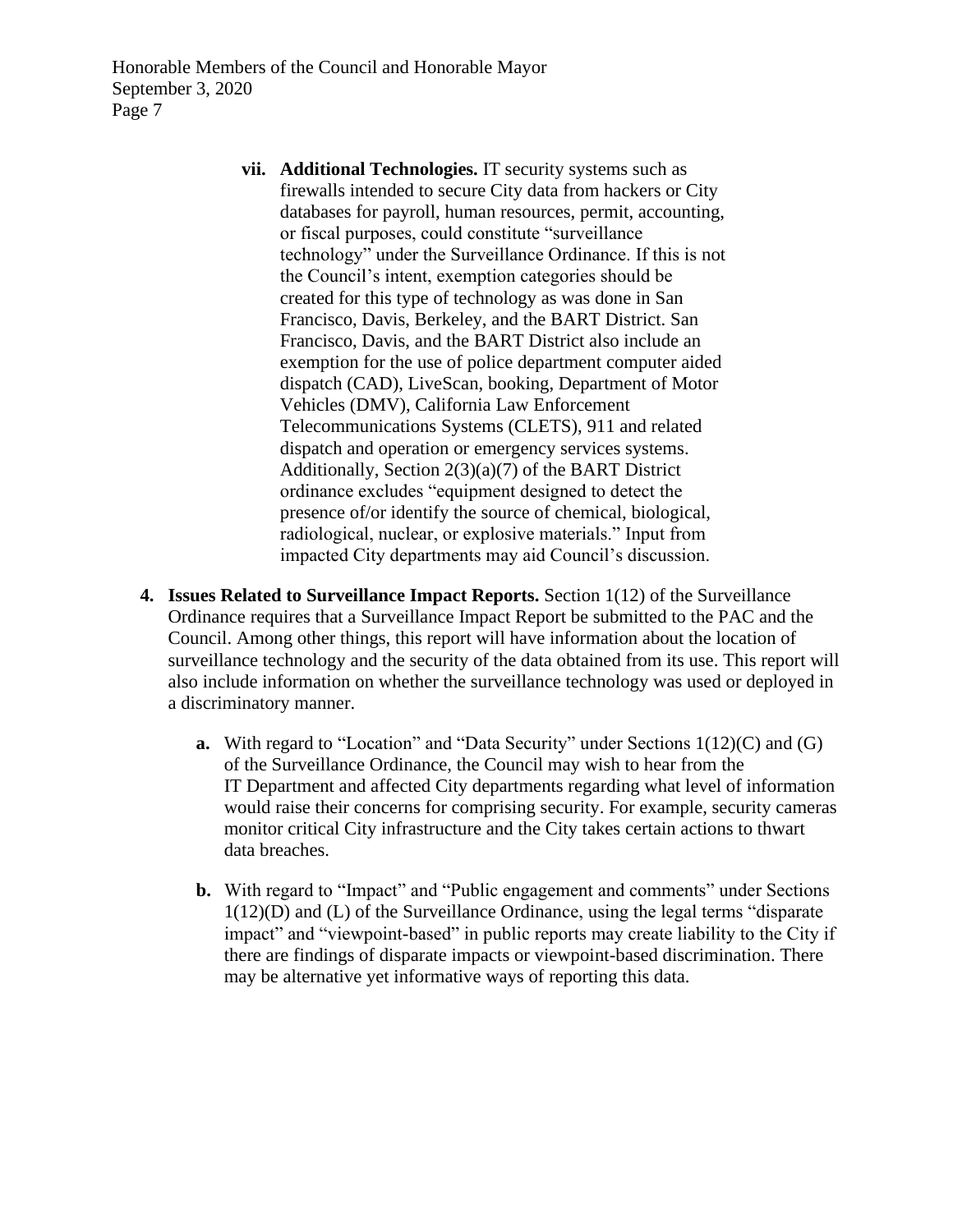**5. Issues Related to the Requirements for Completing a Surveillance Use Policy.** Prior to approving the use of any surveillance technology as defined, City departments must bring forward a surveillance use policy pursuant to Section 1(13) of the Surveillance Ordinance that details the purpose of such technology, its authorized use, as well as rules

on data collection, data access, and data protection. It also includes a requirement to detail a complaint procedure so the public can register complaints or concerns as well as submit questions about the use of a specific surveillance technology.

- **a. Authorized Use.** As it pertains to authorized use under Section 1(13)(B), the Surveillance Ordinance requires a description of "[t]he specific uses that are authorized, the rules and processes required prior to such use, as well as a description of controls used to prevent or detect circumvention of those rules and processes." While the ordinances of Oakland, Davis, Berkeley, and the BART District do require a description of authorized use, they do not require "a description of controls used to prevent or detect circumvention of those rules and processes." The Council may wish to hear from the IT Department and affected City departments about how controls can be circumvented if the information were contained in a public report.
- **b. Data Collection.** Under Section 1(13)(C), the Surveillance Ordinance requires reporting on "[t]he information that can be collected, captured, recorded, intercepted or retained by the surveillance technology, as well as data that might be inadvertently collected during the authorized uses of the surveillance technology and what measures will be taken to minimize and delete such data." This provision is broader than the data collection provisions in the ordinances of Oakland, Davis, Berkeley, and the BART District. The Council may wish to hear from the IT Department and affected City departments whether there could be any unintended consequences from requiring this information to be reported in the policy.
- **c. Data Access and Data Protection.** Under Sections 1(13)(D) and (E), the Surveillance Ordinance requires "a description of controls used to prevent or detect circumvention of rules and processes" related to data access as well as "[t]he safeguards that protect information from unauthorized access, including system logging, encryption, and access control mechanisms" related to data protection. While the ordinances of Oakland, Davis, Berkeley, and the BART District include provisions for data access and data protection, they do not include a requirement to disclose a description of controls used to prevent or detect circumvention of rules and processes and the Office did not find any such provision in any other ordinance reviewed. In addition, Section 6(1) of the BART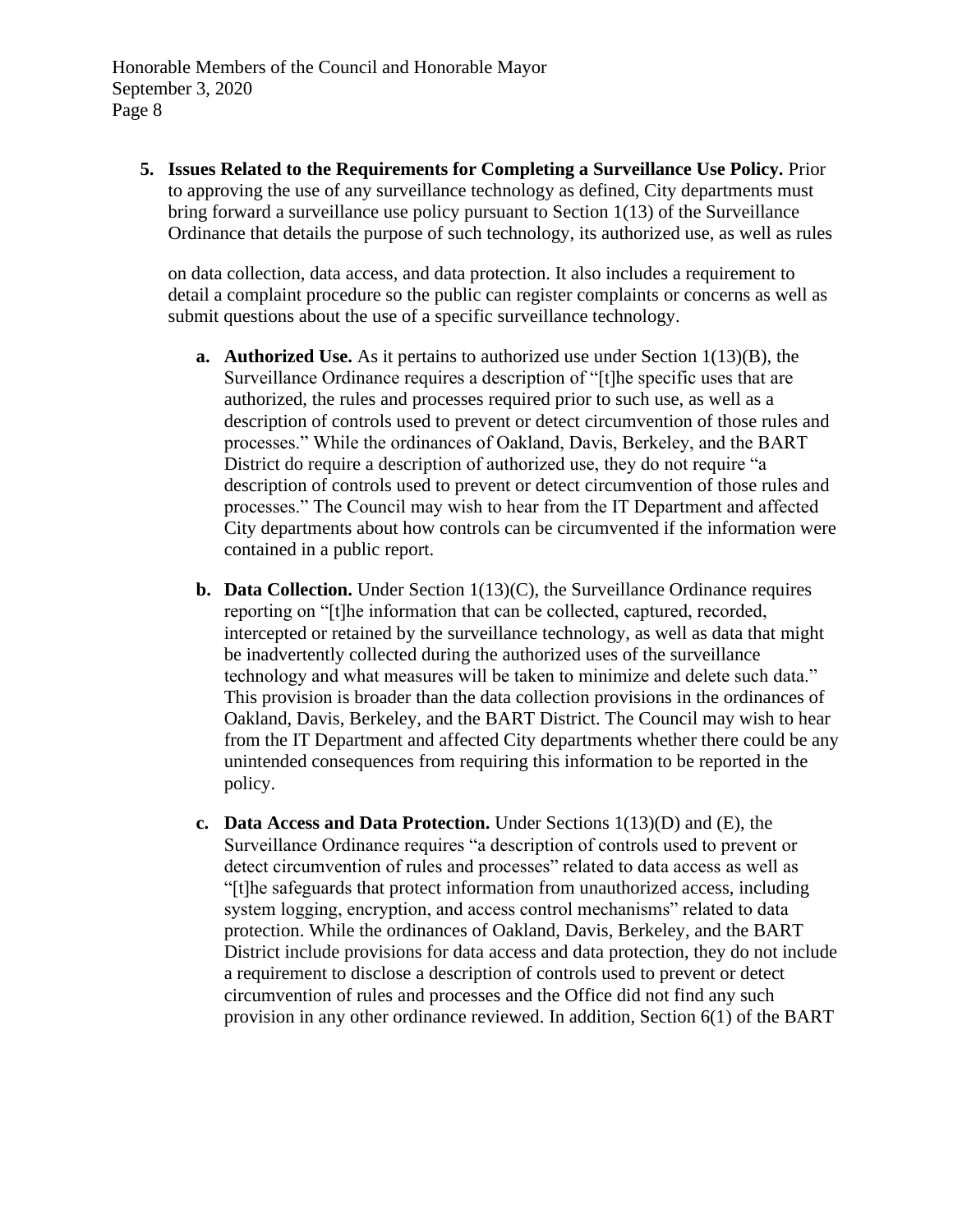District's ordinance includes a provision that indicates that a Surveillance Use Policy "shall be made in a manner that is informative, but that will not undermine the District's legitimate security interests." The City's IT Department should provide input because it may have a security concern with publicly divulging this information.

- **d. Complaints.** The Surveillance Ordinance under Section 1(13)(L) requires that there be procedures put in place to allow the public to register complaints or concerns or to submit questions about the deployment or use of specific surveillance technology along with how it will be ensured that each question and complaint is responded to in a timely manner. In our review, this requirement is unique to the Surveillance Ordinance. Per the Municipal Code, this requirement should be analyzed and reviewed by City management and the Independent Budget Analyst to determine the fiscal impact to the City and whether additional positions will need to be created to address this requirement.
- **6. Issues Related to PAC Notification and Review Requirements.** The provisions under Section 2 of the Surveillance Ordinance require that City departments allow the PAC to vet the proposed use and associated use policy of existing or new surveillance technology prior to Council review. The proposed language under Section  $2(1)(A)$  states in relevant part: "City staff shall notify the Chair of the Privacy Advisory Commission prior to: 1. Seeking or soliciting funds for surveillance technology or the information it provides . . . 3. Otherwise, formally or informally, facilitating or implementing surveillance technology in collaboration with other entities, including city entities." The Cate Memo requests that the Surveillance Ordinance clarify how individual departments notify the Chair of the PAC prior to solicitation of City funds and proposals for surveillance technology. In particular, the Cate Memo asks whether individual departments need to go through a single point-of-contact or department to handle these requests.
	- **a. PAC Review of Information Provided by Surveillance Technology.** While Oakland's ordinance has a PAC, it does not require the PAC to be notified or to vet information provided by surveillance technology as is required under Section  $2(1)(A)(1)$  and (2) of the Surveillance Ordinance. In fact, by calling out the information from surveillance technology specifically, it conflicts with the definition of surveillance technology, which already includes the product of surveillance technology. Inclusion of this language regarding "or the information it provides" also makes the requirements of the ordinance vague as to when the PAC must be notified. For example, there are all sorts of data that can be gathered from surveillance technology such as lists of names of person who entered a particular City building. If a City department was to seek access to this list of names, it is unclear whether it would need Council approval.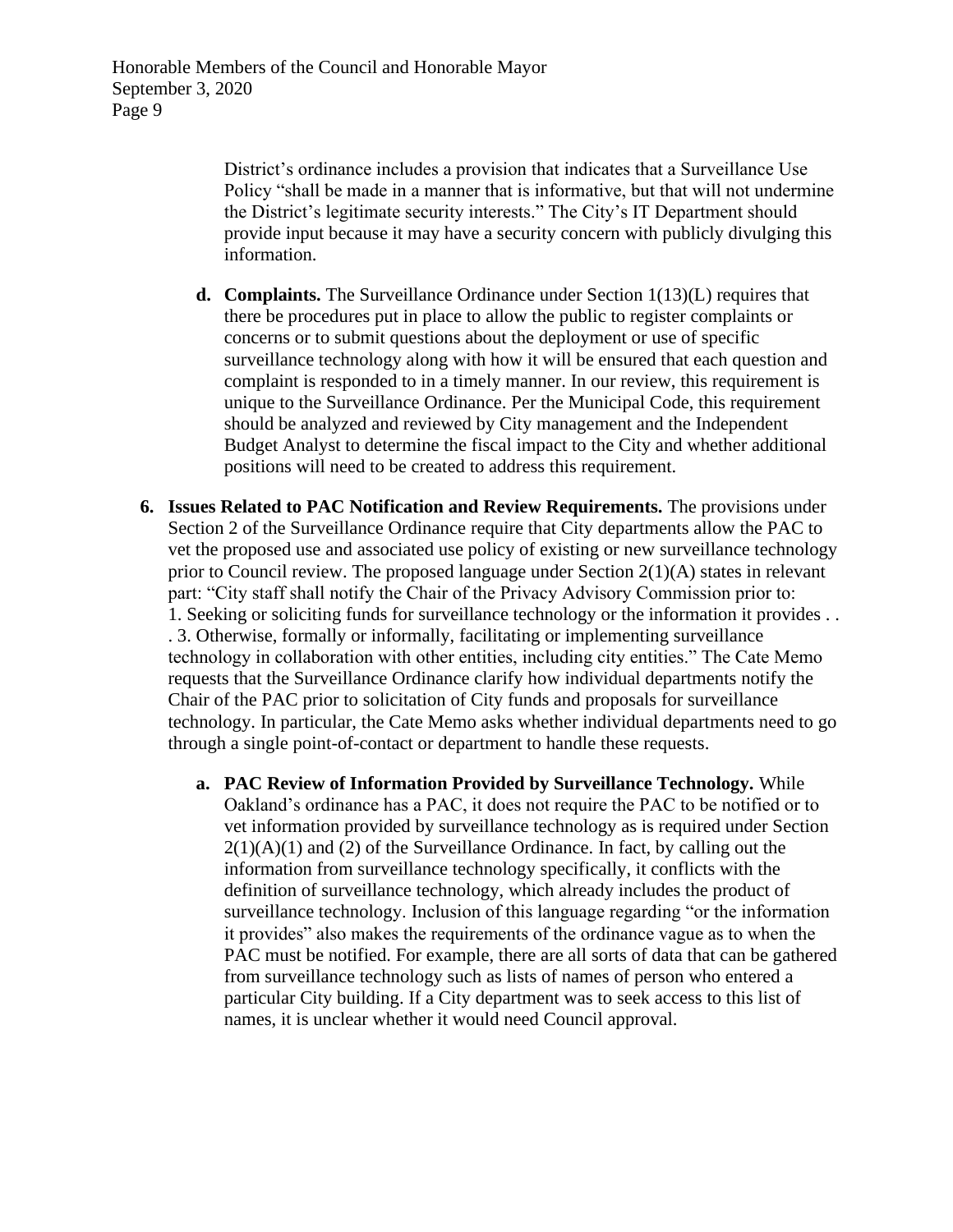- **b. PAC Review of Facilitating or Implementing Surveillance Technology.** It is unclear what is meant by "facilitating" surveillance technology or the term "city entities" as those terms are used in Section  $2(1)(A)(3)$  of the Surveillance Ordinance. The Cate Memo requests clarification that "other entities" include other municipalities and governmental organizations and that "city entities" means the various City departments and divisions within the City of San Diego. Oakland's ordinance does not have the language in sub-paragraph 3 at all.
- **c. Procedure after PAC Objects to the City Department's Proposal on Use of Surveillance Technology.** Section 2(C) of the Surveillance Ordinance allows City staff to proceed and seek Council approval of the proposed use of surveillance technology if the PAC does not make a recommendation. The Cate Memo seeks clarification as to what would happen if the PAC recommends against the City department proposal. Similarly, the Cate Memo seeks clarification on Section  $2(2)(B)$  of the Surveillance Ordinance related to what City staff shall present to Council as it relates to PAC modifications and whether City staff can object to recommendations made by the PAC regarding surveillance use policies. The Surveillance Ordinance should clarify that the PAC cannot prevent a City department from proceeding to Council, as the Council cannot delegate its legislative authority under Charter section 11 and committees created under Charter section 43 such as the PAC are advisory only.

The Cate Memo further asks if the Surveillance Ordinance conflicts with the Mayor's existing authority to enter into contracts under a certain dollar amount. The Surveillance Ordinance does not conflict with that authority. Rather, it carves out a subset of contracts that involve surveillance technology that would be subject to Council approval rather than Mayoral approval and a framework for the PAC to provide recommendations to the Council.

**d. Community Meetings.** Under Sections 2(2)(A) and 2(3)(A), the Surveillance Ordinance requires that City departments complete one or more community meetings in each Council district with opportunity for public comment and written response before going to the Council for approval of new or existing surveillance technology. Essentially, this requirement would require nine separate community meetings before a City department could proceed to the PAC or Council. In our review, this requirement is unique to the Surveillance Ordinance. The Council may wish to discuss how to best achieve the goal of robust public engagement at a time when most public hearings are conducted online rather than in person. Further, this requirement may require the addition of positions and if so, should be reviewed by the Independent Budget Analyst per the Municipal Code.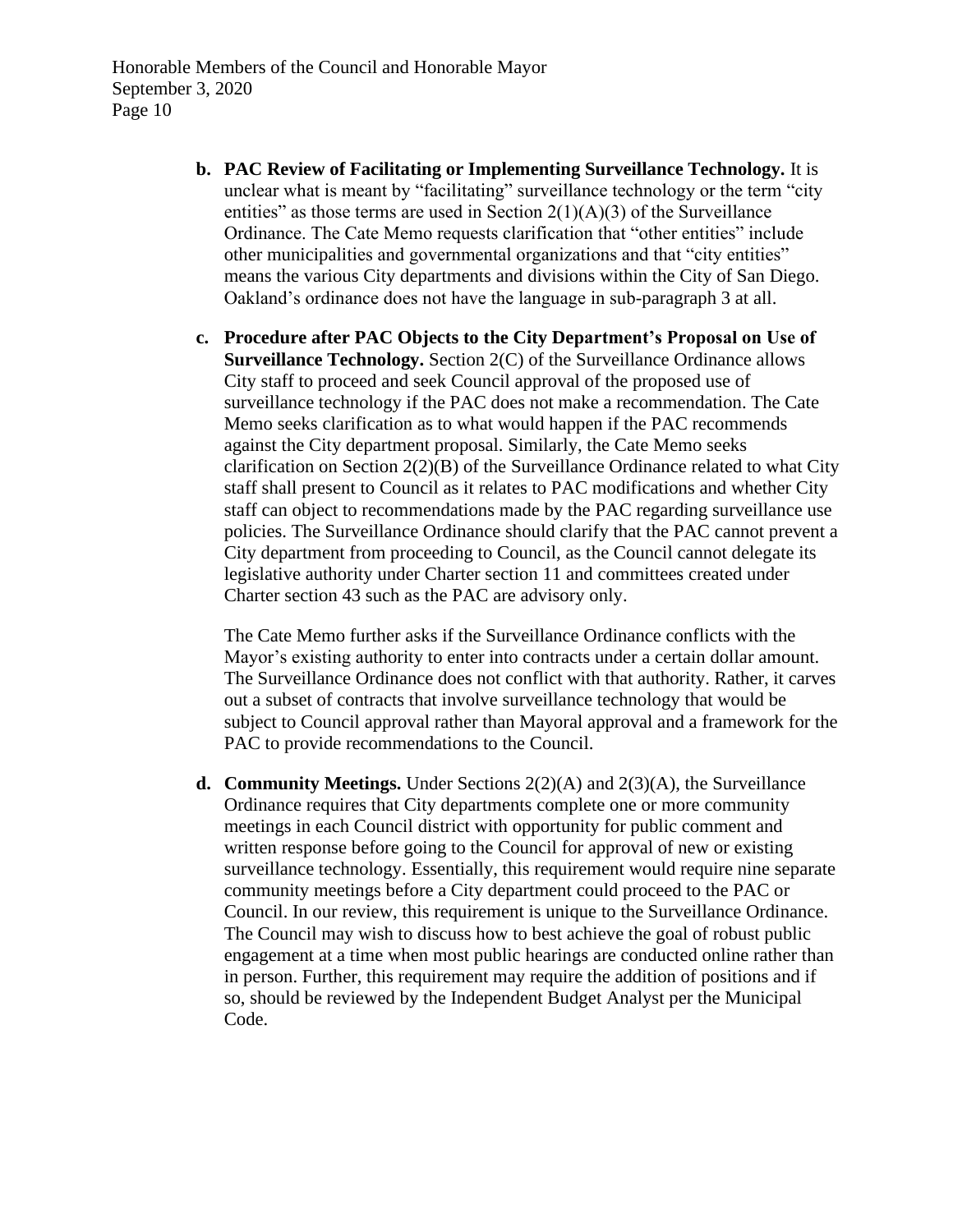- **e. PAC Authority to Rank Items in Order of Potential Impact on Civil**  Liberties. Section 2(3)(C) of the Surveillance Ordinance requires City staff to present a list of surveillance technology possessed or used by the City and authorizes the PAC to rank the items in order of potential impact to civil liberties. The Cate Memo requests clarification on the PAC's ranking system. This section of the Surveillance Ordinance also requires that City staff present at least one surveillance impact report and one surveillance use policy to the PAC per month beginning with the highest-ranking items as determined by the PAC. The Council may wish to address the potential for conflicts when City departments need to bring forward surveillance technology that are critical to the operational needs of City departments, but are ranked low by the PAC for their potential impact on civil liberties.
- **7. Council Approval Requirements for New and Existing Surveillance Technology.** The Surveillance Ordinance requires Council approval prior to the City's use of existing or new surveillance technology.
	- **a. No Grace Period for Continued Use of Existing Surveillance Technology.** As noted in the Cate Memo, Section 3(1)(A) of the Surveillance Ordinance would require all City departments to cease using existing surveillance technology until Council approval is obtained. There is no grace period or opportunity for City staff to accelerate the review process or to utilize surveillance technology without first going before the PAC and the Council. The ACLU's model surveillance technology ordinance upon which this Surveillance Ordinance was in part based recommends including a grace period of 90 days following the effective date of the ordinance. Other cities have allowed slightly longer grace periods, such as Davis, which provides 120 days, and San Francisco and Santa Clara, which provide 180 days with a possible 90-day extension. The BART District also provides for a 180-day grace period and the granting of extensions. City management should analyze the operational impacts of the immediate prohibition on the use of surveillance technology upon the ordinance's approval and recommend whether a grace period is necessary and, if so, an appropriate duration.
	- **b. Requirement for Council Approval of Use of Information that Surveillance Technology Provides.** This provision under Section 3(1)(C) creates ambiguity with the proposed definition of "surveillance technology" under Section 1(10) which already includes "the product of surveillance technology." Furthermore, it is unclear what the scope of this approval entails. For example, if a City department wanted a list of names of City employees who accessed a certain City location generated from a security camera or access reader, that request for the list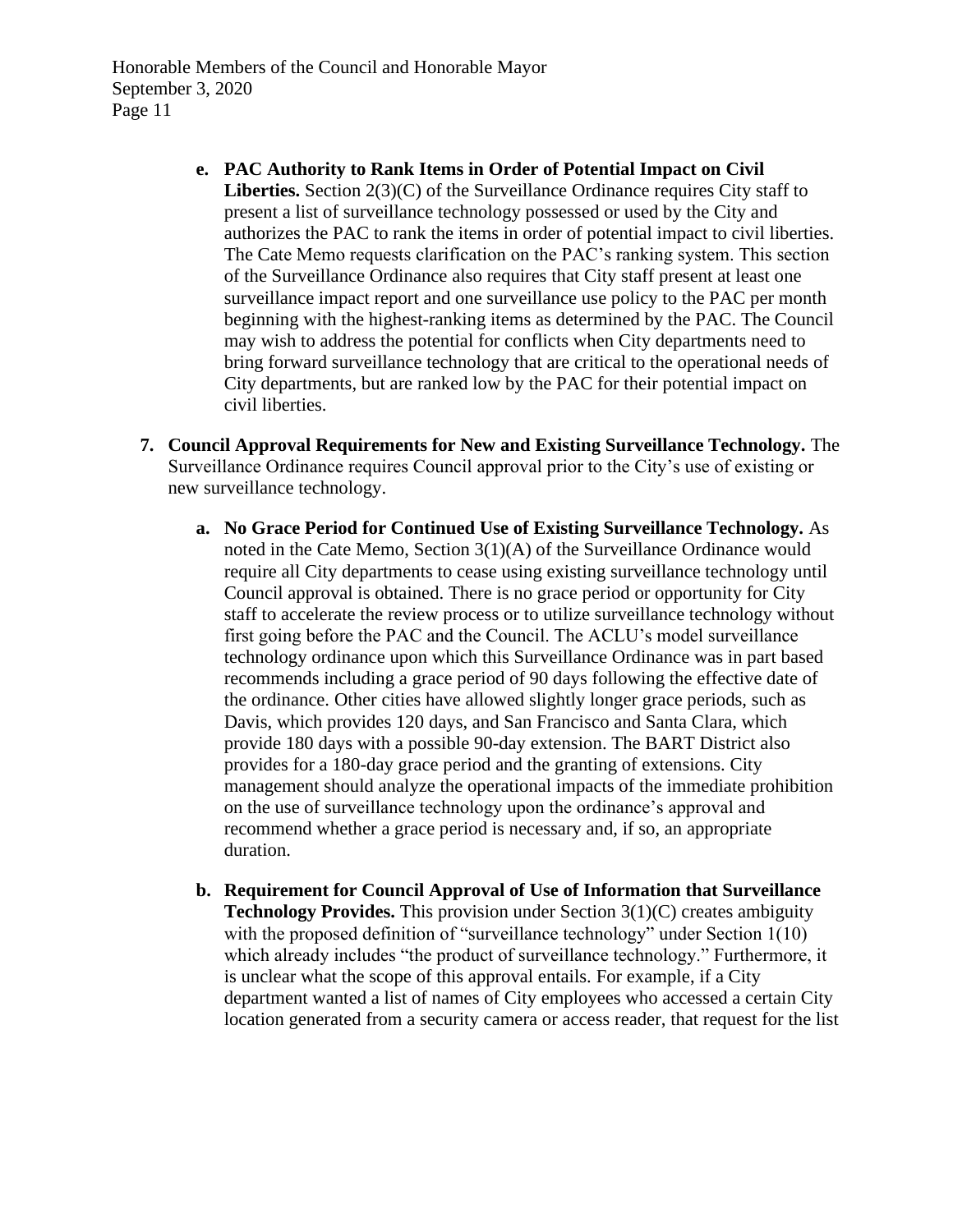of names arguably would need to be approved even though the surveillance technology itself has already been approved. In addition, the Cate Memo seeks a definition for the term "using" under Section  $3(1)(C)$  of the Surveillance Ordinance.

- **c. Requirement for Council Approval for Agreements Between City Departments to Use Surveillance Technology or the Information It Provides.** It is not clear whether City departments enter into agreements with each other to use or share surveillance technology and information from surveillance technology. If they do, the Surveillance Ordinance would appear to require that those agreements be approved even when the surveillance technology itself has been pre-approved by the Council in a Surveillance Use Policy that specifies authorized use and data access. In our review, this requirement is unique to the Surveillance Ordinance. Oakland's ordinance only requires agreements with non-City entities to obtain Council approval.
- **d. The Cate Memo Seeks Clarification of Section 3(2)(B) of the Surveillance Ordinance.** This provision sets forth the standard that a determination must be made that the benefits to the community of surveillance technology outweigh the costs. The Cate Memo asked whether the Council would make this determination. From the language of the Surveillance Ordinance, it appears that it is intended that the Council make this determination.
- **e. The Cate Memo Would Consider Revising Section 3(2)(C) to More Clearly State the Process When the PAC Fails to Make a Recommendation.** This point is similar to the concerns raised above in Paragraph 6(c) of this memorandum.
- **f. The Surveillance Ordinance Lacks Provisions to Help Ensure that Appropriate Law Enforcement Functions Will Not Be Unduly Impacted.** Ordinances of various other jurisdictions include provisions that provide some degree of flexibility to address threats to public health and safety. These include:
	- i. **Allowing Others to Provide Evidence or Information from Surveillance Technology to Be Used for Criminal Investigation Purposes.** Chapter 9.64.030(1)(E) of Oakland's ordinance has a provision clarifying that it does not "prevent, restrict, or interfere with any person from providing evidence or information derived from surveillance technology to a law enforcement agency for the purposes of conducting a criminal investigation or the law enforcement agency from receiving such evidence or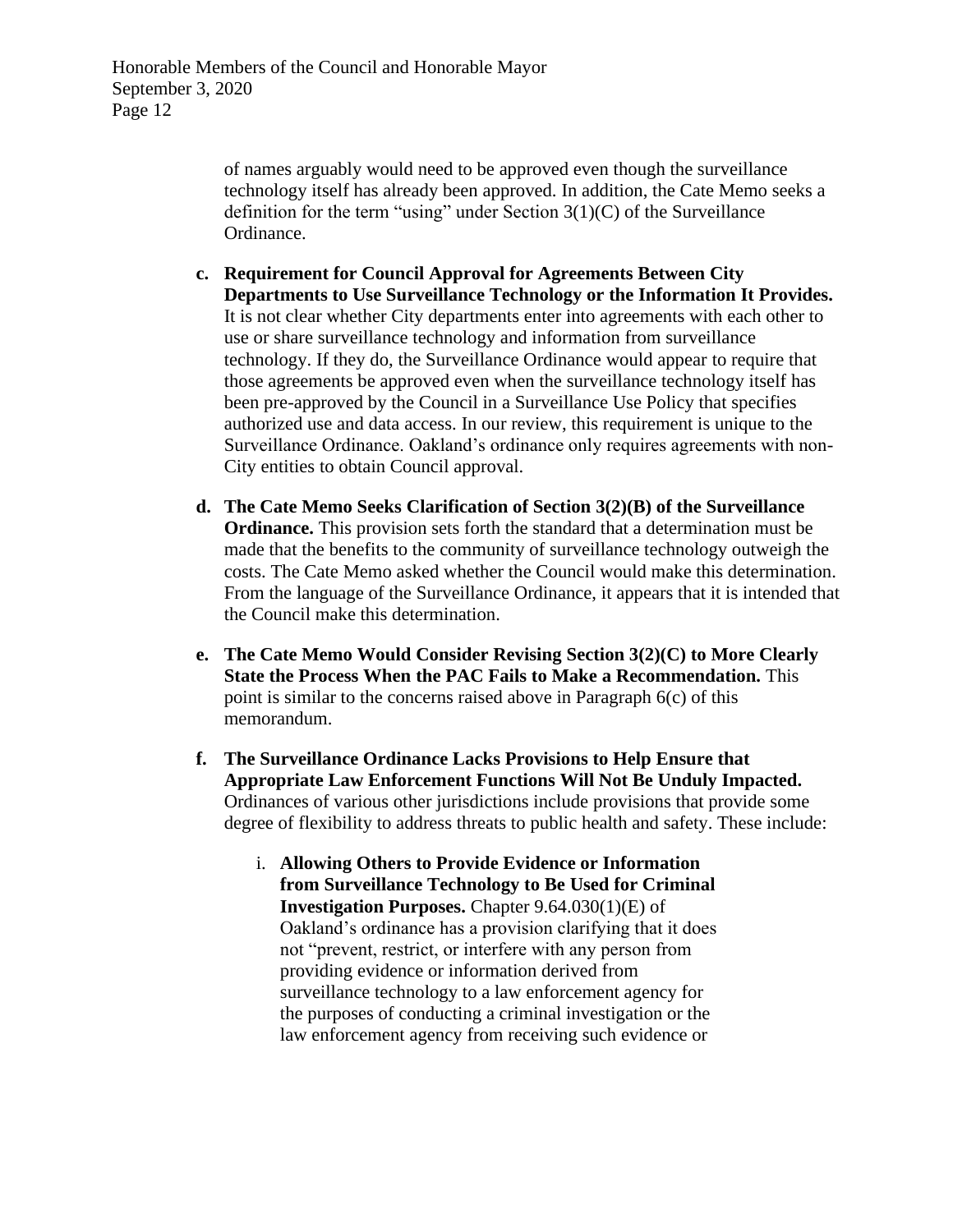> information." This provision, for example, would allow the public to provide security camera video footage to the SDPD to help solve crimes.

- **ii. Allowing Temporary Use of Unapproved Technology During Exigent Circumstances or Large-Scale Events.** Recognizing that there may be logistical delay in going through the approval process and that there may be immediate threats to public health and safety that will need response, the ordinances of Oakland and a number of other jurisdictions such as San Francisco, Berkeley, Seattle, and the BART District include a provision that gives those cities the ability to temporarily use unapproved surveillance technology during exigent circumstance or large-scale events. An example raised at PS&LN Committee was the use of Fire-Rescue Department drones during a brushfire. Typically, such provisions in other jurisdictions require that the surveillance technology be used solely to respond to these circumstances and that the use must cease when the exigent circumstances or large-scale event end. They further require a report on the use of the surveillance technology at the next available PAC meeting.
- iii. **Exempting Law Enforcement When Performing Their Investigative or Prosecutorial Functions.** Charter section 57 provides the Chief of Police with authority over SDPD property and equipment and with all power and authority necessary for the operation and control of the SDPD. Other City deparatments also have charter-mandated duties such as the City Attorney under Charter section 40 and the Fire Chief under Charter section 58. As discussed more fully under Paragraph 11 of this memorandum, the Surveillance Ordinance cannot violate any Charter provision. To expressly avoid potential conflicts with the Chartermandated duties of City departments, the Council and Mayor may want to consider the examples of San Francisco and Santa Clara, which exempt the District Attorney and Sheriff from the requirements of their respective surveillance ordinances when performing their investigative or prosecutorial functions. Those jurisdictions require that the District Attorney or Sheriff provide an explanation in writing of how compliance with their respective surveillance ordinance would obstruct their investigative or prosecutorial function.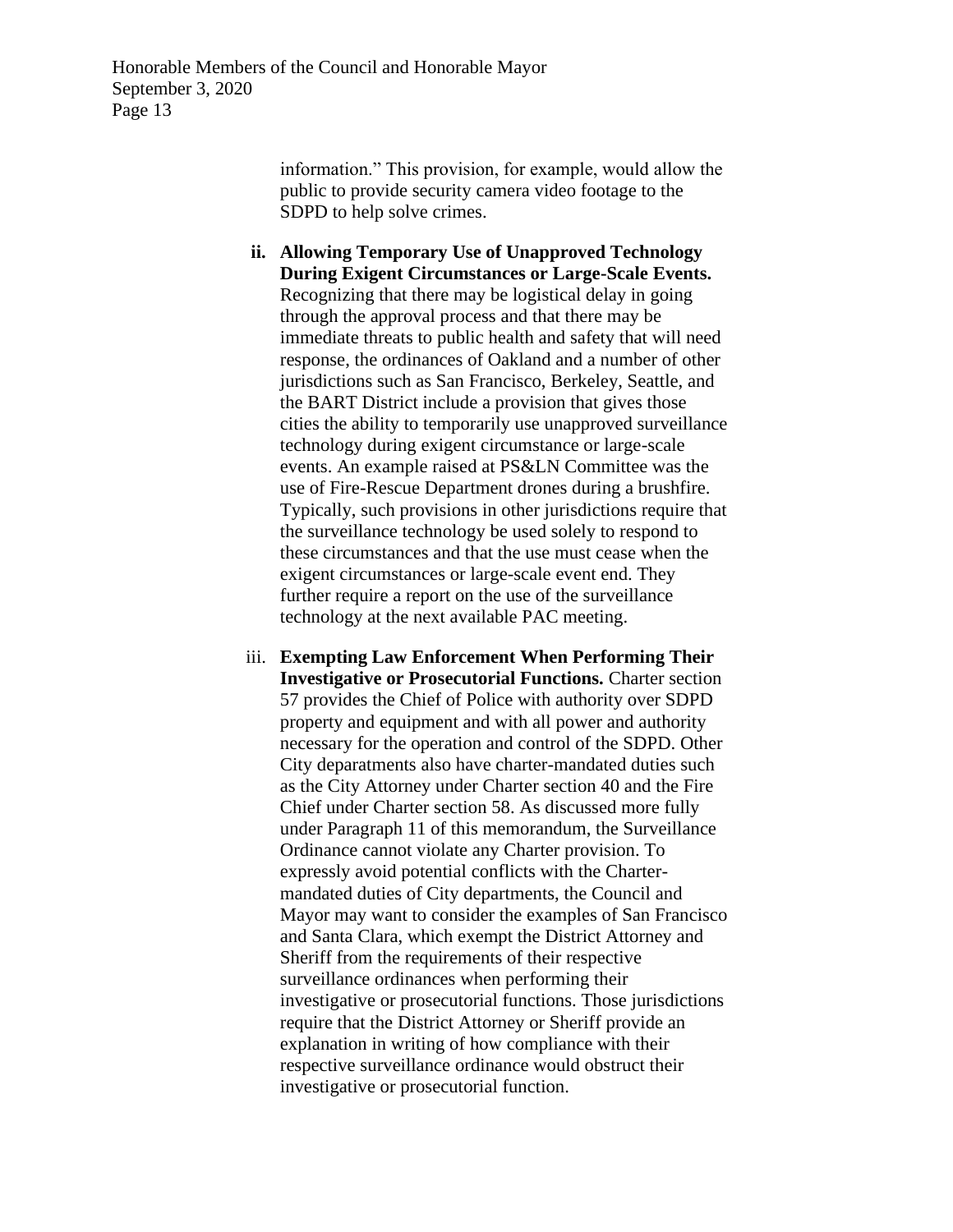- **iv. Exempting a City Department's Use of Surveillance Technology to Conduct Internal Investigations or in Civil and Administrative Proceedings.** To avoid interfering with required municipal operations, Section 19B.2(1) of the San Francisco ordinance states that nothing in its Chapter 19B provisions "shall prohibit, restrict, or interfere with a Department's use of Surveillance Technology to conduct internal investigations involving City employees, contractors, and volunteers, or the City Attorney's ability to receive or use, in preparation for or in civil or administrative proceedings, information from Surveillance Technology . . . that any City agency, department, or official gathers or that any other non-City entity or person gathers."
- **g. Requirement to Post Surveillance Impact Reports and Surveillance Use Policies to the City's Website.** This requirement, set forth under Section 3(3) of the Surveillance Ordinance, makes it even more important to ensure that confidential and security-sensitive information is not included in these documents. This requirement is not found in the Oakland ordinance, but something similar is found in the ordinances of San Francisco and Seattle.
- **8. Oversight Following Council Approval.** Section 4 of the Surveillance Ordinance requires that City staff follow up on an annual basis to obtain re-approval of surveillance technology that is used by the City. The Council may wish to consider whether it wants every surveillance technology to be brought forth for re-approval every year.
- **9. Enforcement of Ordinance Violations.** Section 5 of the Surveillance Ordinance provides a variety of remedies for violations of its provisions. Given the potential fiscal impacts to the City, the Independent Budget Analyst should review these provisions per the Municipal Code.
	- **a. Private Right of Action.** Section 5(1)(A) of the Surveillance Ordinance allows a private party to sue the City to enforce its provisions. It also includes a cause of action against a City department, but only the City of San Diego as a municipal entity has the capacity to sue or be sued. Individual City departments are not separate legal entities from the City itself and cannot be sued. While it is important to ensure that the provisions of the ordinance are enforced, the Council and the Mayor's Office may want to consider placing limitations on this private right of action as other jurisdictions have done. For example, Santa Clara County, Berkeley, Seattle, and the BART District specifically limit a private right of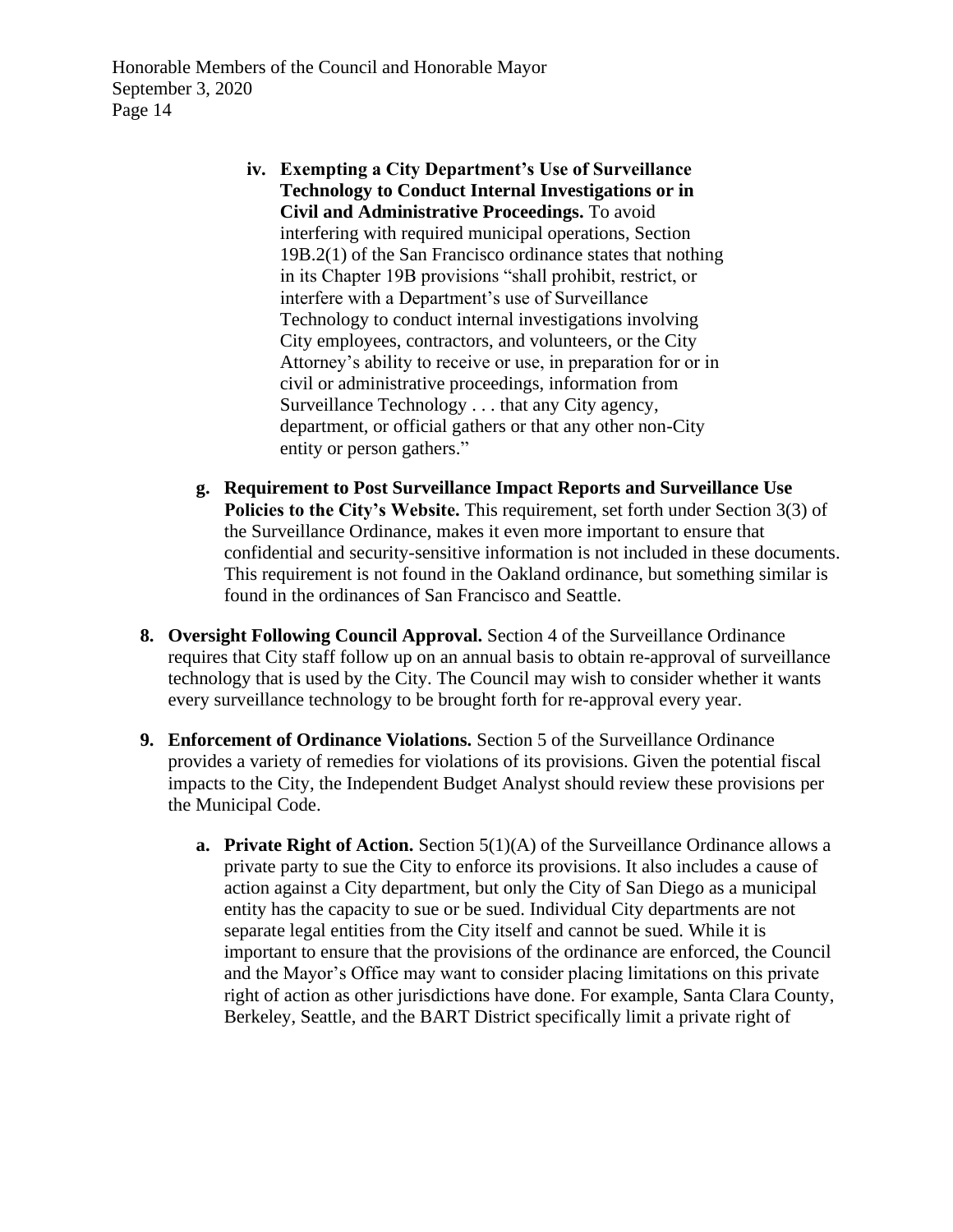action for members of the public. They do so by requiring service of 90 days advance written notice of any alleged violation to give them an opportunity to investigate and to cure the violation. San Francisco and Davis require 30 days prior written notice before a private lawsuit can be brought.

- **b. Damages, Costs and Attorney's Fees Awarded.** Sections 5(1)(B) and (C) of the Surveillance Ordinance allow an award of actual damages but not less than liquidated damages of \$1,000 or \$100 per day for each day of violation, whichever is greater, as well as the award of costs and reasonable attorney fees to a plaintiff who is a prevailing party. Santa Clara County limits the award of attorney fees for violations that are the result of arbitrary or capricious action or conduct of Santa Clara County employees and caps such attorney fees at \$100 per hour, but not to exceed \$7,500 in total. Berkeley also includes prior written notice before a lawsuit can be brought, but caps attorney fees at \$15,000.
- **c. Consequences to City Employees Found in Violation.** Section 5(1)(D) of the Surveillance Ordinance provides that City employees can be disciplined for violations with consequences that could include retraining, suspension, or termination. To address an issue identified in the Cate Memo, the City will need to meet-and-confer with the recognized City employee organizations prior to approval of the ordinance.
- **10. Secrecy of Surveillance Technology.** The Surveillance Ordinance makes it unlawful for the City to enter into any surveillance-related contract or agreement that conflicts with its provisions and deems any provisions in any existing or future contract that conflict with the ordinance including non-disclosure agreements to be deemed void and legally unenforceable. In our review, this provision is unique to the Surveillance Ordinance. It is legally problematic to invalidate existing contracts or contractual provisions because the City could be liable for breach of contract and have to pay damages and possible attorneys' fees.
- **11. The Cate Memo Asks Whether the Process Outlined for Council Approval for New and Existing Surveillance Technologies Conflicts with City Charter Section 57 Relating to the SDPD and Police Authority.** Overall, the Council has the authority in its legislative capacity to enact public policy and to spend public funds under Charter sections 11 and 11.1. At the same time, the exercise of such authority through the enactment of this ordinance must be harmonized with the Charter so that any authority that the Council exercises in its legislative capacity does not impermissibly infringe on the administrative functions and Charter-mandated duties of other City officials. Overall, the Mayor is responsible for supervising "the administration of the affairs of the City." San Diego Charter § 28. As it pertains specifically to the Police Chief, Charter section 57 provides the Chief with all power and authority necessary for the operation and control of the SDPD.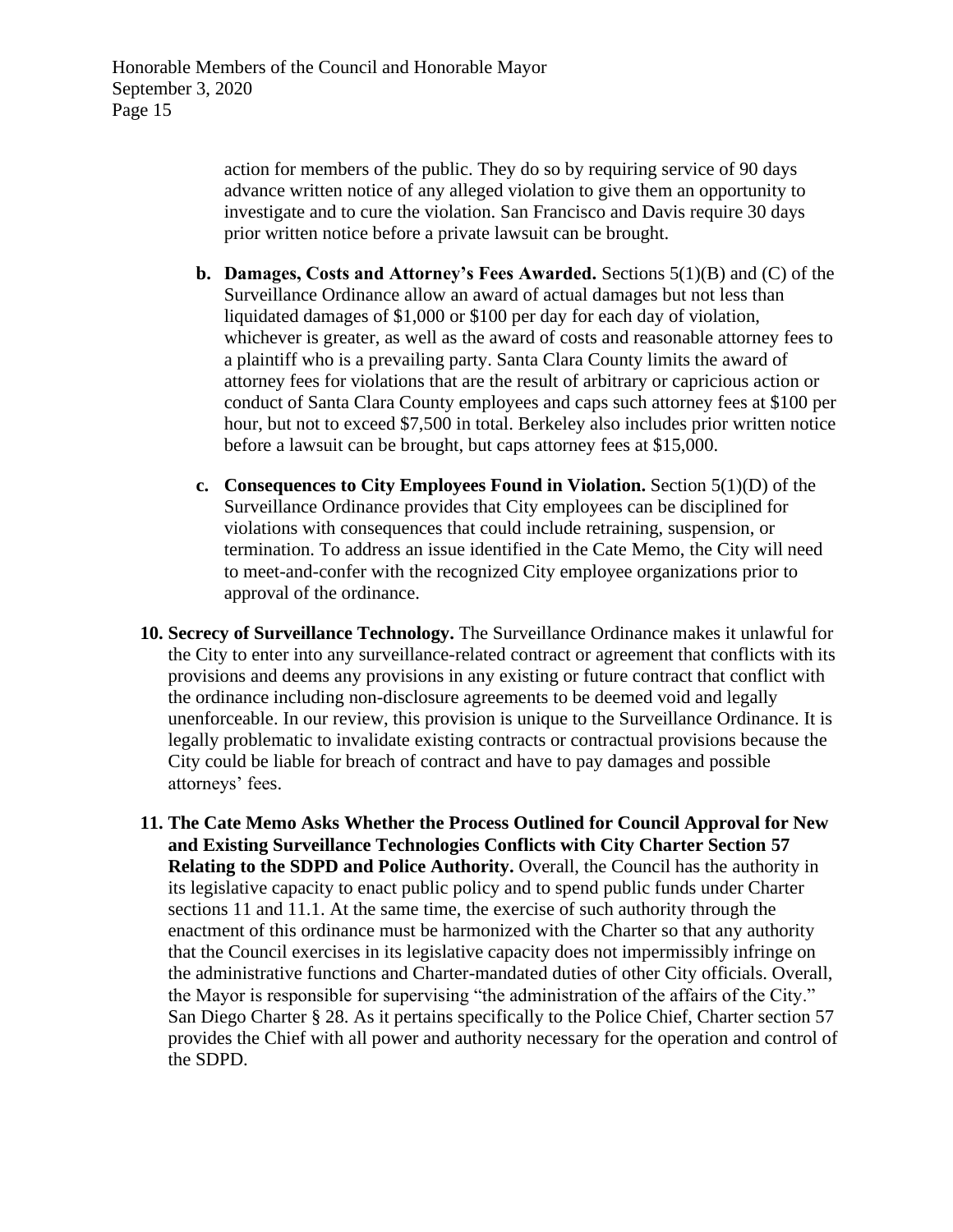An act will be characterized as legislative if it prescribes a new policy or plan; whereas it is administrative in its nature if it merely pursues a plan already adopted by the legislative body itself, or some power superior to it. 5 McQuillin Muni. Corp. § 16.53 (3d ed. 2015). *See also Reagan v. City of Sausalito*, 210 Cal. App. 2d 618, 621 (1962); *McKevitt v. City of Sacramento*, 55 Cal. App. 117, 124 (1921); *Valentine v. Town of Ross*, 39 Cal. App. 3d 954, 957 (1974). The distinction between legislative and executive authority is not always clear, and in some cases, may even overlap.

An example of such an overlap involves the sharing of responsibility between the Mayor and Council for the budgeting process. The Mayor is the chief budget officer of the City, responsible for the annual preparation of a balanced budget and the presentation of the proposed budget to the Council with the power to veto the actions of the Council. San Diego Charter §§ 28, 69, and 265. The Council holds public hearing(s) on the proposed budget and is responsible for adopting it. In the process, the Council may increase or decrease any item or add or remove any item provided that the budget must remain balanced. Within this framework, the Mayor and Council must ensure that the budget is adequate to allow each City department to carry out their duties under the Charter. As this Office has previously advised, "[c]ourts will not uphold budget cuts in the office of an elected official that prevent that official from carrying out his or her mandated duties." 2008 City Att'y MOL 53 (2008-9; Apr. 29, 2008).

Similarly, the Council can enact a process for its approval of new and existing surveillance technology. As the Charter is the controlling authority for the allocation of power within the City, however, the Council cannot exercise its legislative authority in such a way as to prevent the Mayor and City departments from performing their Chartermandated duties, including the use of surveillance technology that is required for the Mayor and City departments to perform their Charter-mandated duties.

In addition, meet-and-confer obligations may be triggered if the City requires its employees to work without access to certain existing surveillance technology that allows them to be able to perform their jobs more effectively or keeps them safe in the performance of their duties.

**12. The Cate Memo Asks Whether It is "Feasible" to Have City Staff Seek Council Approval on All New and Existing Surveillance Technology.** This is a policy and operational question that will have to be addressed by City management.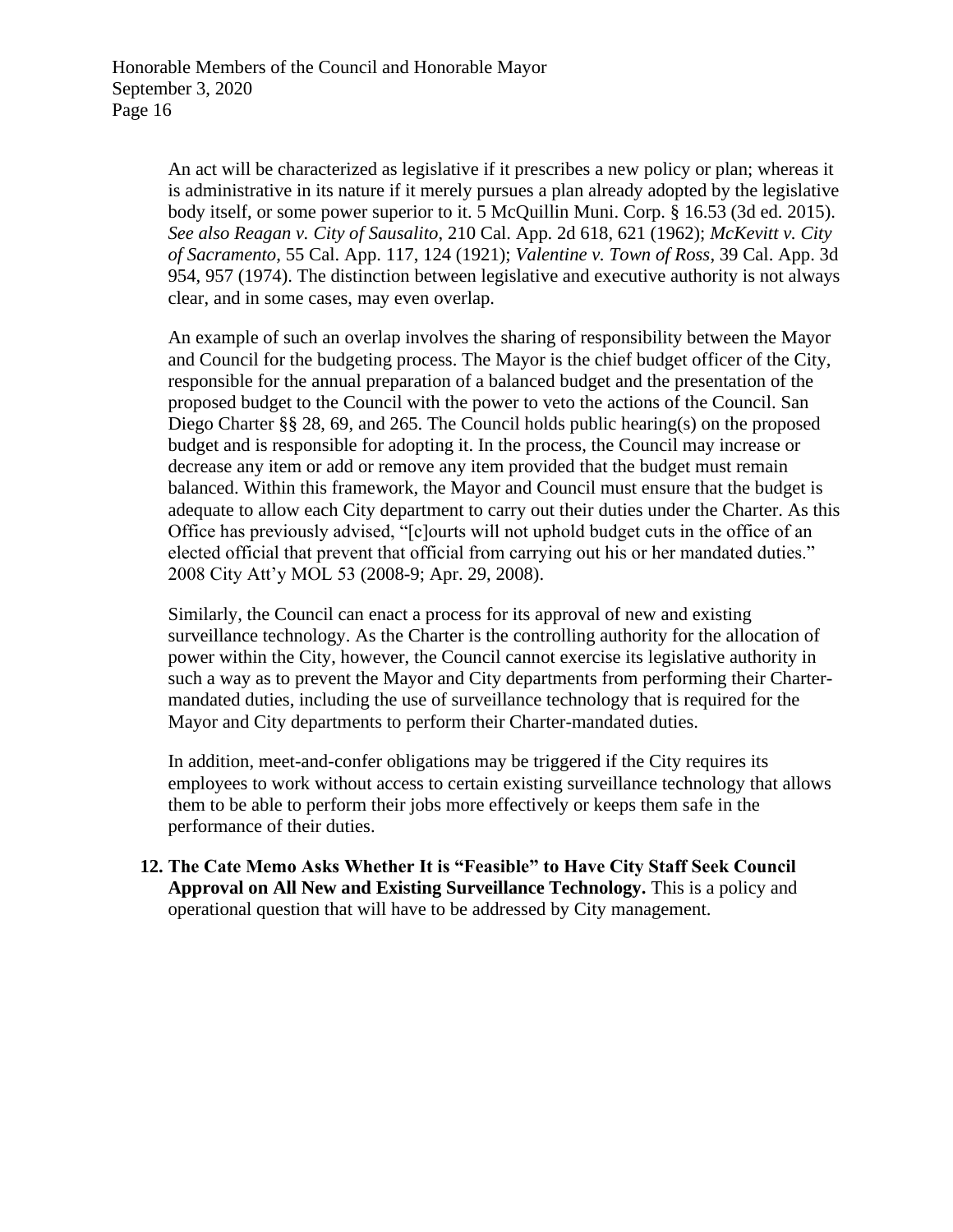## **CONCLUSION**

A number of provisions in the Surveillance Ordinance would benefit from further discussion, clarification, and possible revision to ensure that legitimate concerns about the widespread use of mass surveillance technology are appropriately addressed while avoiding unintended consequences. We look forward to discussing the issues discussed in this memorandum and receiving guidance and input from the Council, City staff, and the public.

# MARA W. ELLIOTT, CITY ATTORNEY

By */s/ Ken So*

Ken So Deputy City Attorney

KRS:soc:ccm MS-2020-24 Doc. No. 2467286

cc: Aimee Faucett, Chief of Staff, Mayor's Office Kris Michell, Chief Operating Officer Jeff Sturak, Assistant Chief Operating Officer Jonathan Behnke, Chief Information Officer Andrea Tevlin, Independent Budget Analyst Douglas Edwards, Personnel Director Kyle Elser, Interim City Auditor Stacey Fulhorst, Ethics Commission Director Elizabeth Maland, City Clerk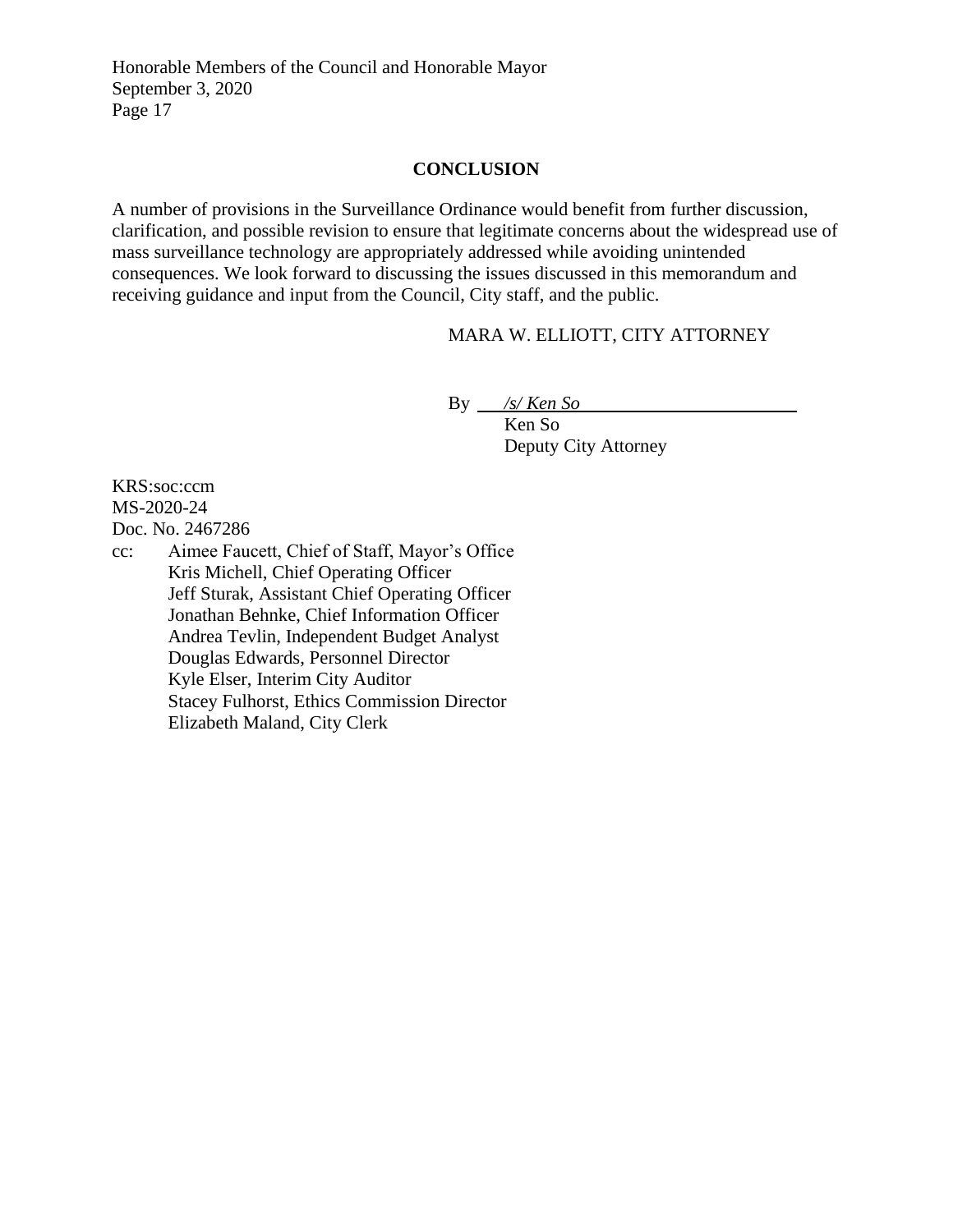ORDINANCE NUMBER O- (NEW SERIES)

DATE OF FINAL PASSAGE  $\_$ 

AN ORDINANCE AMENDING CHAPTER 5 OF THE SAN DIEGO MUNICIPAL CODE BY ADDING NEW ARTICLE 11, DIVISION 1, AND SECTIONS 511.0101, 511.0102, 511.0103, 511.0104, 511.0105, 511.0106, 511.0107, 511.0108, 511.0109, AND 511.0110, ALL RELATING TO TRANSPARENT AND RESPONSIBLE USE OF SURVEILLANCE TECHNOLOGY.

WHEREAS, on January 29, 2020, the City of San Diego's Sustainability Department introduced to the Public Safety and Livable Neighborhoods Committee (PS&LN Committee) a draft Council policy on Streetlight Sensor Data Use for discussion and recommendation; and

WHEREAS, the PS&LN Committee unanimously voted to reject the proposed policy and to instead move forward with a more comprehensive framework to address the City's use of surveillance technology; and

WHEREAS, on July 15, 2020, members of the TRUST SD Coalition presented a proposed draft ordinance related to the transparent and responsible use of surveillance technology (Proposed Surveillance Ordinance) to the Public Safety and Livable Neighborhoods Council Committee (PS&LN Committee) for review and approval; and

WHEREAS, the PS&LN Committee discussed the Proposed Surveillance Ordinance and voted unanimously to direct the City Attorney to work with the PS&LN Consultant and the Mayor's Office to prepare the legal review of the Surveillance Ordinance, and to draft an ordinance in the appropriate form using the substance of the ordinance docketed at the July 15, 2020 PS&LN Committee to be forwarded to the Council for discussion and consideration; and

WHEREAS, the San Diego City Council (City Council) finds that the use of surveillance technology is important to protect public health and safety, but such use must be appropriately monitored and regulated to protect an individual's right to privacy; and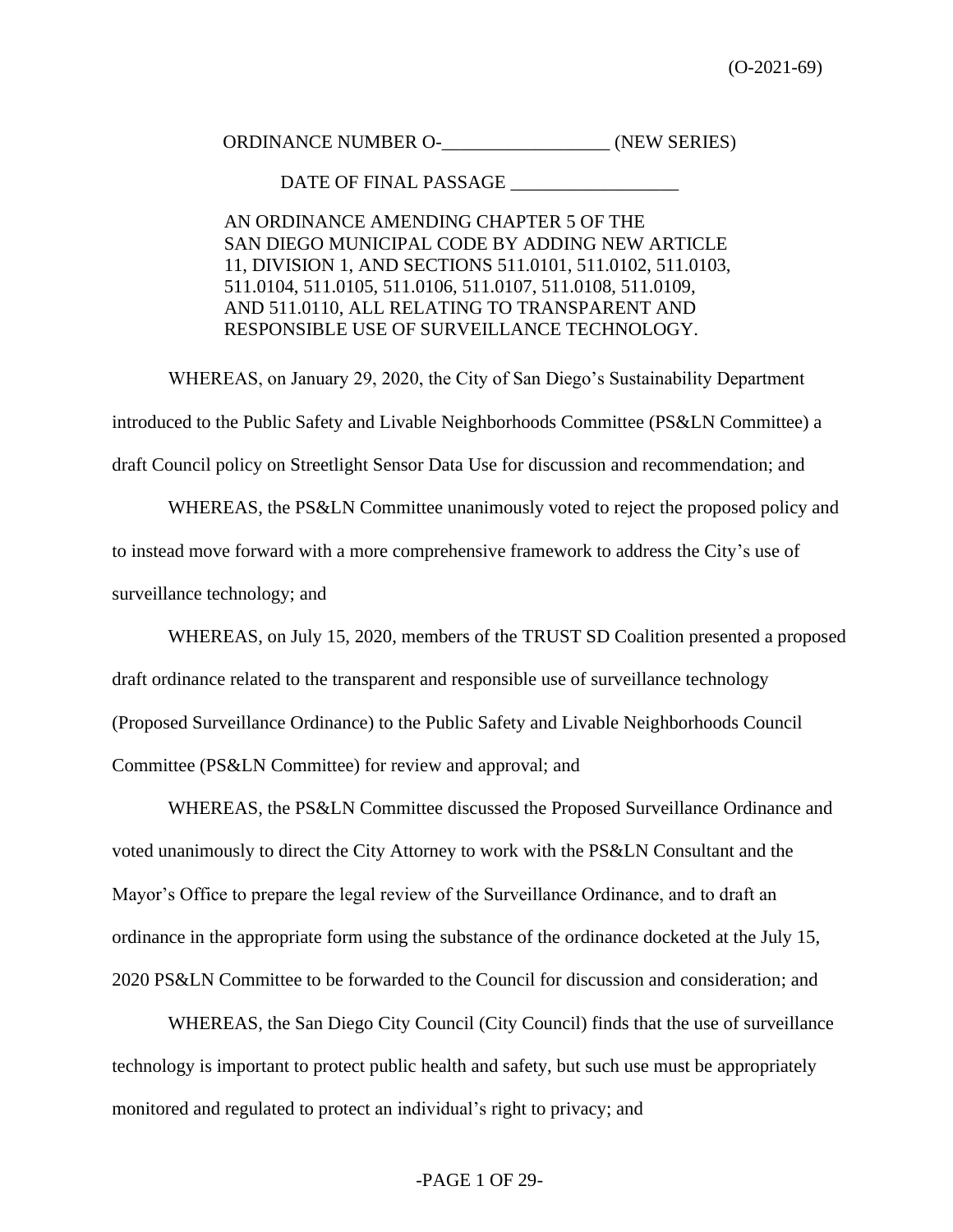(O-2021-69)

WHEREAS, the use of open data associated with surveillance technology offers benefits to the City, but those benefits must also be weighed against the costs; and

WHEREAS, the City Council finds that surveillance technology includes not just technology capable of accessing non-public places or information, but also may include technology which aggregates publicly available information, because such information, in the aggregate or when pieced together with other information, has the potential to reveal details about a person's familial, political, professional, religious, or sexual associations; and

WHEREAS, awareness that the government may be watching may chill associational and expressive freedoms; and

WHEREAS, the City Council recognizes that data from surveillance technology can be used to intimidate and oppress certain groups more than others, including those that are defined by a common race ethnicity, religion, national origin, income level, sexual orientation, or political perspective; and

WHEREAS, the City Council finds that decisions regarding if and how the City's surveillance technologies should be funded, acquired, or used should include meaningful public input; and

WHEREAS, the City Council finds that safeguards, including robust transparency, oversight, and accountability measures must be in place to protect civil rights and civil liberties before the City deploys any surveillance technology; and

WHEREAS, the City Council has considered the Proposed Surveillance Ordinance in the form drafted by the Office of the City Attorney, which was heard at the Council meeting on November 10, 2020, and the Council wishes to incorporate any additional modifications approved by the Council from that meeting; and

#### -PAGE 2 OF 29-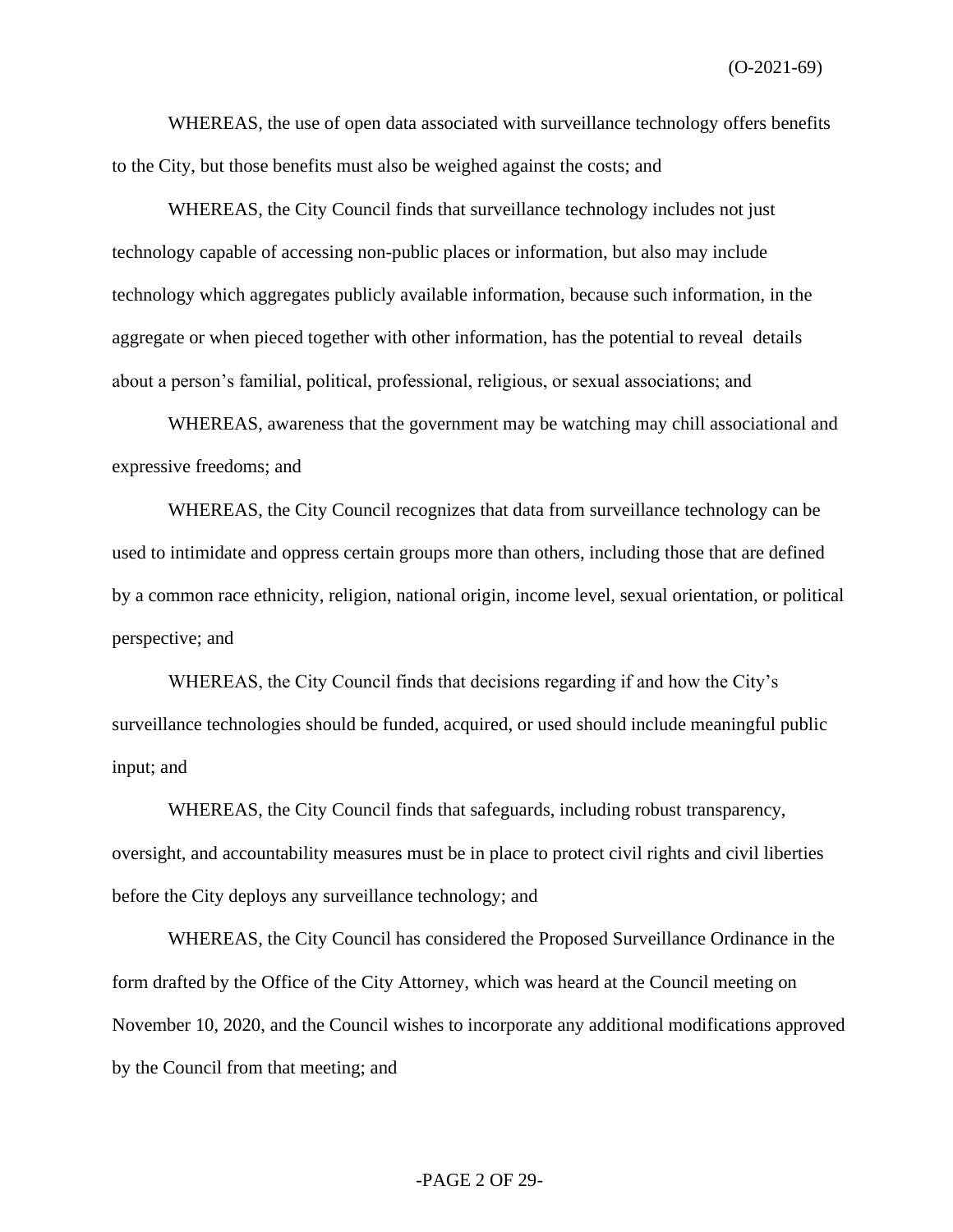(O-2021-69)

WHEREAS, the City Council recognizes that prior to making a final determination on whether to approve the Proposed Surveillance Ordinance, the City must comply with the Meyers-Milias Brown Act (MMBA), California's collective bargaining law set forth at California Government Code sections 3500 through 3511, which is binding on the City; and

WHEREAS, the City Council also recognizes that depending on the outcome of the meetand-confer process and the extent of any revisions to the Proposed Surveillance Ordinance resulting from that process, the City may be required to reintroduce the Proposed Surveillance Ordinance; NOW, THEREFORE,

BE IT ORDAINED, by the Council of the City of San Diego, as follows:

Section 1. That Chapter 5 of the San Diego Municipal Code is amended by adding new Article 11, Division 1, and sections 511.0101, 511.0102, 511.0103, 511.0104, 511.0105, 511.0106, 511.0107, 511.0108, 511.0109, and 511.0110, to read as follows:

> **Article 11: Transparent and Responsible Use of Surveillance Technology Division 1: Approval Process for Use of Surveillance Technology**

#### **§511.0101 Definitions**

For purposes of this Division, the following definitions shall apply and appear in italicized letters:

- (a) *Annual Surveillance Report* means a written report concerning a specific *surveillance technology* that includes all of the following:
	- (1) A description of how the *surveillance technology* was used, including the type and quantity of data gathered or analyzed by the *surveillance technology*;

#### -PAGE 3 OF 29-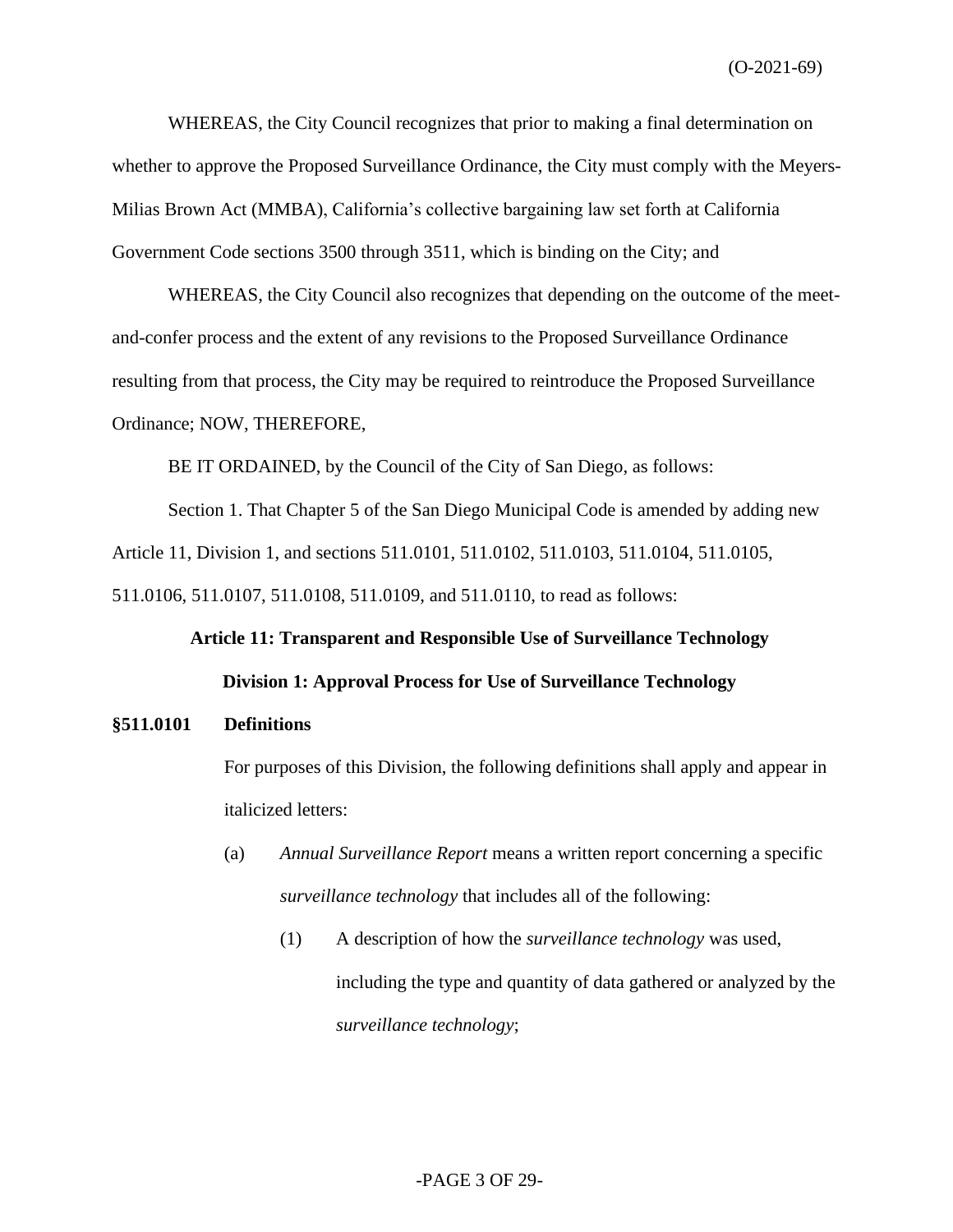- (2) Whether and how often data acquired through the use of the *surveillance technology* was shared with any internal or external entities, the name of any recipient entity, the type(s) of data disclosed, under what legal standard(s) the information was disclosed, and justification for the disclosure(s), except that no confidential or sensitive information should be disclosed that would violate any applicable law or would undermine the legitimate security interests of the *City*;
- (3) Where applicable, a description of the physical objects to which the *surveillance technology* hardware was installed without revealing the specific location of such hardware; for *surveillance technology* software, a breakdown of what data sources the *surveillance technology* was applied to;
- (4) A list of any software updates, hardware upgrades, or system configuration changes accompanied by a description of altered or improved functionality that resulted in the expansion or contraction of system access, data retention, or data access, as well as a description of the reason for the change, except that no confidential or sensitive information should be disclosed that would violate any applicable law or undermine the legitimate security interests of the *City*;
- (5) Where applicable, a description of where the *surveillance technology* was deployed geographically, by each *police area* in the relevant year;

#### -PAGE 4 OF 29-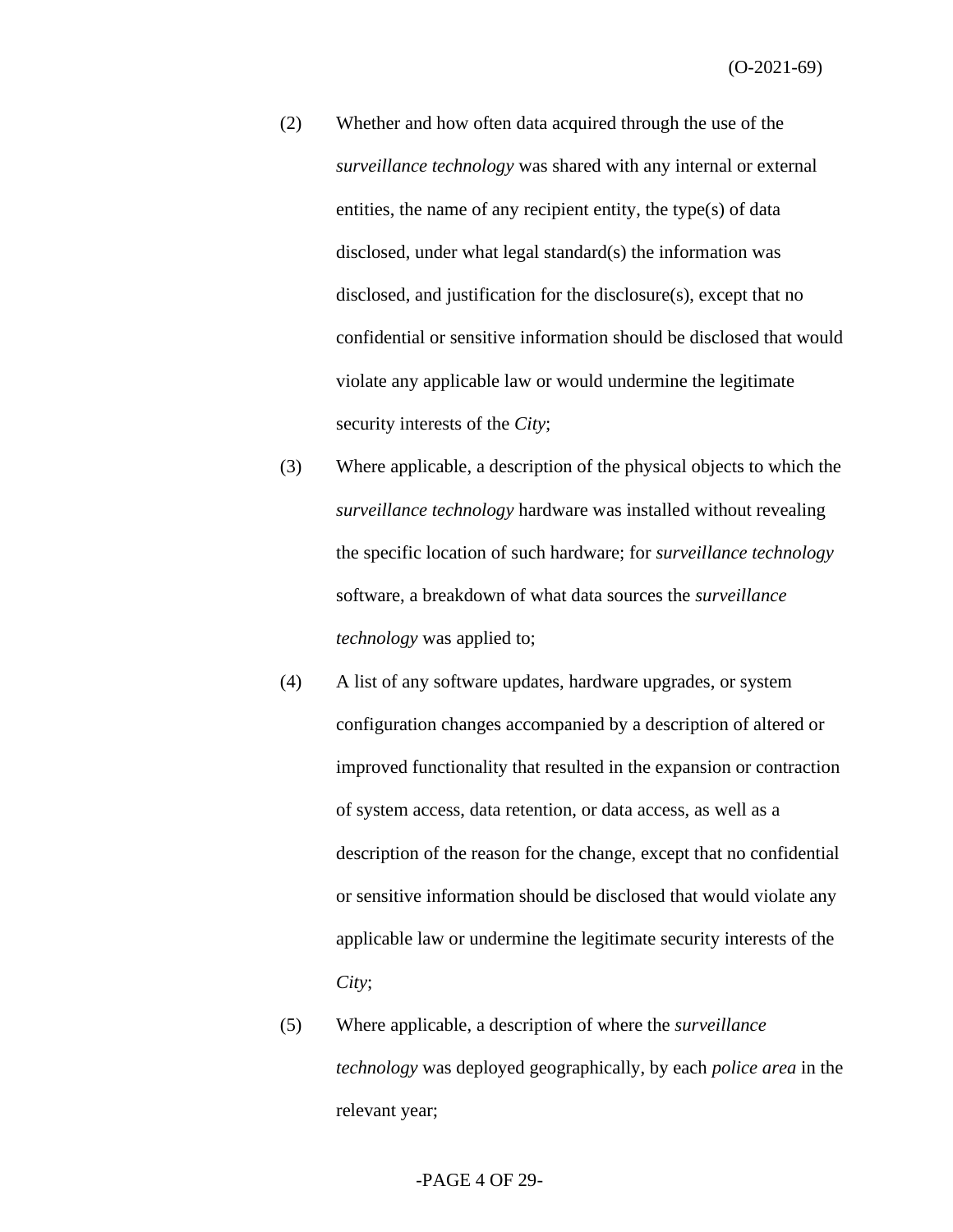- (6) A summary of community complaints or concerns about the *surveillance technology*, and an analysis of its *Surveillance Use Policy* and whether it is adequate in protecting civil rights and civil liberties. The analysis shall consider whether, and to what extent, the use of the *surveillance technology* disproportionately impacts certain groups or *individuals*.
- (7) The results of any internal audits or investigations relating to *surveillance technology*, any information about violations of the *Surveillance Use Policy*, and any actions taken in response. To the extent that the public release of such information is prohibited by law, *City staff* shall provide a confidential report to the City Council regarding this information to the extent allowed by law.
- (8) Information about any data breaches or other unauthorized access to the data collected by the *surveillance technology*, including information about the scope of the breach and the actions taken in response, except that no confidential or sensitive information should be disclosed that would violate any applicable law or would undermine the legitimate security interests of the *City*;
- (9) A general description of all methodologies used to detect incidents of data breaches or unauthorized access, except that no confidential or sensitive information should be disclosed that would violate any applicable law or would undermine the legitimate security interests of the *City*;

#### -PAGE 5 OF 29-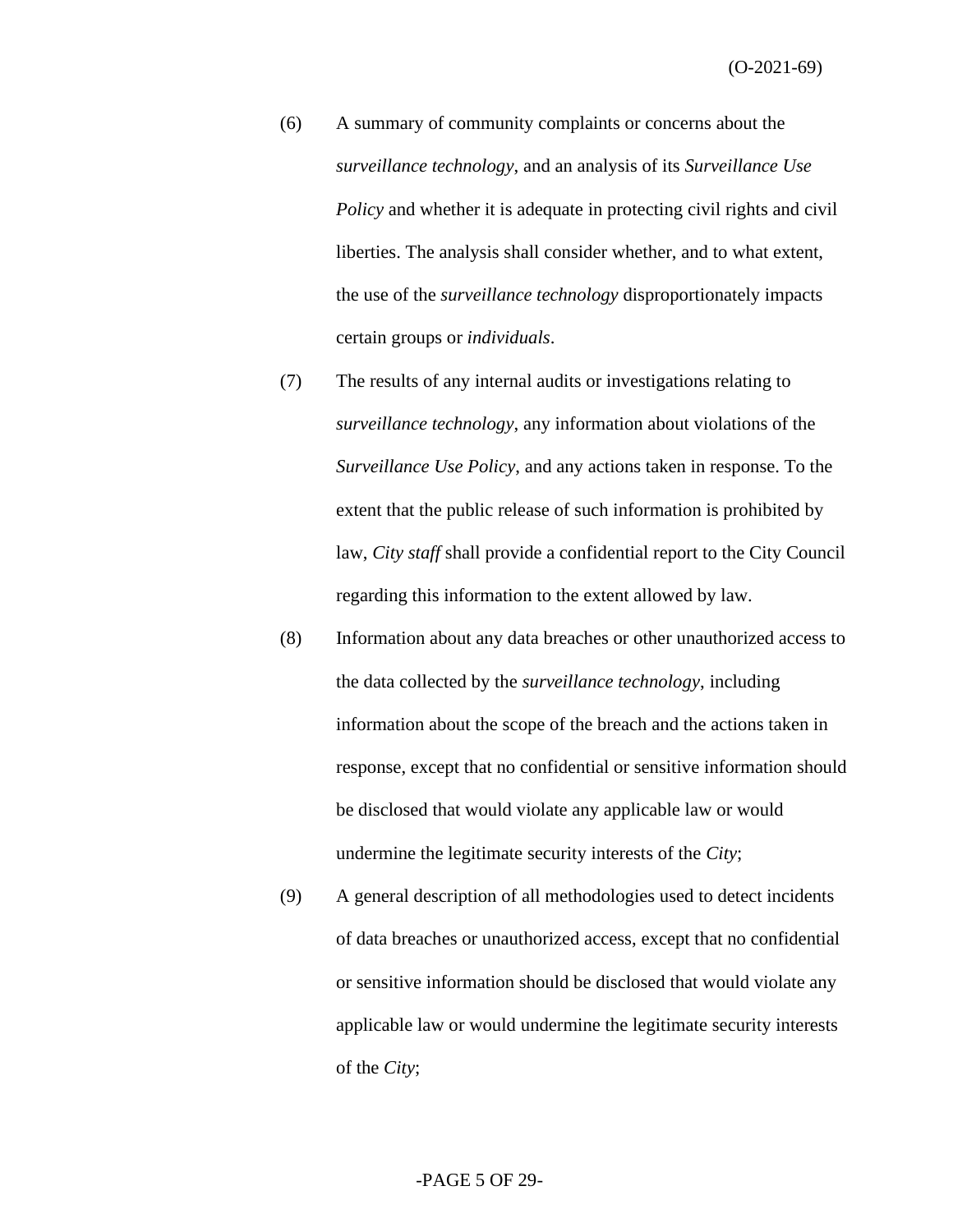- (10) Information, including crime statistics, that helps the community assess whether the *surveillance technology* has been effective at achieving its identified purposes;
- (11) Statistics and information about Public Records Act requests regarding the relevant subject *surveillance technology*, including response rates, such as the number of Public Records Act requests on such *surveillance technology* and the open and close date for each of these Public Records Act requests;
- (12) Total annual costs for the *surveillance technology*, including personnel and other ongoing costs, and what source of funding will fund the *surveillance technology* in the coming year; and
- (13) Any requested modifications to the *Surveillance Use Policy* and a detailed basis for the request.
- (b) *Board* means the Privacy Advisory Board established by Chapter 2, Article 6, Division 4 of the Municipal Code.
- (c) *City* means any department, unit, program, and subordinate division of the City of San Diego as a municipal corporation.
- (d) *City staff* means *City* personnel authorized by the City Manager or appropriate *City* department head to seek City Council approval of *Surveillance Technology* in conformance with this Division.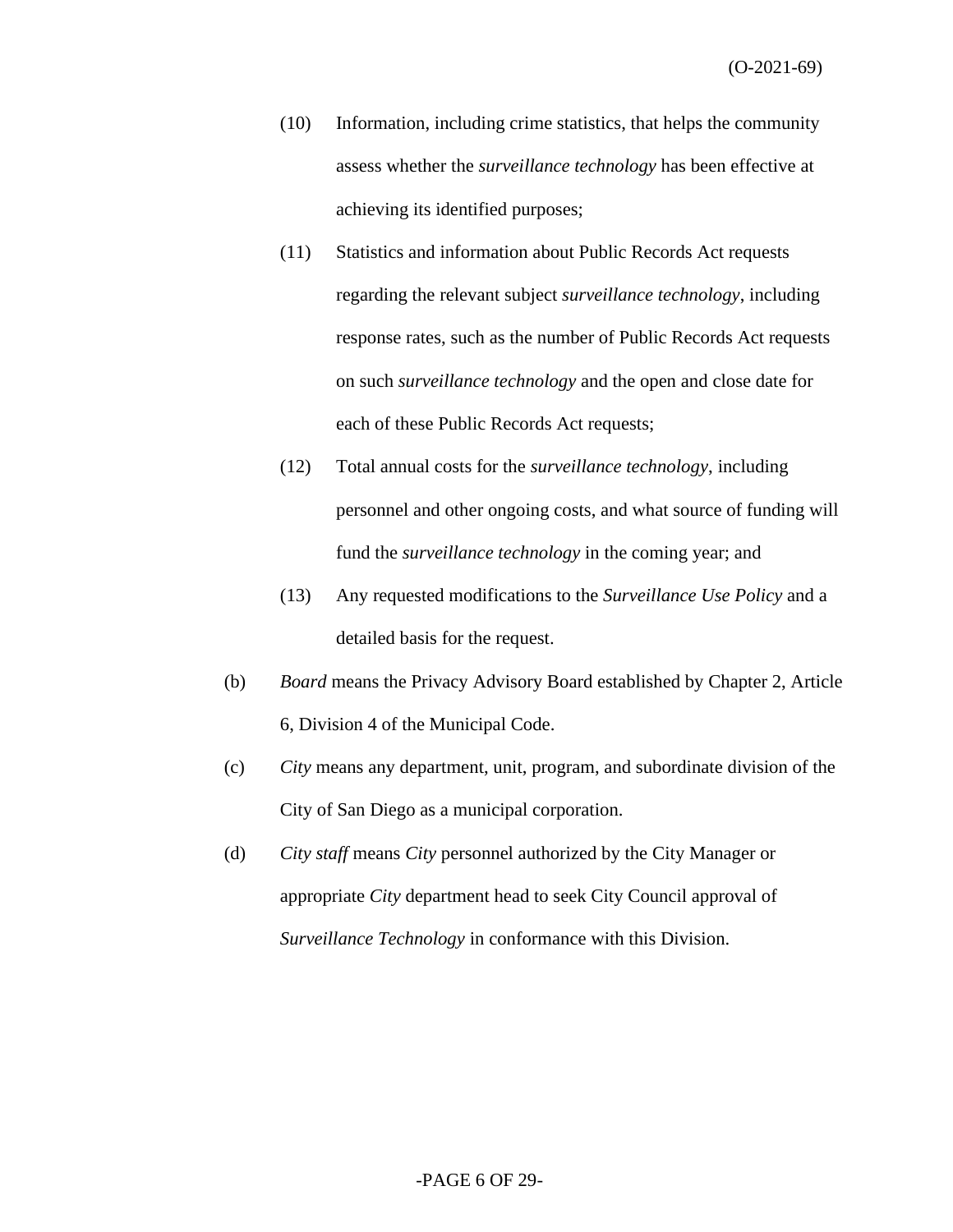- (e) *Community meeting* means a publicly held meeting that is accessible, noticed at least seventy-two hours in advance in at least two languages, for the purpose of educating communities, answering questions, and learning about potential impacts of *surveillance technology* on disadvantaged groups.
- (f) *Continuing agreement* means a written agreement that automatically renews unless terminated by one or more parties.
- (g) *Exigent circumstances* means a *City* department's good faith belief that an emergency involving danger of death or serious physical injury to any *individual*, or imminent danger of significant property damage, requires the use of *surveillance technology*.
- (h) *Facial recognition technology* means an automated or semi-automated process that assists in identifying or verifying an *individual* based on an *individual's* face.
- (i) *Individual* means a natural person.
- (j) *Personal communication device* means a mobile telephone, a personal digital assistant, a wireless capable tablet, and a similar wireless two-way communications or portable internet-accessing device, whether procured or subsidized by the *City* or personally owned, that is used in the regular course of *City* business.
- (k) *Police area* refers to each of the geographic districts assigned to a San Diego Police Department captain or commander.

#### -PAGE 7 OF 29-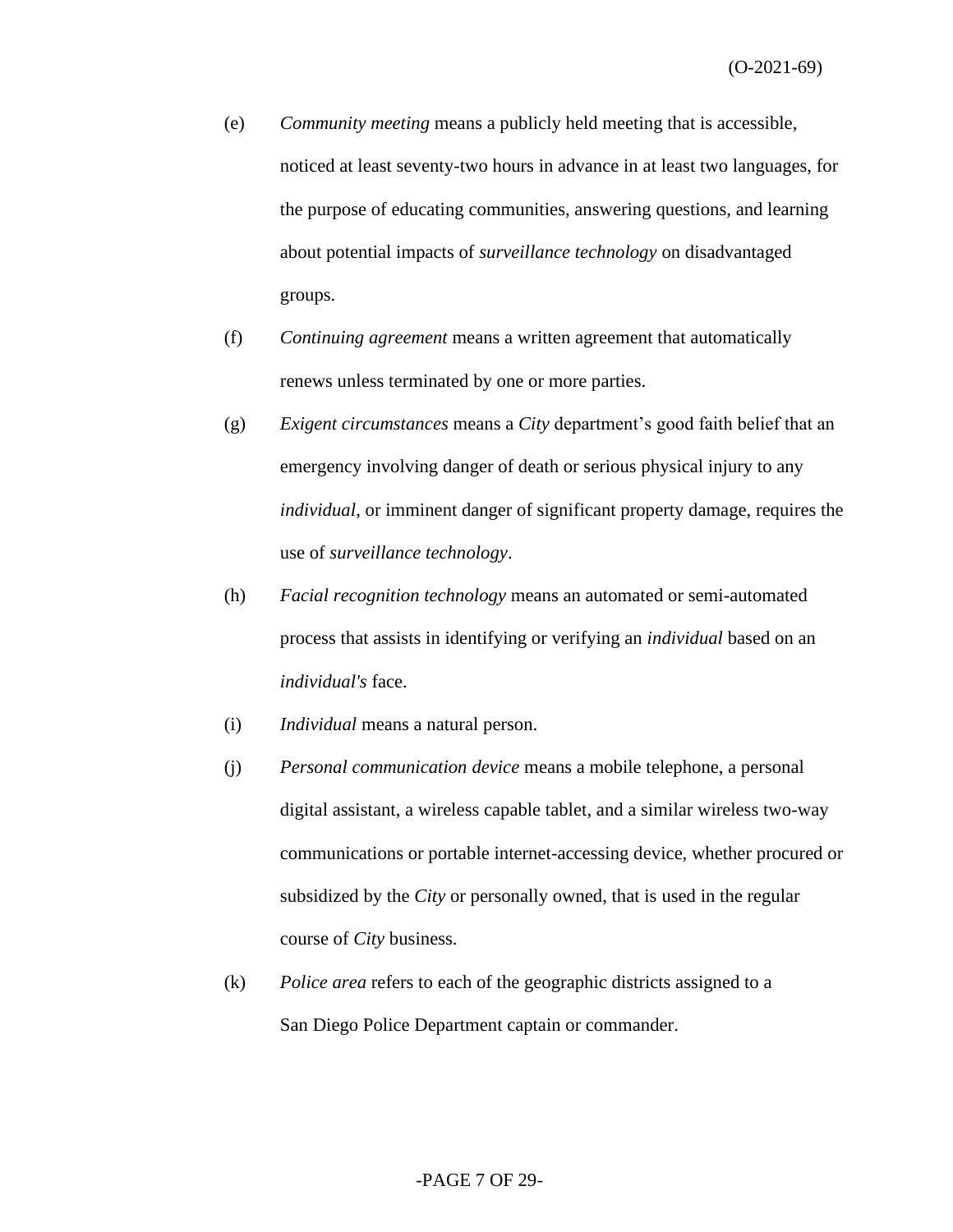- (l) *Surveillance* or *surveil* means to observe or analyze the movements, behavior, data, or actions of *individuals*. *Individuals* include those whose identity can be revealed by data or combinations of data, such as license plate data, images, IP addresses, user identifications, unique digital identifiers, or data traces left by the *individual*.
- (m) *Surveillance technology* means any software (e.g., scripts, code, Application Programming Interfaces), electronic device, system utilizing an electronic device, or similar device used, designed, or primarily intended to observe, collect, retain, analyze, process, or share audio, electronic, visual, location, thermal, olfactory, biometric, or similar information specifically associated with, or capable of being associated with, any *individual* or group. It also includes the product (e.g., audiovisual recording, data, analysis, report) of such *surveillance technology*. Examples of *surveillance technology* include the following: cell site simulators (Stingrays); automatic license plate readers; gunshot detectors (ShotSpotter); dronemounted data collection; *facial recognition technology*; thermal imaging systems; body-worn cameras; social media analytics software; gait analysis software; and video cameras that record audio or video and transmit or can be remotely accessed. It also includes software designed to monitor social media services or forecast criminal activity or criminality, and biometric identification hardware or software.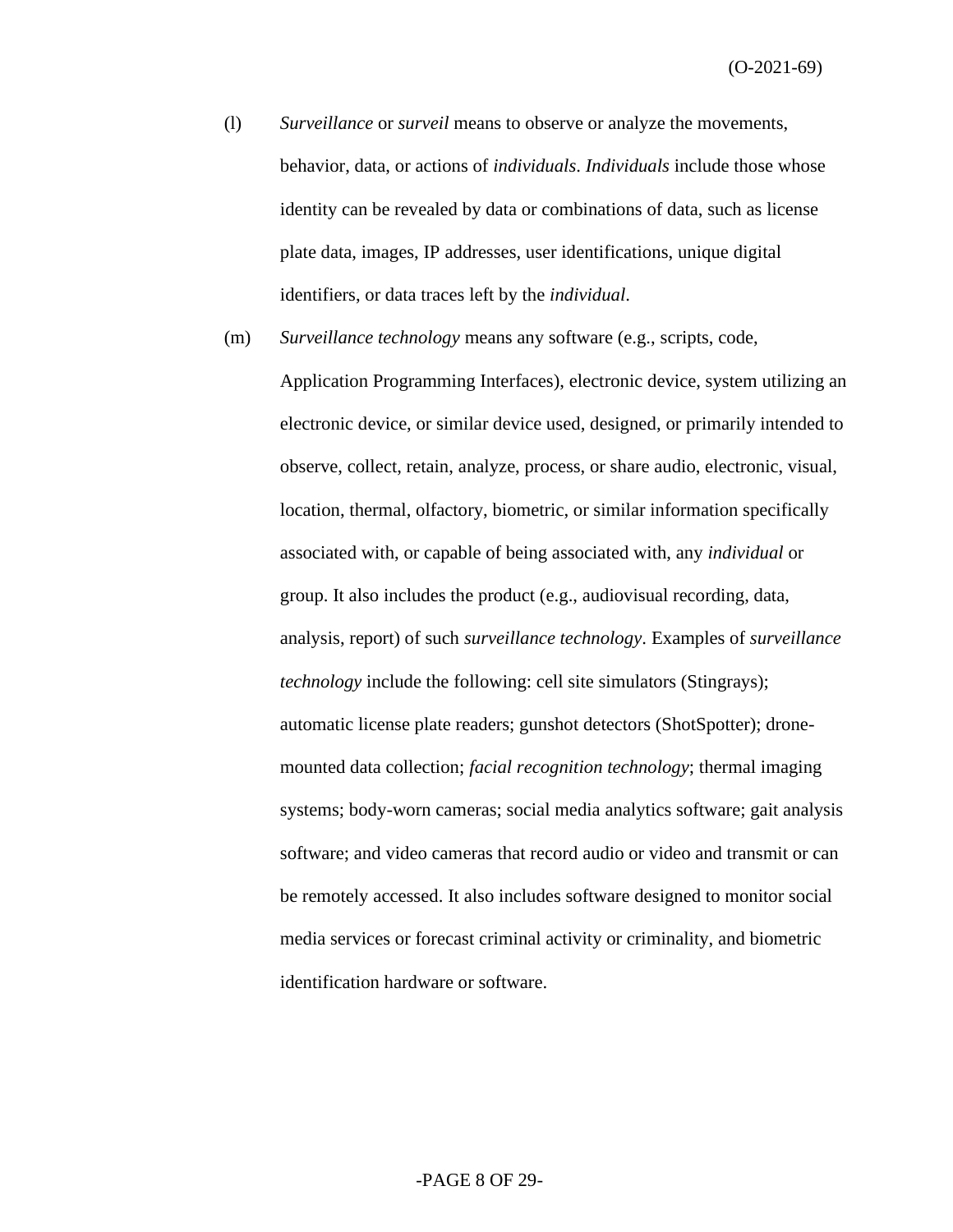- (1) *Surveillance technology* does not include devices, software, or hardware, unless they have been equipped with, or are modified to become or include, a *surveillance technology* beyond what is set forth below or used beyond a purpose as set forth below:
	- (A) Routine office hardware, such as televisions, computers, credit card machines, badge readers, copy machines, and printers, that is in widespread use and will not be used for any public *surveillance* or law enforcement functions related to the public;
	- (B) Parking ticket devices used solely for parking enforcementrelated purposes, including any sensors embedded in parking sensors to detect the presence of a car in the space;
	- (C) Manually-operated, non-wearable, handheld digital cameras, audio recorders, and video recorders that are not designed to be used surreptitiously and whose functionality is limited to manually capturing and manually downloading video and/or audio recordings;
	- (D) *Surveillance* devices that cannot record or transmit audio or video or be remotely accessed, such as image stabilizing binoculars or night vision goggles;
	- (E) Manually-operated technological devices used primarily for internal municipal entity communications and are not designed to surreptitiously collect *surveillance* data, such as radios and email systems;

#### -PAGE 9 OF 29-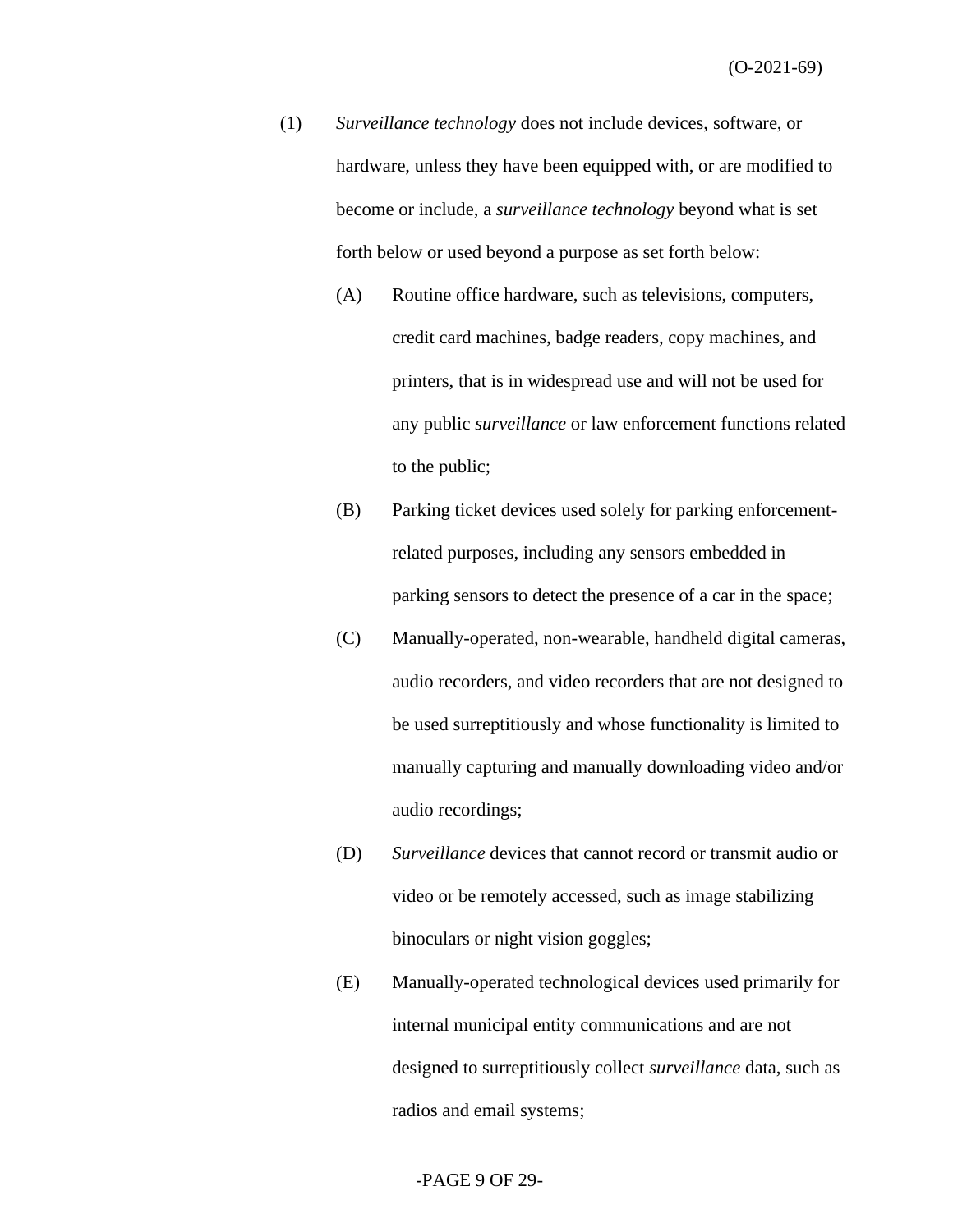- (F) *City* databases that do not contain any data or other information collected, captured, recorded, retained, processed, intercepted, or analyzed by *surveillance technology*, including payroll, accounting, or other fiscal databases;
- (G) Medical equipment used to diagnose, treat, or prevent disease or injury, provided that any information obtained from this equipment is used solely for medical purposes;
- (H) Police department interview room cameras;
- (I) *City* department case management systems;
- (J) *Personal communication devices* that have not been modified beyond stock manufacturer capabilities in a manner described above;
- (K) *Surveillance technology* used by the *City* solely to monitor and conduct internal investigations involving *City* employees, contractors, and volunteers;
- (L) Systems, software, databases, and data sources used for revenue collection on behalf of the *City* by the City Treasurer, provided that no information from these sources is shared by the City Treasurer with any other *City*  department or third-party except as part of efforts to collect revenue that is owed to the *City*.

#### -PAGE 10 OF 29-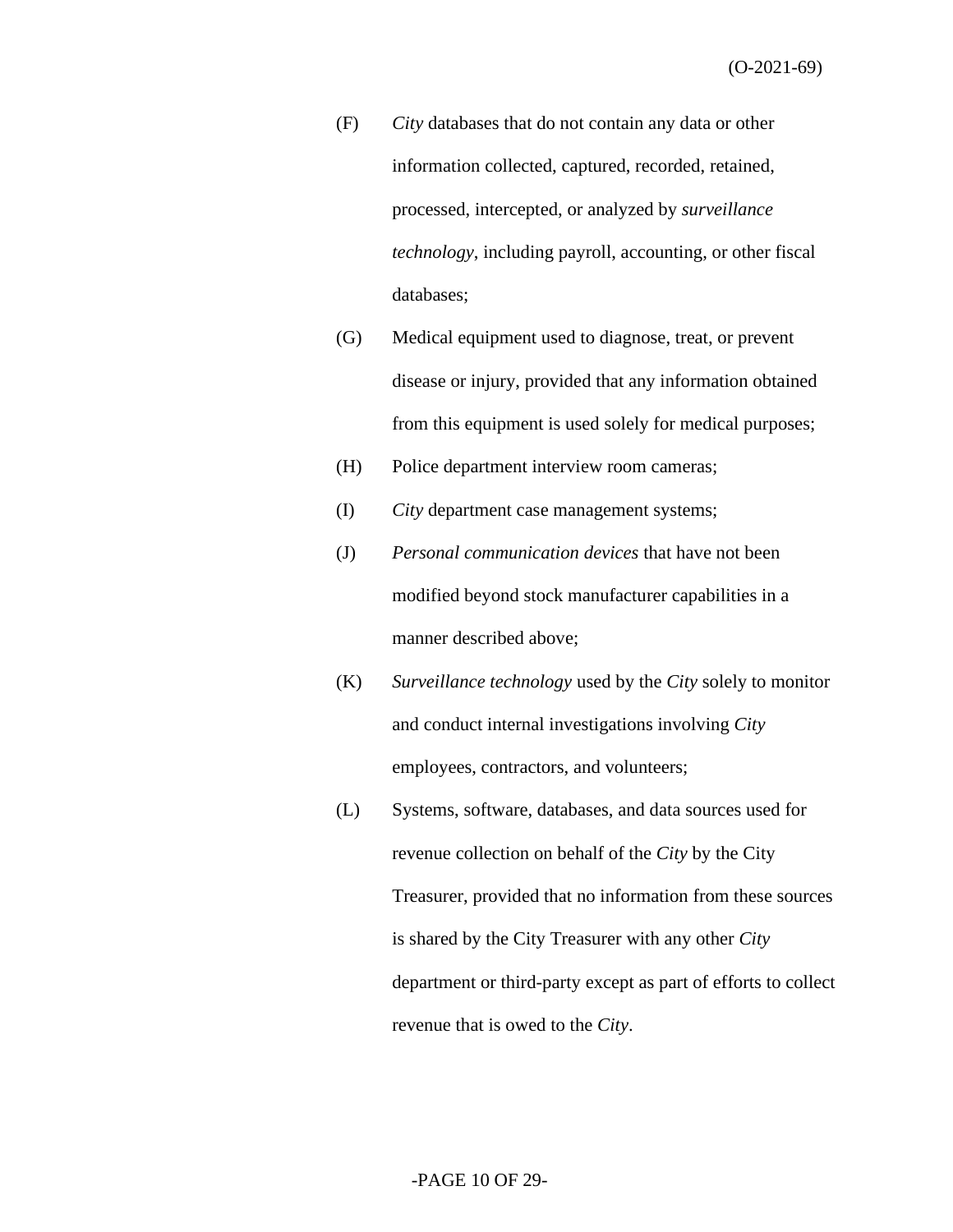- (n) *Surveillance Impact Report* means a publicly posted written report including, at a minimum, the following:
	- (1) Description: Information describing the *surveillance technology* and how it works, including product descriptions from manufacturers;
	- (2) Purpose: Information on the proposed purposes(s) and outcomes for the *surveillance technology*;
	- (3) Location: The physical or virtual location(s) where it may be deployed, using general descriptive terms, and crime statistics for any location(s);
	- (4) Impact: An assessment of the *Surveillance Use Policy* for the particular *surveillance technology* and whether it is adequate in protecting civil rights and liberties and whether the *surveillance technology* was used or deployed, intentionally or inadvertently, in a manner that may disproportionately affect marginalized communities;
	- (5) Mitigations: Identify specific, affirmative technical and procedural measures that will be implemented to safeguard the public from each identified impact;
	- (6) Data Types and Sources: A list of all types and sources of data to be collected, analyzed, or processed by the *surveillance technology*, including open source data, scores, reports, logic or algorithm used, and any additional information derived therefrom, except that no

#### -PAGE 11 OF 29-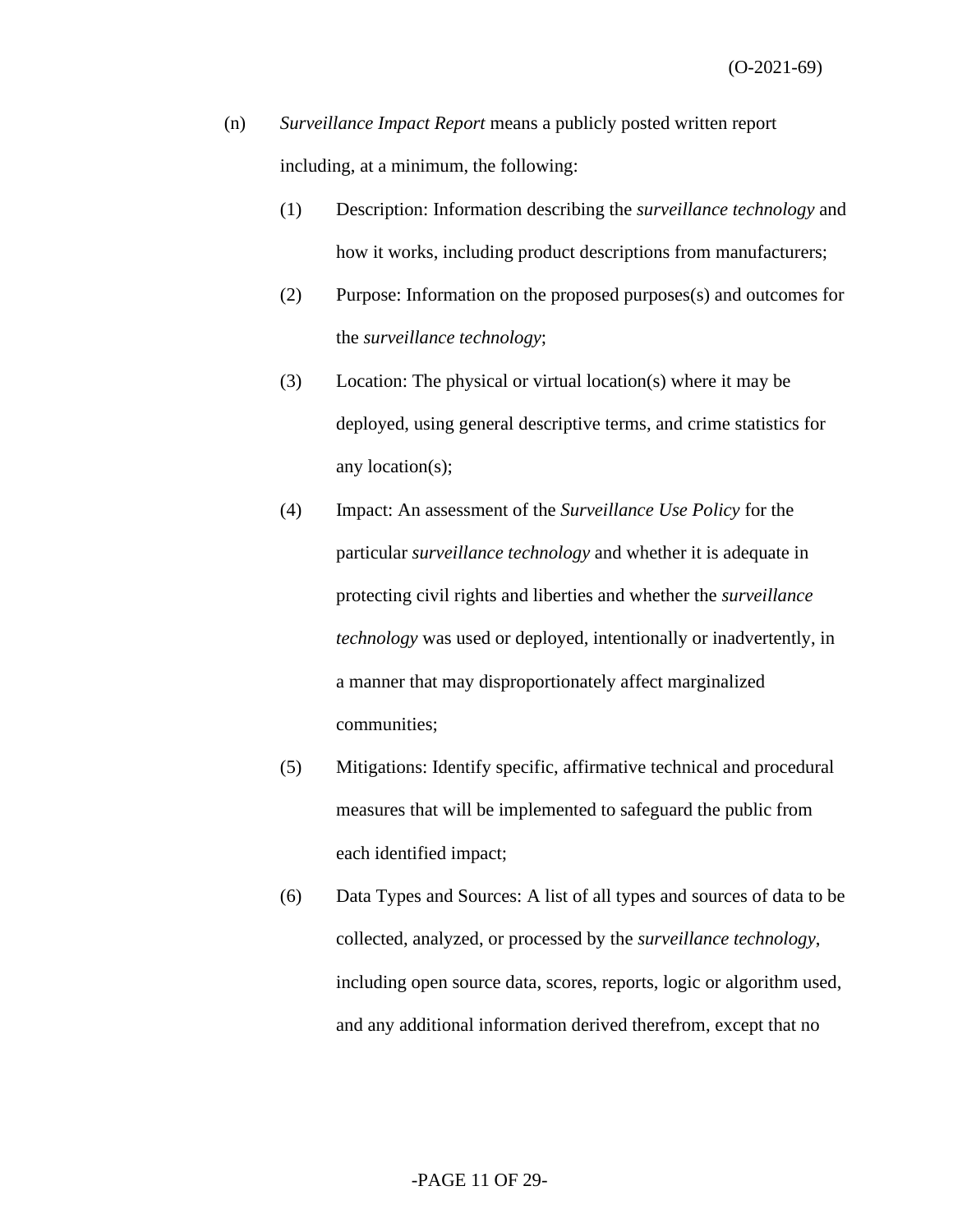(O-2021-69)

confidential or sensitive information should be disclosed that would violate any applicable law or would undermine the legitimate security interests of the *City*;

- (7) Data Security: Information about the controls that will be designed and implemented to ensure that security objectives are achieved to safeguard the data collected or generated by the *surveillance technology* from unauthorized access or disclosure, except that no confidential or sensitive information should be disclosed that would violate any applicable law or would undermine the legitimate security interests of the *City*;
- (8) Fiscal Cost: The forecasted, prior, and ongoing fiscal costs for the *surveillance technology*, including initial purchase, personnel, and other ongoing costs, and any current or potential sources of funding;
- (9) Third Party Dependence: Whether use or maintenance of the *surveillance technology* will require data gathered by the *surveillance technology* to be handled or stored by a third-party vendor at any time;
- (10) Alternatives: A summary of all alternative methods (whether involving the use of a new technology or not) considered before deciding to use the proposed *surveillance technology*, including the costs and benefits associated with each alternative and an explanation of the reasons why each alternative is inadequate; and,

#### -PAGE 12 OF 29-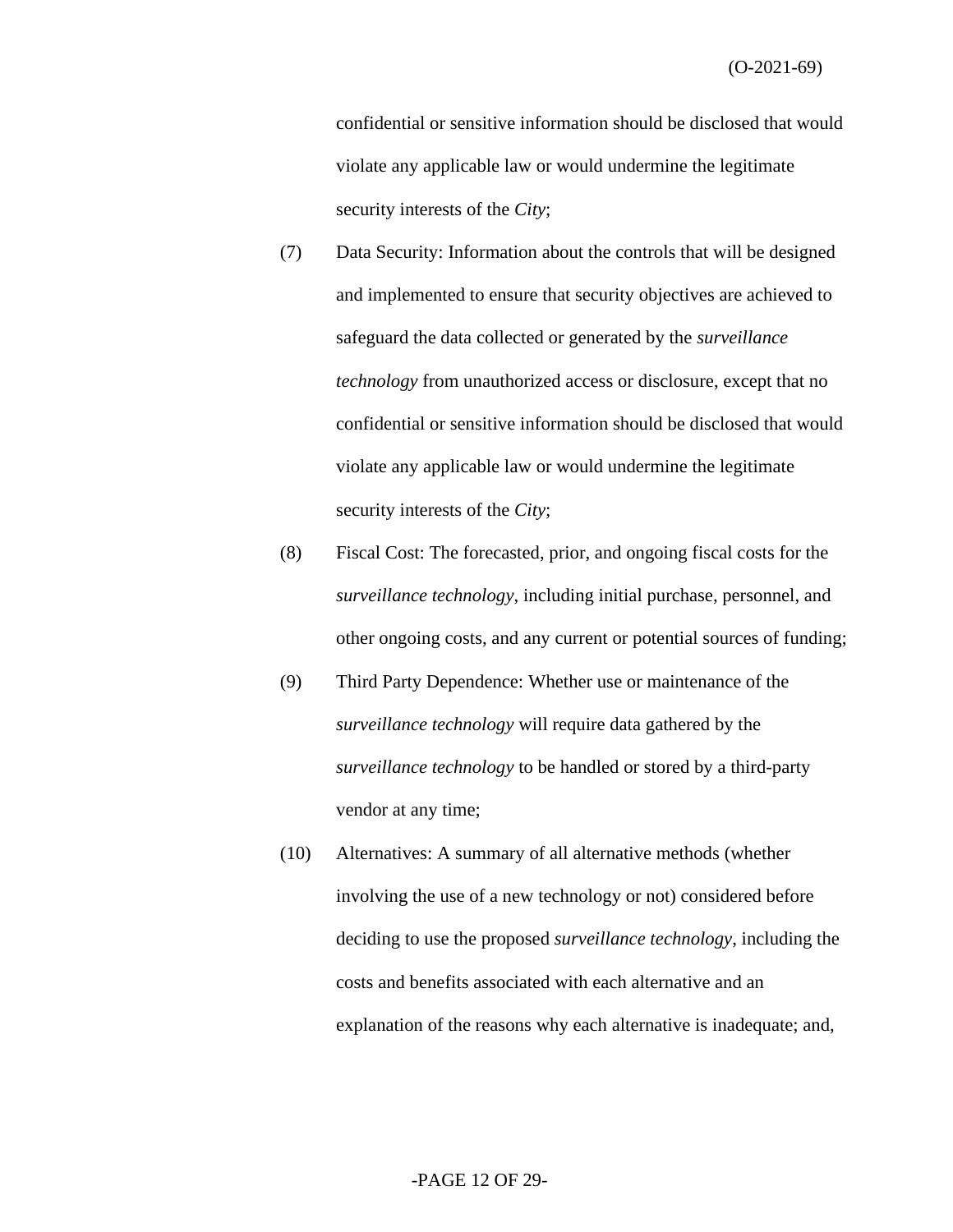- (11) Track Record: A summary of the experience, if any, other entities, especially government entities, have had with the proposed *surveillance technology*, including, if available, quantitative information about the effectiveness of the proposed *surveillance technology* in achieving its stated purpose in other jurisdictions, and any known adverse information about the *surveillance technology* such as unanticipated costs, failures, or civil rights and civil liberties abuses, existing publicly reported controversies, and any court rulings in favor or in opposition to the *surveillance technology*.
- (12) Public engagement and comments: A description of any community engagement held and any future community engagement plans, number of attendees, a compilation of all comments received and *City* departmental responses given, and *City* departmental conclusions about potential neighborhood impacts and how such impacts may differ as it pertains to different segments of the community that may result from the acquisition of *surveillance technology*.
- (o) *Surveillance Use Policy* means a publicly-released and legally enforceable policy for use of the *surveillance technology* that at a minimum specifies the following:
	- (1) Purpose: The specific purpose(s) that the *surveillance technology* is intended to advance;

#### -PAGE 13 OF 29-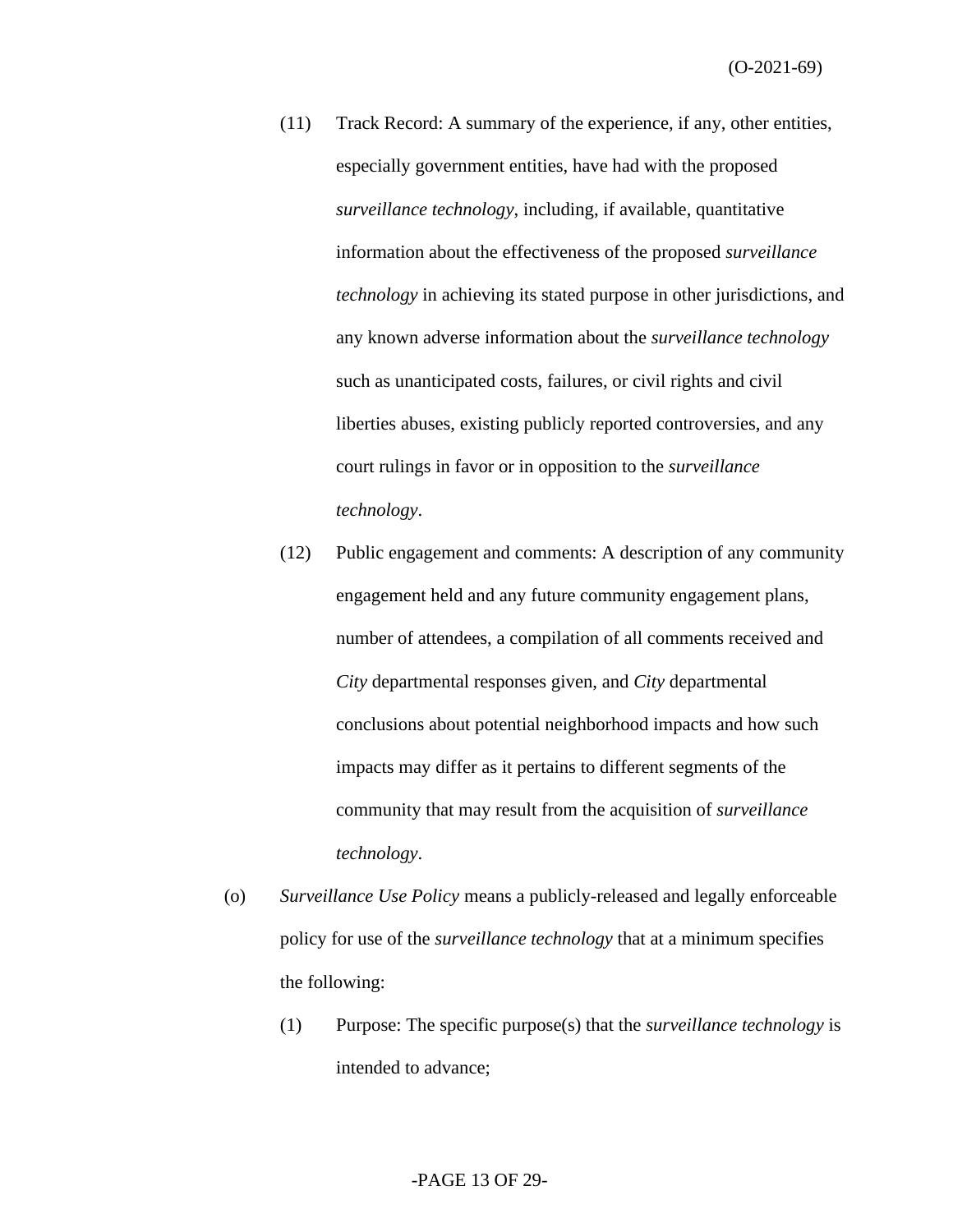- (2) Use: The specific uses that are authorized and the rules and processes required prior to such use, except that no confidential or sensitive information should be disclosed that would violate any applicable law or would undermine the legitimate security interests of the *City*;
- (3) Data Collection: The information that can be collected, captured, recorded, intercepted, or retained by the *surveillance technology*, as well as data that might be inadvertently collected during the authorized uses of the *surveillance technology* and what measures will be taken to minimize and delete such data. Where applicable, any data sources the *surveillance technology* will rely upon, including open source data, should be listed. In the reporting of such information, no confidential or sensitive information should be disclosed that would violate any applicable law or would undermine the legitimate security interests of the *City*;
- (4) Data Access: The job classification of *individuals* who can access or use the collected information, and the rules and processes required prior to access or use of the information, except that no confidential or sensitive information should be disclosed that would violate any applicable law or would undermine the legitimate security interests of the *City*;

#### -PAGE 14 OF 29-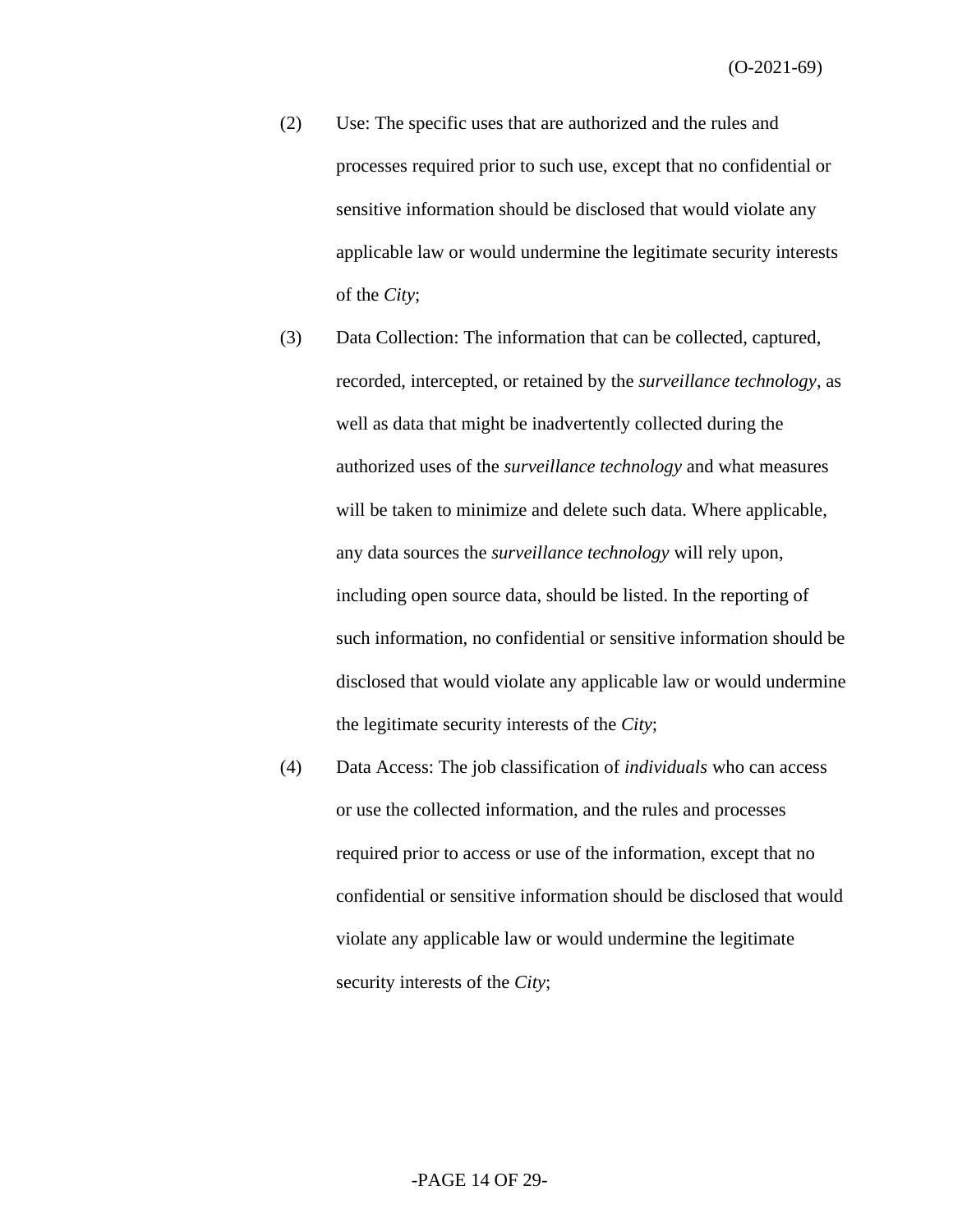- (5) Data Protection: The safeguards that protect information from unauthorized access, including system logging, encryption, and access control mechanisms, except that no confidential or sensitive information should be disclosed that would violate any applicable law or would undermine the legitimate security interests of the *City*;
- (6) Data Retention: The time period, if any, for which information collected by the *surveillance technology* will be routinely retained, the reason such retention period is appropriate to further the purpose(s), the process by which the information is regularly deleted after that period lapses, and the specific conditions that must be met to retain information beyond that period;
- (7) Public Access: A description of how collected information can be accessed or used by members of the public, including criminal defendants;
- (8) Third Party Data Sharing: If and how information obtained from the *surveillance technology* can be used or accessed, including any required justification or legal standard necessary to do so and any obligations imposed on the recipient of the information;
- (9) Training: The training required for any individual authorized to use the *surveillance technology* or to access information collected by the *surveillance technology*;

#### -PAGE 15 OF 29-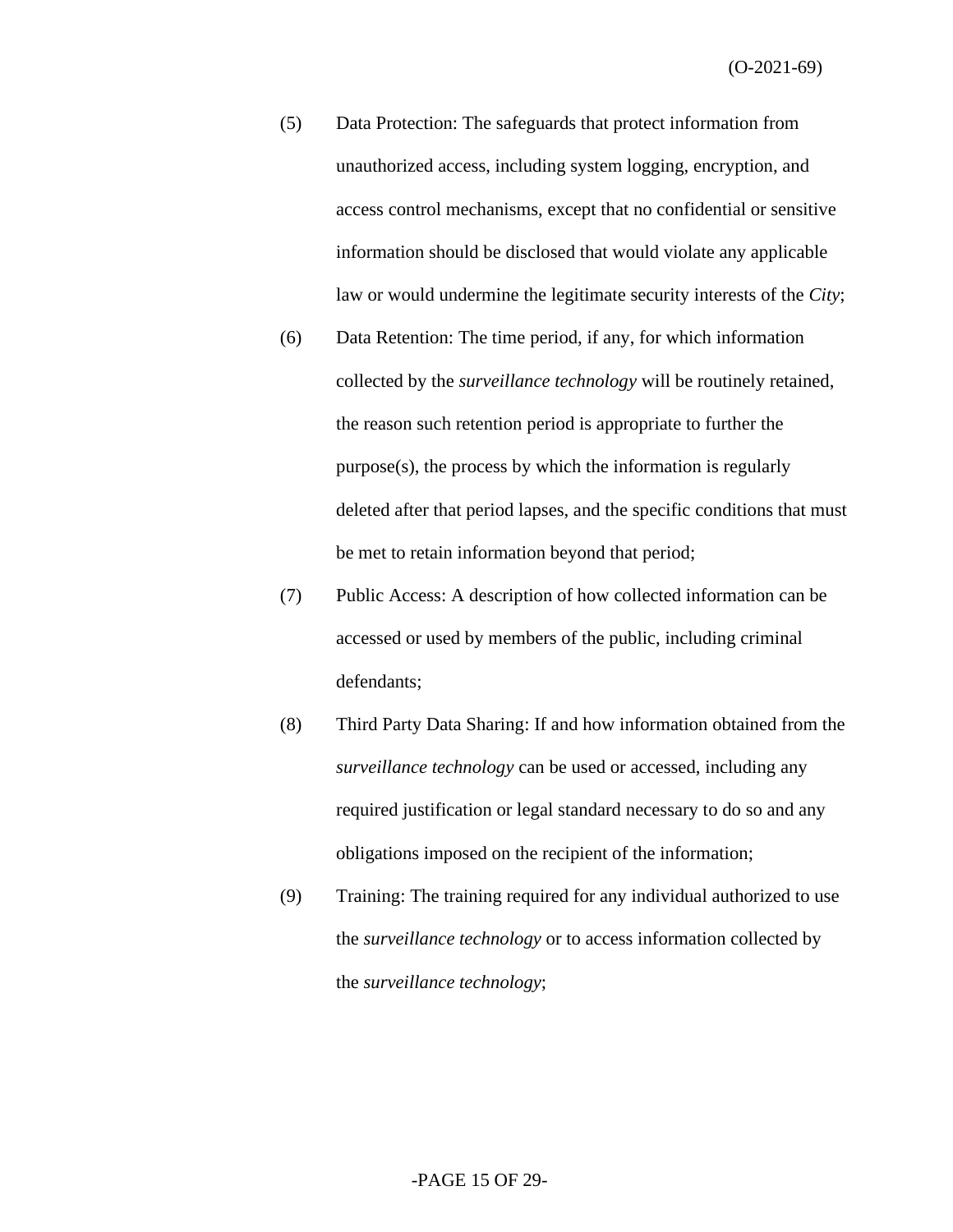- (10) Auditing and Oversight: The procedures used to ensure that the *Surveillance Use Policy* is followed, including internal personnel assigned to ensure compliance with the policy, internal recordkeeping of the use of the *surveillance technology* or access to information collected by the *surveillance technology*, technical measures to monitor for misuse, any independent person or entity with oversight authority, and the legally enforceable sanctions for violations of the policy; and
- (11) Maintenance: The procedures used to ensure that the security and integrity of the *surveillance technology* and collected information will be maintained.

#### **§511.0102 Board Notification and Review Requirements**

- (a) *City staff* shall notify the Chair of the *Board* by written memorandum prior to:
	- (1) seeking or soliciting funds for *surveillance technology*, including but not limited to applying for a grant;
	- (2) soliciting proposals with any entity to acquire, share, or otherwise use *surveillance technology*; or
	- (3) formally or informally facilitating in a meaningful way or implementing *surveillance technology* in collaboration with other entities, including *City* ones;
- (b) Upon notification by *City staff*, the Chair of the *Board* shall place the request on the agenda at the next *Board* meeting for discussion and possible action. At this meeting, *City staff* shall inform the *Board* of the

## -PAGE 16 OF 29-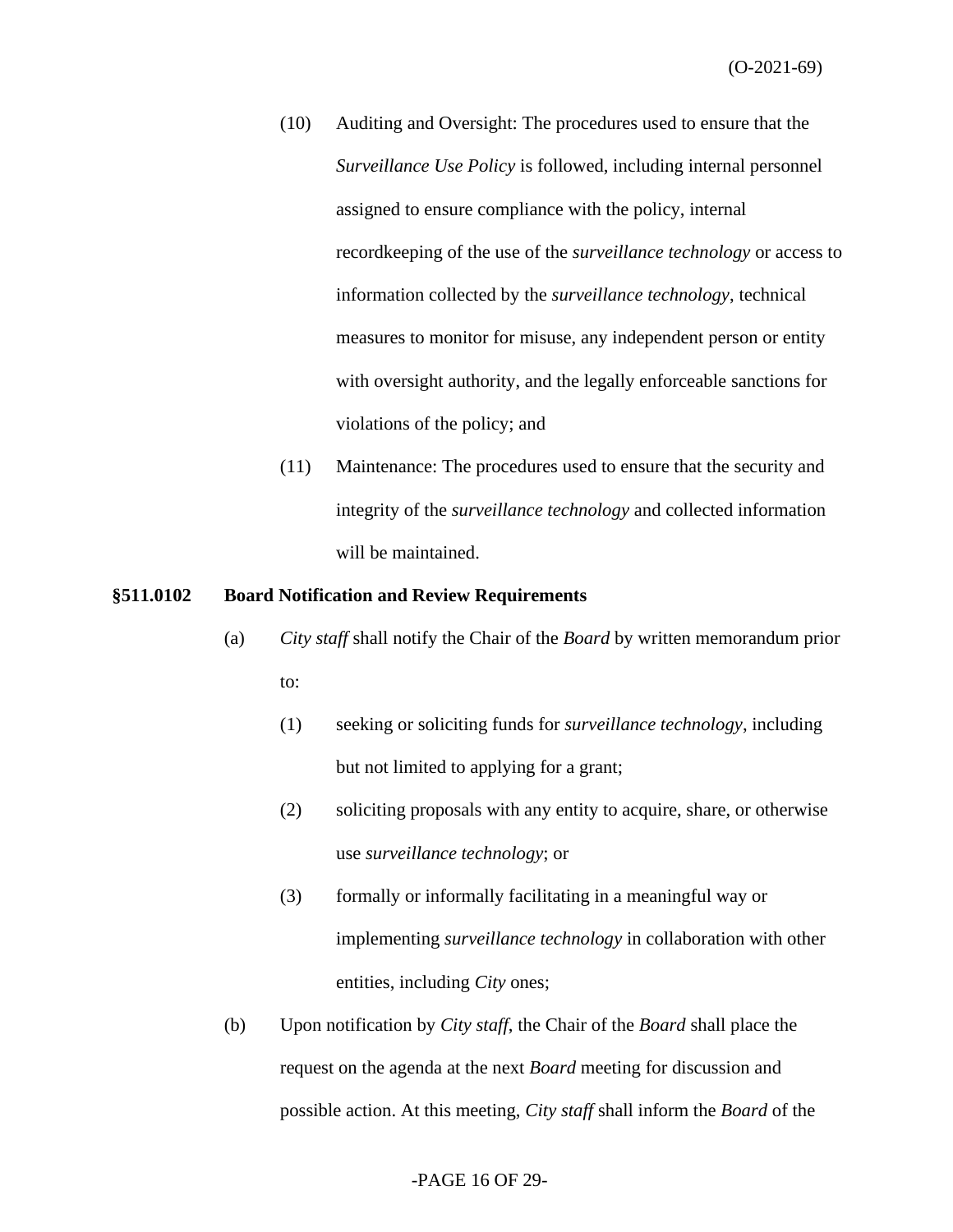need for the funds or equipment, or shall otherwise justify the action for which *City staff* will seek City Council approval pursuant to section 511.0103. The *Board* may make a recommendation to the City Council by voting for approval to proceed, objecting to the proposal, recommending that the *City staff* modify the proposal, or taking no action.

- (c) If the *Board* votes to approve, object, or modify the proposal, *City staff* may proceed and seek City Council approval of the proposed *surveillance technology* initiative pursuant to the requirements of section 511.0103. *City staff* shall present to City Council the result of the *Board's* review, including any objections to the proposal.
- (d) If the *Board* does not make its recommendation on the item within 90 calendar days of notification to the *Board* Chair pursuant to section 511.0102(a), *City staff* may proceed to the City Council for approval of the item.
- (e) City staff shall seek *Board* review for new *surveillance technology* before seeking City Council approval under section 511.0103.
	- (1) Prior to seeking City Council approval under section 511.0103, *City staff* shall submit a *Surveillance Impact Report* and a *Surveillance Use Policy* for the proposed new *surveillance technology* initiative to the *Board* for its review at a publicly noticed meeting. The *Surveillance Impact Report* and *Surveillance Use Policy* must address the specific subject matter specified for each document as set forth in section 511.0101.

#### -PAGE 17 OF 29-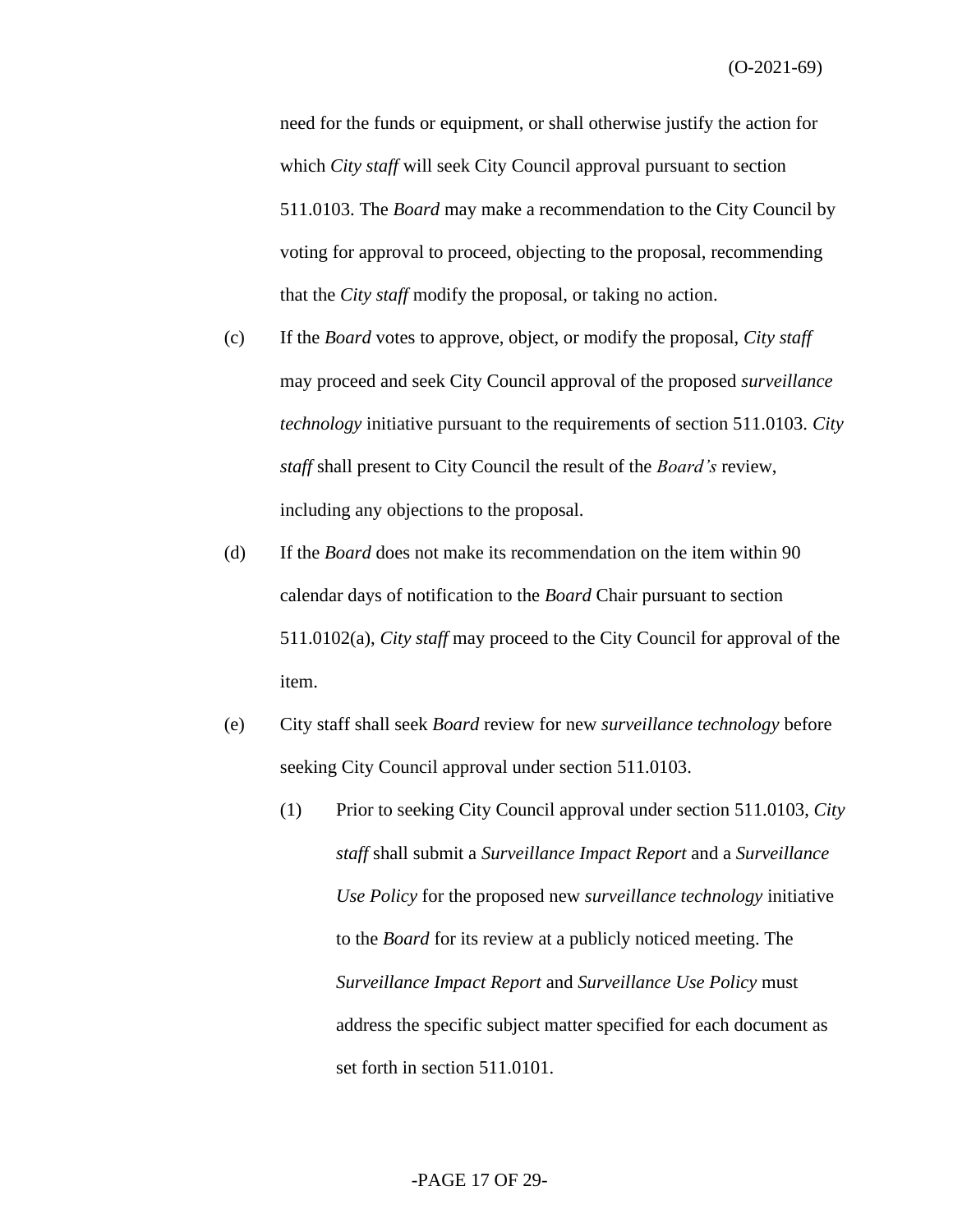- (2) Prior to submitting the *Surveillance Impact Report*, *City staff* shall complete one or more *community meetings* in each City Council district where the proposed *surveillance technology* is deployed*,* with opportunity for public comment and written response. The City Council may condition its approval of the proposed *surveillance technology* on *City staff* conducting additional community engagement before approval, or after approval as a condition of approval.
- (3) The *Board* shall recommend that the City Council adopt, modify, or reject the proposed *Surveillance Use Policy*. If the *Board* proposes that the *Surveillance Use Policy* be modified, the *Board* shall propose such modifications to *City staff*. *City staff* shall present such modifications to City Council when seeking City Council approval under section 511.0103.
- (4) If the *Board* does not make its recommendation on the item within 90 calendar days of notification to the *Board* Chair pursuant to section 511.0102(a), *City staff* may seek City Council approval of the item.
- (f) *City staff* shall seek *Board* review for the use of existing *surveillance technology* before seeking City Council approval.
	- (1) Prior to seeking City Council approval for existing *surveillance technology* used by the *City* under section 511.0103, *City staff* shall submit a *Surveillance Impact Report* and *Surveillance Use Policy*

#### -PAGE 18 OF 29-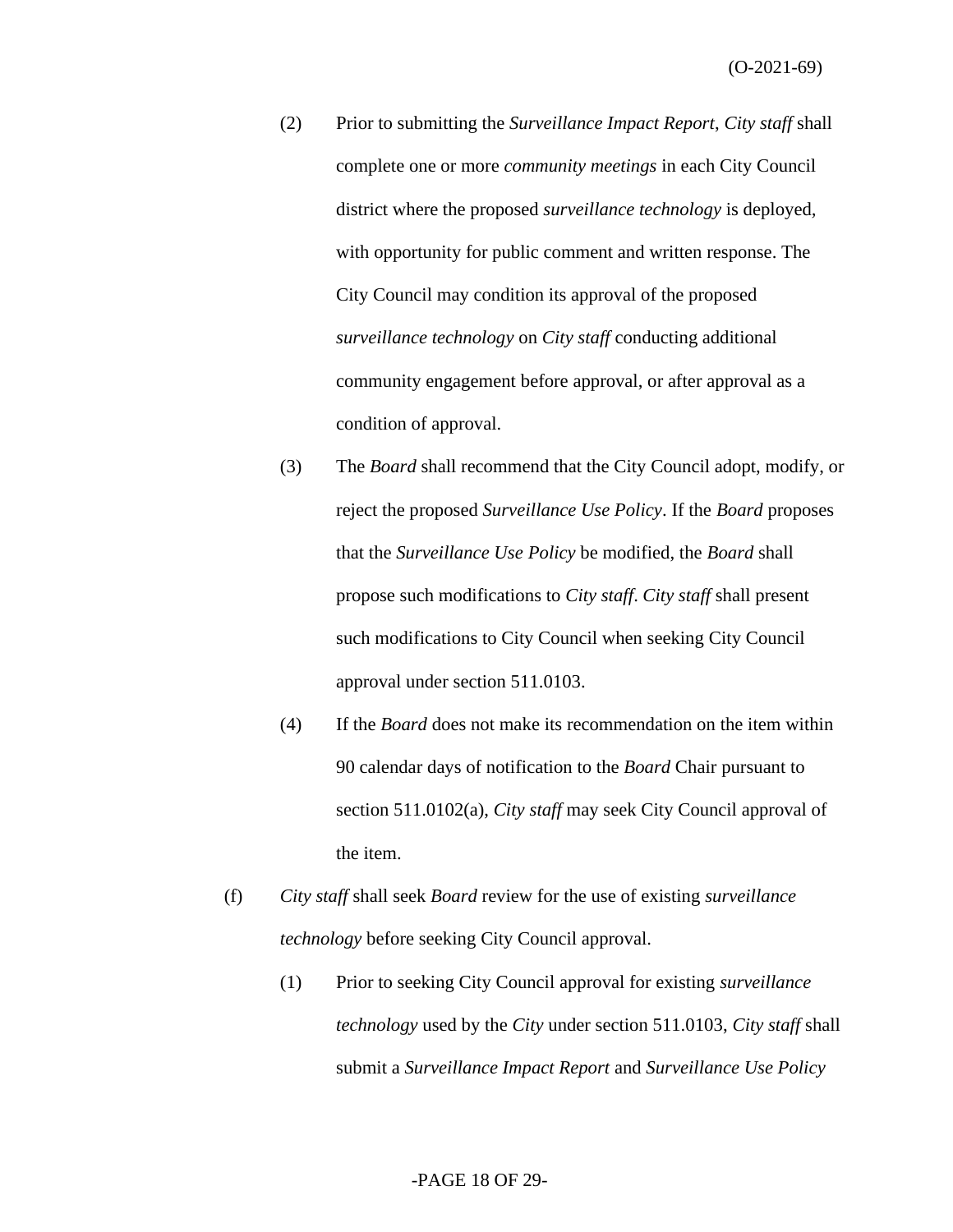for each existing *surveillance technology* to the *Board* for its review at a publicly noticed meeting. The *Surveillance Impact Report* and *Surveillance Use Policy* shall address the specific subject matters set forth for each document in section 511.0101.

- (2) Prior to submitting the *Surveillance Impact Report*, *City staff* shall complete one or more *community meetings* in each City Council district where the proposed *surveillance technology* is deployed with opportunity for public comment and written response. The City Council may condition its approval on *City staff* conducting additional outreach before approval, or after approval as a condition of approval.
- (3) Prior to submitting the *Surveillance Impact Report* and proposed *Surveillance Use Policy* as described above, *City staff* shall present to the *Board* a list of *surveillance technology* possessed or used by the *City*.
- (4) The *Board* shall rank the items in order of potential impact to civil liberties to provide a recommended sequence for items to be heard at *Board* meetings. The *Board* shall take into consideration input from *City staff* on the operational importance of the *surveillance technology* in determining the ranking to allow such matters to be heard in a timely manner.
- (5) Within 60 calendar days of the *Board's* action in section 511.0102(f)(3), *City staff* shall submit at least one *Surveillance Impact Report* and proposed *Surveillance Use Policy* per month to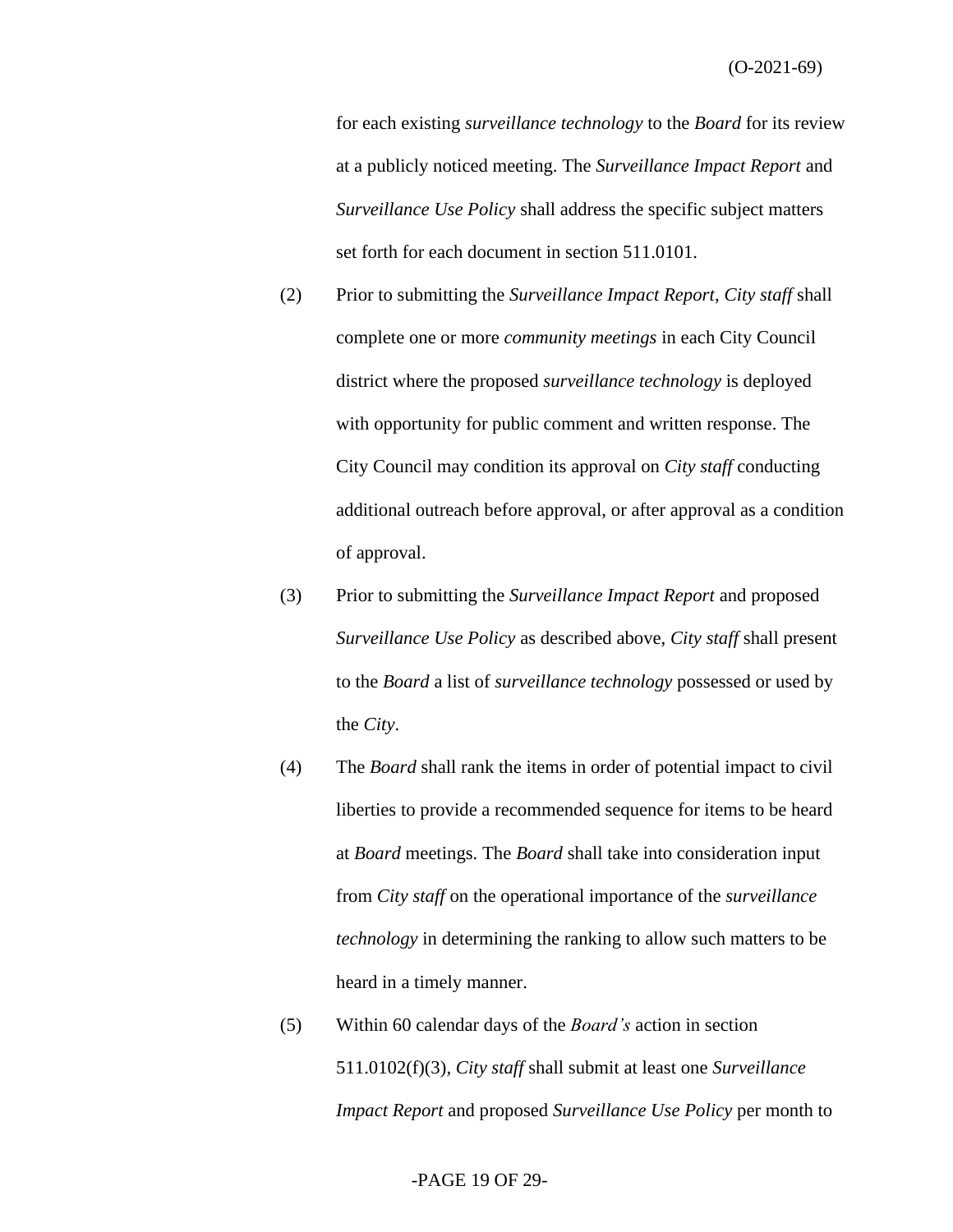the *Board* for review, generally beginning with the highest-ranking items as determined by the *Board*, and continuing thereafter each month until a *Surveillance Impact Report* and *Surveillance Use Policy* has been submitted for each item on the list.

(6) If the *Board* does not make its recommendation on any item within 90 calendar days of notification to the *Board* Chair pursuant to section 511.0102(a), *City staff* may proceed to the City Council for approval of the item pursuant to section 511.0103.

#### **§511.0103 City Council Approval for New and Existing Surveillance Technology**

- (a) *City staff* shall obtain City Council approval prior to any of the following:
	- (1) accepting local, state, federal funds or in-kind or other donations for *surveillance technology*;
	- (2) acquiring new *surveillance technology*, including but not limited to procuring such technology without the exchange of consideration;
	- (3) using new *surveillance technology*, or using existing *surveillance technology,* for a purpose, in a manner, or in a location not previously approved by the City Council pursuant to the requirements of this Division; or
	- (4) entering into a *continuing agreement* or other written agreement to acquire, share or otherwise use *surveillance technology.*
- (b) City Council Approval Process
	- (1) After the *Board* notification and review requirements in section 511.0102 have been satisfied, *City staff* seeking City Council

#### -PAGE 20 OF 29-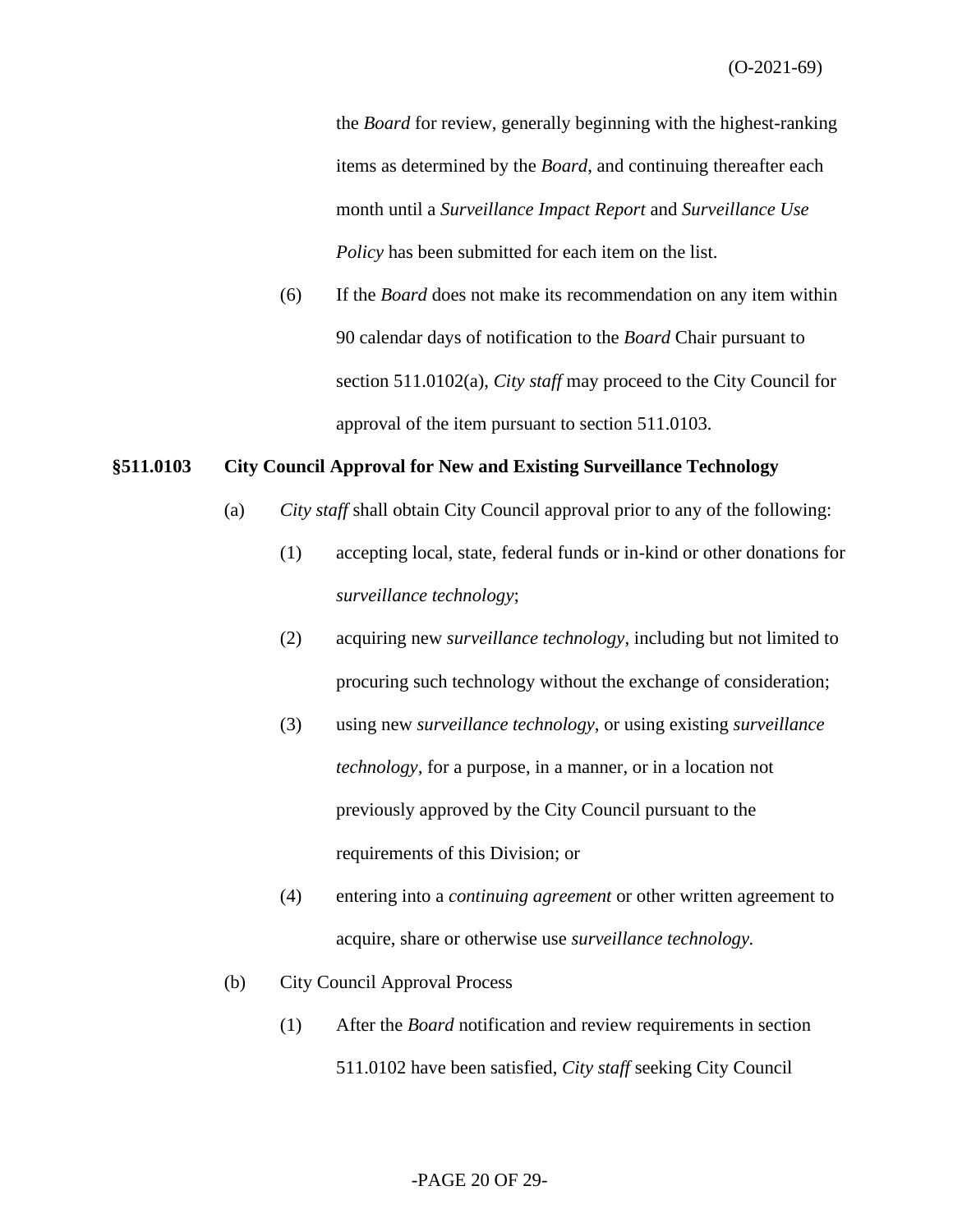approval shall schedule a date for City Council consideration of the proposed *Surveillance Impact Report* and proposed *Surveillance Use Policy*.

- (2) The City Council shall only approve any action as provided in this Division after first considering the recommendation of the *Board*, and subsequently making a determination that the benefits to the community of the *surveillance technology* outweigh the costs; that the proposal will safeguard civil liberties and civil rights; and that, in the City Council's judgment, no alternative with a lesser economic cost or impact on civil rights or civil liberties would be as effective.
- (3) For approval of existing *surveillance technology* for which the *Board* does not make its recommendation within 90 calendar days of review as provided in section 511.0102(f)(5), if the City Council has not reviewed and approved such item within four City Council meetings from when the item was initially scheduled for City Council consideration, the *City* shall cease its use of the *surveillance technology* until such review and approval occurs.
- (c) Unless otherwise provided in this Division, *Surveillance Impact Reports* and *Surveillance Use Policies* are public records. *City staff* shall make all *Surveillance Impact Reports* and *Surveillance Use Policies*, as updated from time to time, available to the public as long as the *City* uses the *surveillance technology*.

#### -PAGE 21 OF 29-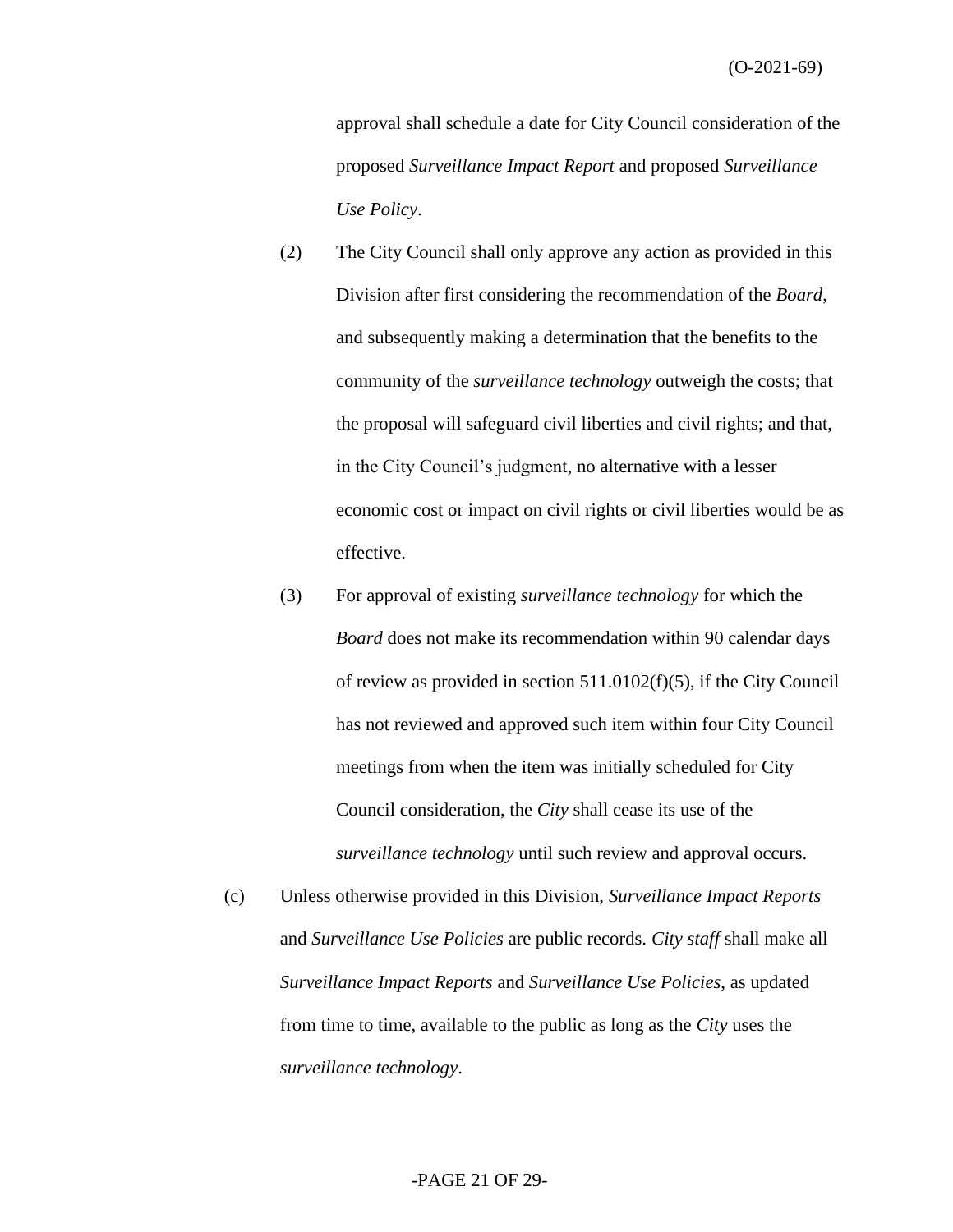(d) *City staff* shall post all *Surveillance Impact Reports* and *Surveillance Use Policies* to the *City's* website with an indication of its current approval status and the planned City Council date for action.

#### **§511.0104 Use of Unapproved Surveillance Technology During Exigent Circumstances**

- (a) *City staff* may temporarily acquire or use *surveillance technology* in a manner not in compliance with this Division only in a situation involving *exigent circumstances*.
- (b) If *City staff* acquires or uses a *surveillance technology* in a situation involving *exigent circumstances*, *City staff* shall:
	- (1) immediately report in writing the use of the *surveillance technology* and its justifications to the City Council and the *Board*;
	- (2) use the *surveillance technology* solely to respond to the *exigent circumstances*;
	- (3) cease using the *surveillance technology* when the *exigent circumstances* end;
	- (4) only keep and maintain data related to the *exigent circumstances* and dispose of any data that is not relevant to an ongoing investigation or the *exigent circumstances*; and
	- (5) Following the end of the *exigent circumstances*, report the temporary acquisition or use of the *surveillance technology* for *exigent circumstances* to the *Board* in accordance with section 511.0102 at its next meeting for discussion and possible recommendation to the City Council.

#### -PAGE 22 OF 29-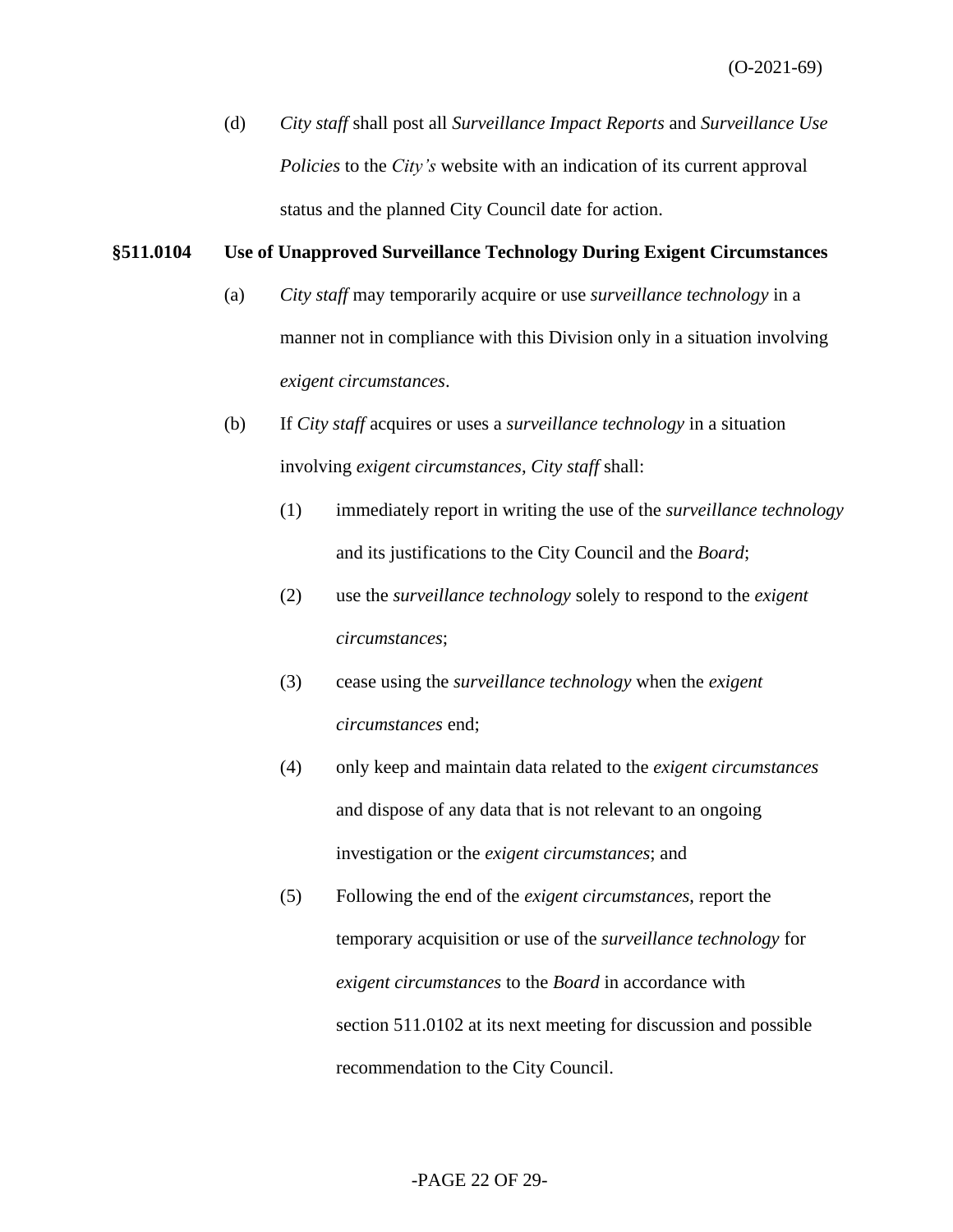(c) Any *surveillance technology* acquired in accordance with *exigent circumstances* shall be returned within 30 calendar days following when the *exigent circumstances* end, unless *City staff* initiates the process set forth for the use of the *surveillance technology* by submitting a *Surveillance Use Policy* and *Surveillance Impact Report* for *Board* review within this 30-day time period. If *City staff* is unable to meet the 30-day deadline, *City staff* shall notify the City Council, who may grant an extension. In the event that *City staff* complies with the 30-day deadline or the deadline as may be extended by the City Council, *City staff* may retain possession of the *surveillance technology*, but may only use such *surveillance technology* consistent with the requirements of this Division.

#### **§511.0105 Oversight Following City Council Approval**

- (a) For each approved *surveillance technology* item, *City staff* shall present an *Annual Surveillance Report* for the *Board* to review within one year after the date of City Council final passage of such *surveillance technology* and annually thereafter as long as the *surveillance technology* is used.
- (b) If *City staff* is unable to meet the annual deadline, *City staff* shall notify the *Board* in writing of *City staff's* request to extend this period, and the reasons for that request. The *Board* may grant a single extension of up to 60 calendar days to comply with this provision.
	- (1) After review of the report by the *Board*, *City staff* shall submit the *Annual Surveillance Report* to the City Council.

#### -PAGE 23 OF 29-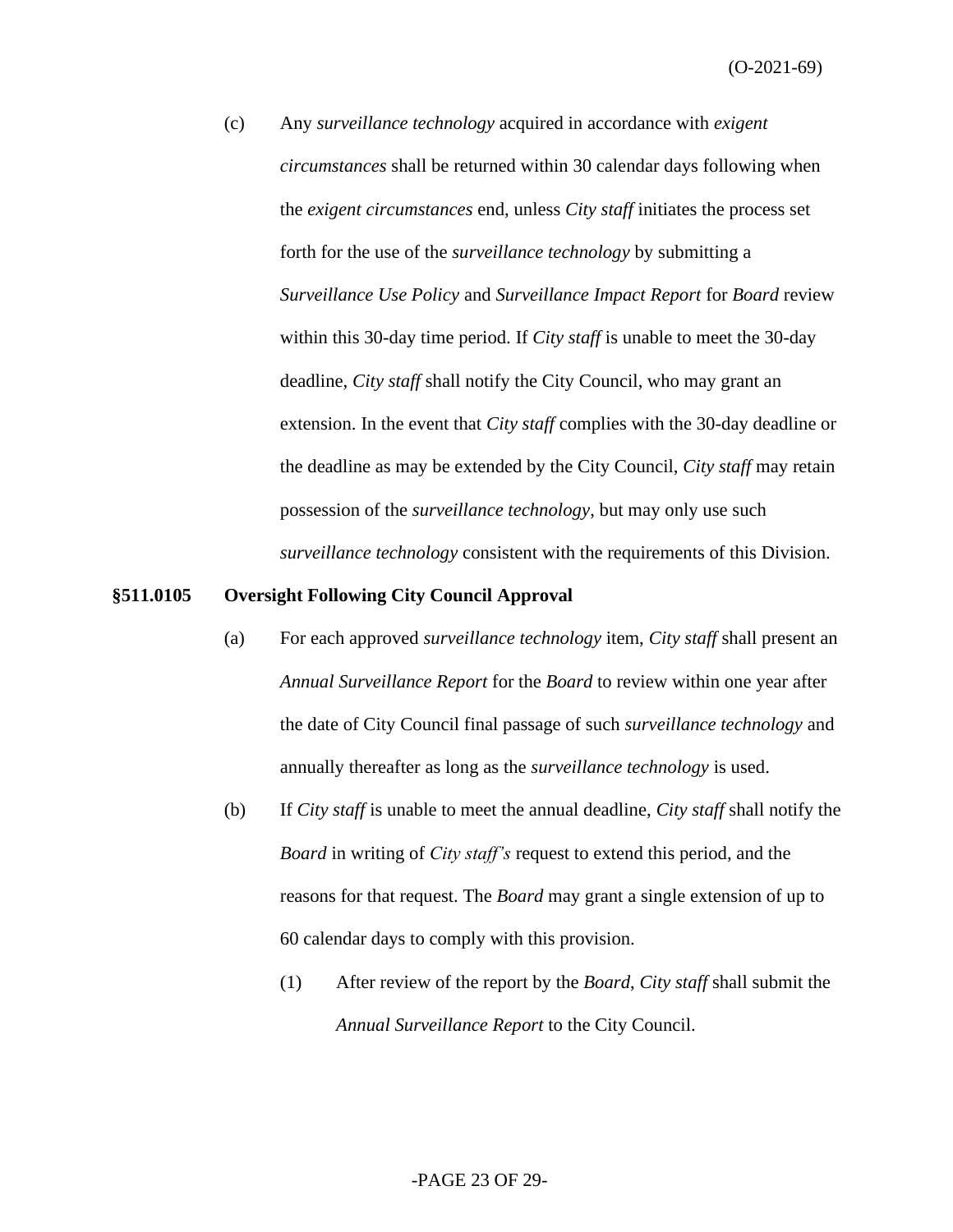- (2) The *Board* shall recommend to the City Council that the benefits to the community of the *surveillance technology* in question outweigh the costs and that civil liberties and civil rights are safeguarded; that use of the *surveillance technology* cease; or, propose modifications to the corresponding *Surveillance Use Policy* that will resolve any identified concerns.
- (3) If the *Board* does not make its recommendation on the item within 90 calendar days of submission of the *Annual Surveillance Report* to the *Board* Chair, *City staff* may proceed to the City Council for approval of the *Annual Surveillance Report*.
- (4) In addition to the above submission of any *Annual Surveillance Report*, *City staff* shall provide in its report to the City Council a summary of all requests for City Council approval pursuant to section 511.0103 for that particular *surveillance technology* and the pertinent *Board* recommendation, including whether the City Council approved or rejected the proposal, and required changes to a proposed *Surveillance Use Policy* before approval.
- (c) Based upon information provided in the *Annual Surveillance Report* and after considering the recommendation of the *Board*, the *City* shall revisit its cost benefit analysis as provided in section 511.0103(b)(2) and either uphold or set aside the previous determination. Should the City Council set aside its previous determination, the *City's* use of the *surveillance*

## -PAGE 24 OF 29-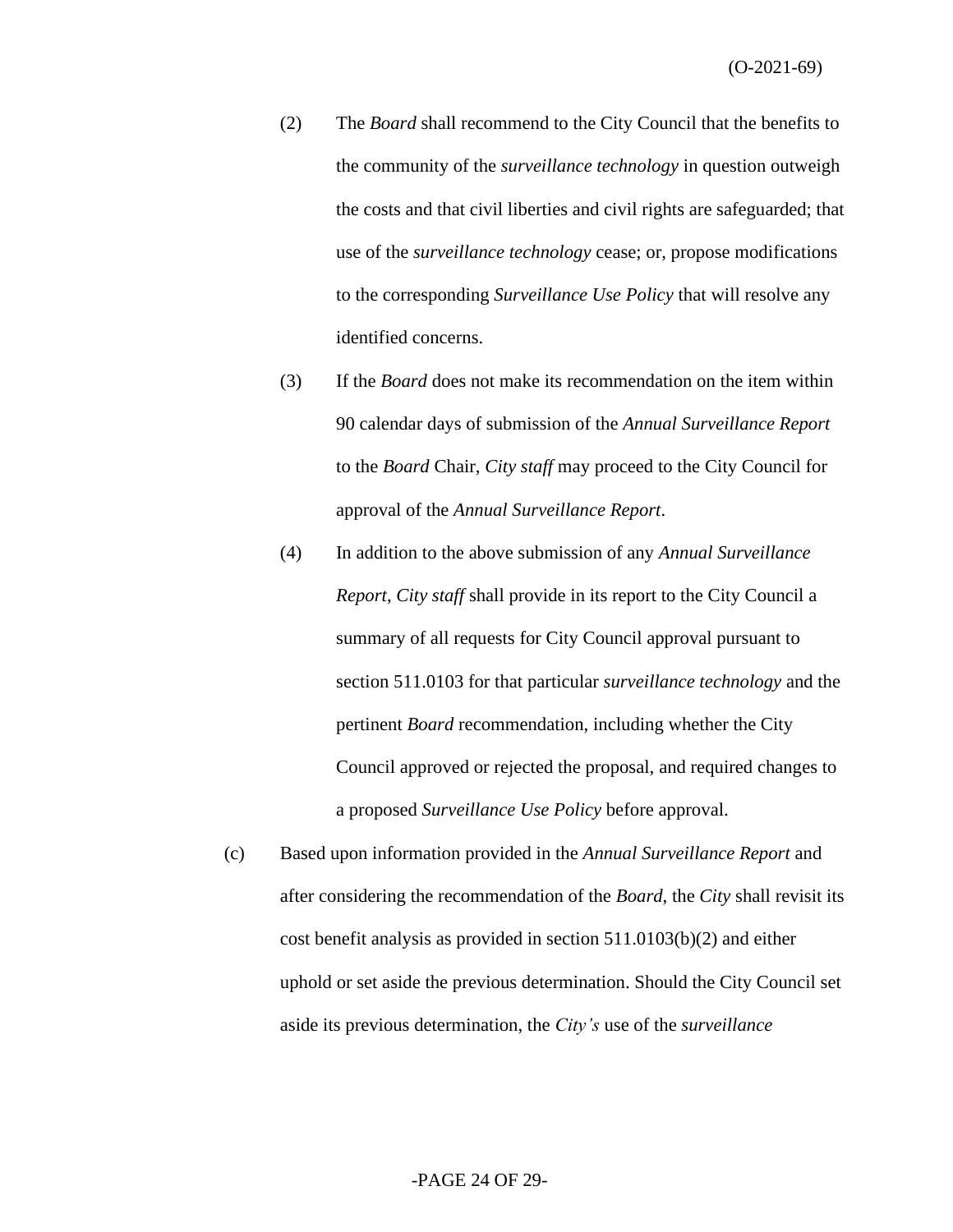*technology* shall cease. Alternatively, the City Council may require modifications to a particular *Surveillance Use Policy* that will resolve any concerns with the use of a particular *surveillance technology*.

- (d) *City staff* shall provide an annual report to City Council in closed session as permitted by state law on cybersecurity threats involving *surveillance technology* and how the *City* is managing risk to include the following:
	- (1) a list and description of any major *surveillance technology* updates that resulted in the expansion or contraction of system access, data retention, or data access, as well as a description of the reason for the change;
	- (2) information about any data breaches or unauthorized access to the data collected by the *surveillance tech*nology, including information about the scope of the breach and the actions taken in response; and
	- (3) a description of the standards and industry best practices that the *City* uses to detect incidents of data breaches or unauthorized access to *surveillance technology*.

#### **§511.0106 Enforcement**

- (a) Violations of this Division are subject to the following remedies:
	- (1) Any material violation of this Division, or of a *Surveillance Use Policy* promulgated pursuant to this Division, constitutes an injury and any person may institute proceedings for injunctive relief, declaratory relief, or writ of mandate in the Superior Court of the State of California to enforce this Division. An action instituted under this paragraph shall be brought against the *City*, and, if

#### -PAGE 25 OF 29-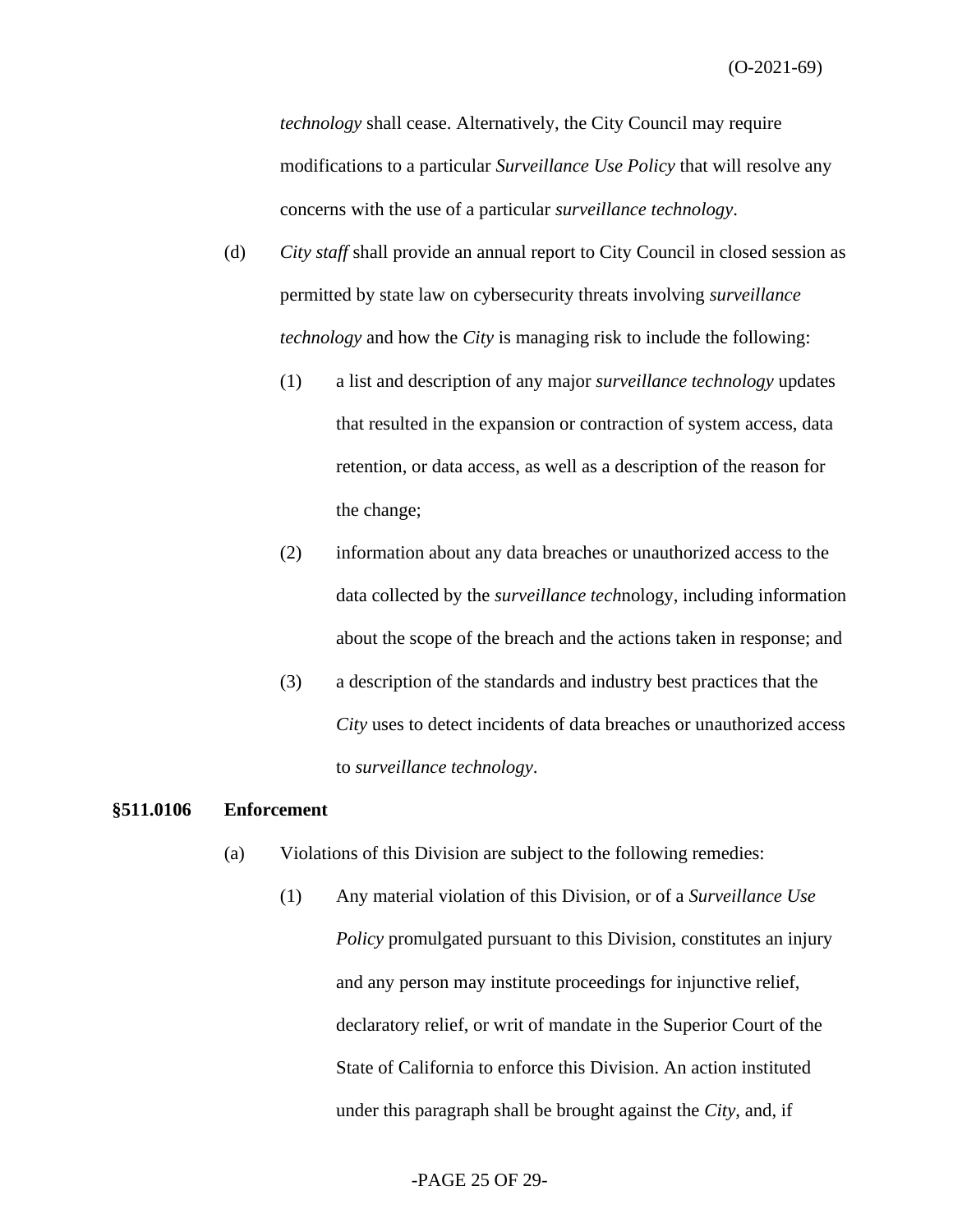necessary, to effectuate compliance with this Division or a *Surveillance Use Policy* (including to expunge information unlawfully collected, retained, or shared thereunder), any other governmental agency with possession, custody, or control of data subject to this Division to the extent permitted by law.

- (2) Any person who has been subjected to the use of *surveillance technology* in material violation of this Division, or of a material violation of a *Surveillance Use Policy*, or about whom information has been obtained, retained, accessed, shared, or used in violation of this Division or of a *Surveillance Use Policy* promulgated under this Division, may institute proceedings in the Superior Court of the State of California against the *City* and shall be entitled to recover actual damages (but not less than liquidated damages of \$1,000 or \$100 per day for each day of violation, whichever is greater).
- (3) A court may award costs and reasonable attorneys' fees to the plaintiff who is the prevailing party in an action brought under sections 511.0106(a)(1) or (2).

#### **§511.0107 Contracts for Surveillance Technology**

It shall be unlawful for the *City* to enter into any contract or other agreement for *surveillance technology* after the effective date of this Division that conflicts with the provisions of this Division. Any conflicting provisions in any such contract or agreement, including but not limited to non-disclosure agreements, shall be deemed void and legally unenforceable. Any amendment or exercise of any option to any contract after the effective date of this Division to obtain or use *surveillance*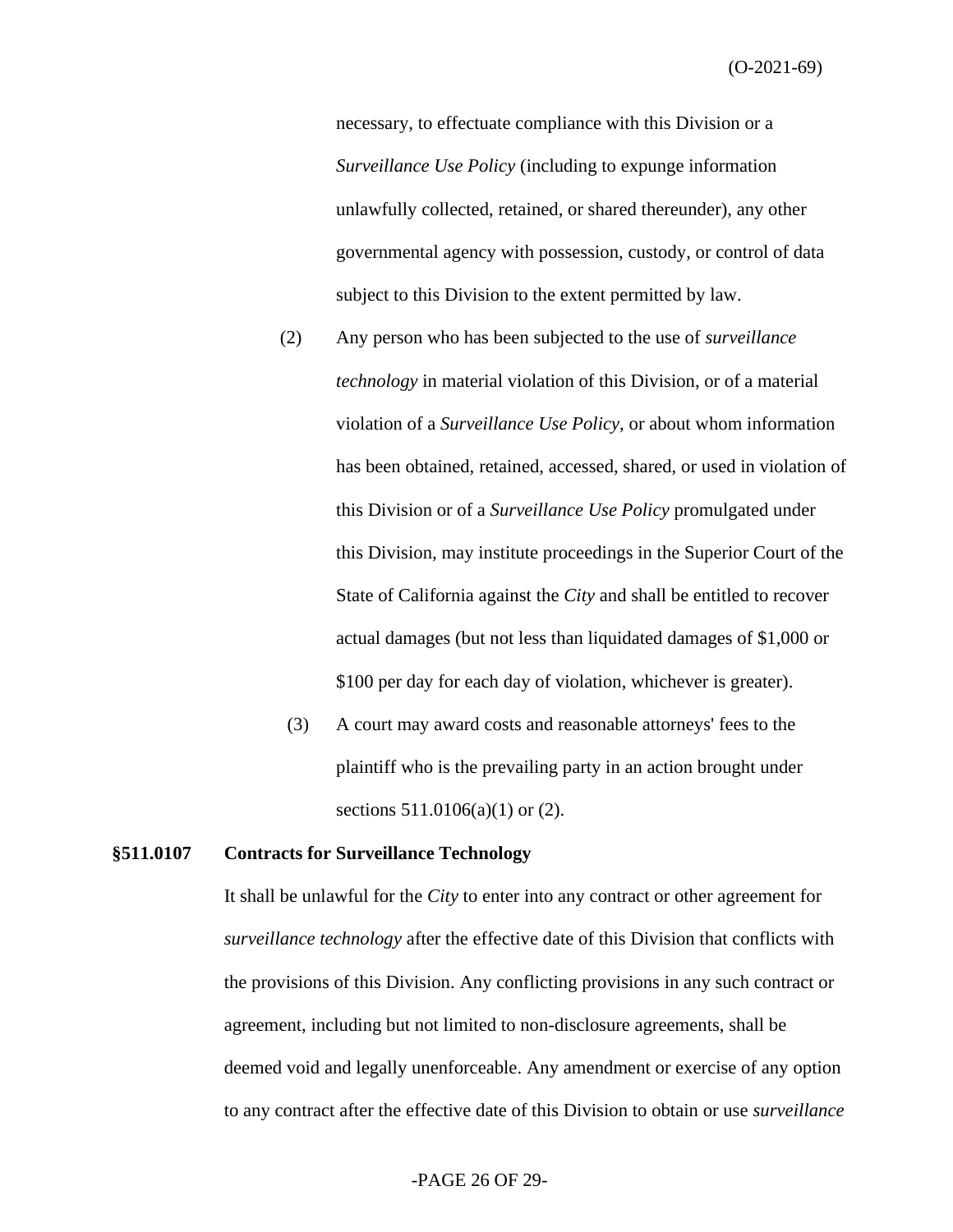*technology* shall require *City staff* to comply with the provisions of this Division. To the extent permitted by law, the *City* shall publicly disclose all of its *surveillance technology* contracts, including all related non-disclosure agreements executed after the effective date of this Division.

#### **§511.0108 Whistleblower Protections**

- (a) Neither the *City* nor anyone acting on behalf of the *City* may take or fail to take, or threaten to take or fail to take, a personnel action with respect to any employee or applicant for employment, including but not limited to discriminating with respect to compensation, terms and conditions of employment, access to information, restrictions on due process rights, or civil or criminal liability, because:
	- (1) the employee or applicant was perceived to, about to, or assisted in any lawful disclosure of information concerning the funding, acquisition, or use of *surveillance technology* or *surveillance* data based upon a good faith belief that the disclosure evidenced a violation of this Division; or
	- (2) the employee or applicant was perceived to, about to, had assisted in or had participated in any proceeding or action to carry out the purposes of this Division.
- (b) It shall be grounds for disciplinary action for a *City* employee or anyone else acting on behalf of the *City* to retaliate against another *City* employee or applicant who makes a good-faith complaint that there has been a failure to comply with any *Surveillance Use Policy* or administrative instruction promulgated under this Division.

#### -PAGE 27 OF 29-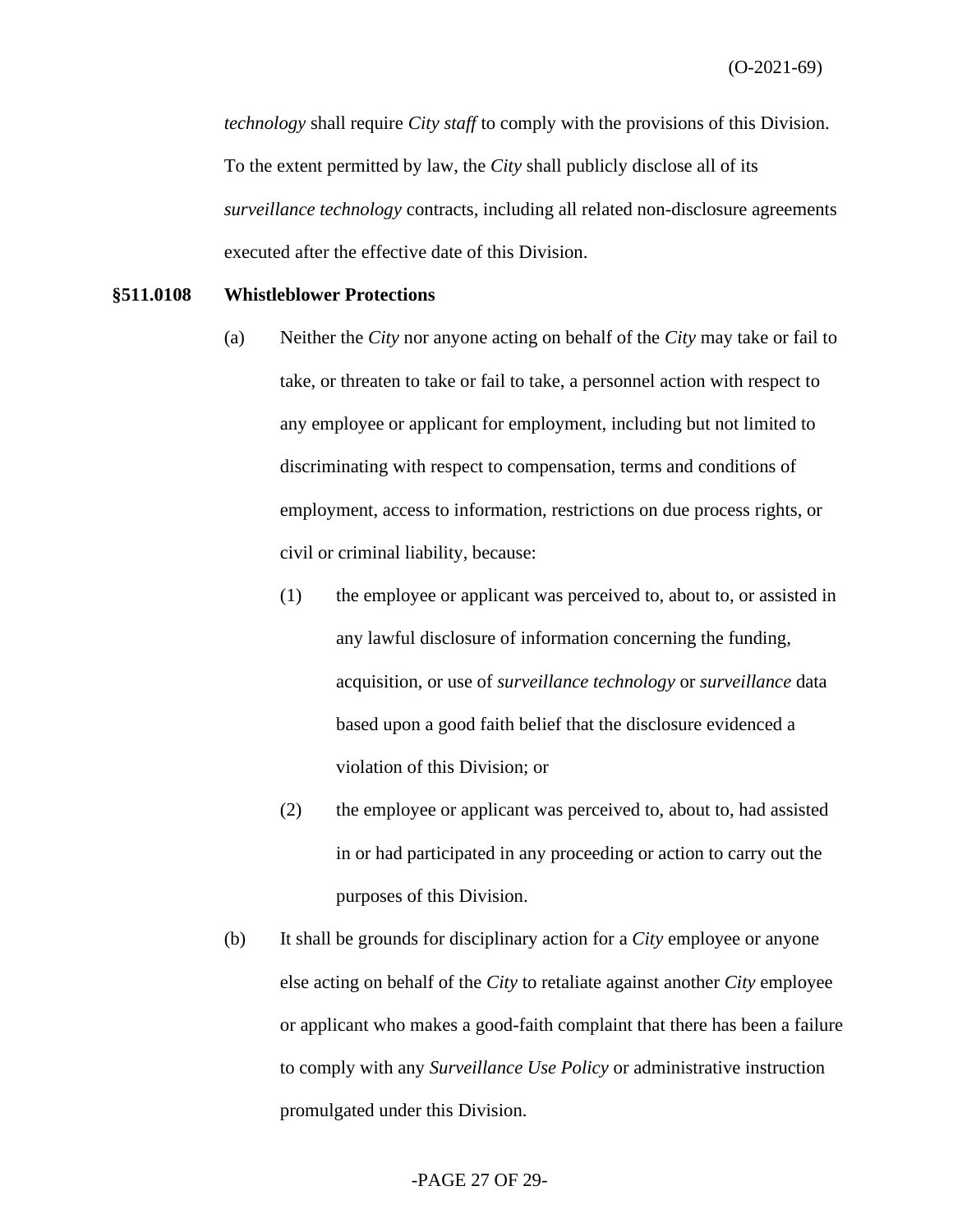(c) Any employee or applicant who is injured by a violation of section 511.0108 may institute a proceeding for monetary damages and injunctive relief against the *City* in any court of competent jurisdiction.

#### **§511.0109 Grace Period for Use of Existing Surveillance Technology**

The requirement for *City staff* to seek approval for the use of existing *surveillance technology* shall take effect one year after the effective date of this Division. *Surveillance technology* is considered existing if the City possessed, used, or has a contract in force and effect for the use of *surveillance technology* before the effective date of this Division.

#### **§511.0110 Compliance with City Charter or Applicable State Law**

Nothing in this Division is intended to violate any provision of the City Charter or applicable state law nor should any provision of this Division be interpreted in such a manner.

Section 2. That a full reading of this ordinance is dispensed with prior to passage, a written copy having been made available to the Council and the public prior to the day of its passage.

Section 3. That this ordinance shall take effect and be in force thirty days from and after its final passage.

APPROVED: MARA W. ELLIOTT, City Attorney

By

Kenneth R. So Deputy City Attorney

KRS:cm October 23, 2020 Or.Dept:CD-4 Doc. No.: 2516197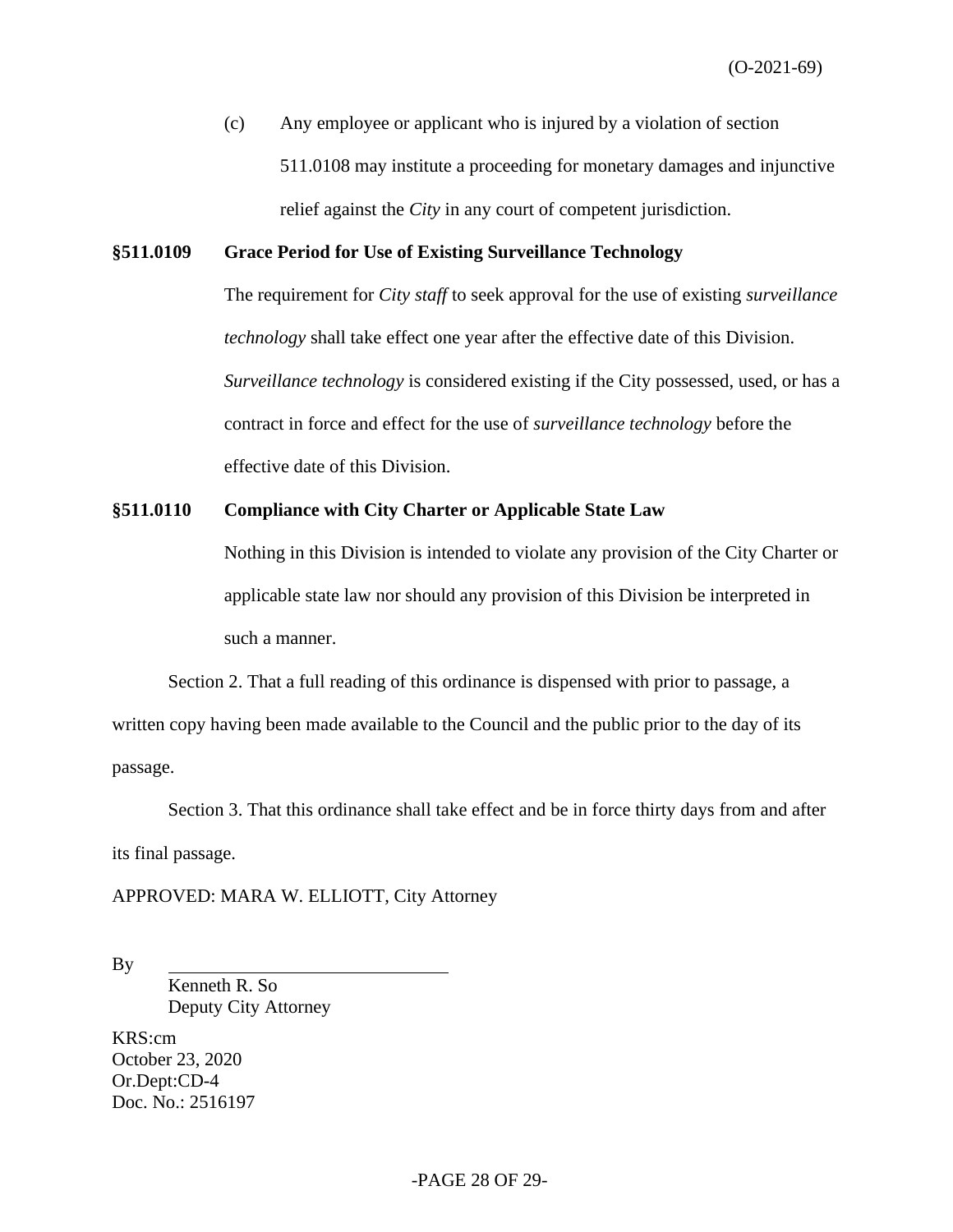I hereby certify that the foregoing Ordinance was passed by the Council of the City of San Diego, at this meeting of \_\_\_\_\_\_

> ELIZABETH S. MALAND City Clerk

By\_\_\_\_\_\_\_\_\_\_\_\_\_\_\_\_\_\_\_\_\_\_\_\_\_\_\_\_\_\_\_

Deputy City Clerk

Approved: \_\_\_\_\_\_\_\_\_\_\_\_\_\_\_\_\_\_\_\_\_\_\_\_\_\_ \_\_\_\_\_\_\_\_\_\_\_\_\_\_\_\_\_\_\_\_\_\_\_\_\_\_\_\_\_\_\_\_\_

KEVIN L. FAULCONER, Mayor

Vetoed: \_\_\_\_\_\_\_\_\_\_\_\_\_\_\_\_\_\_\_\_\_\_\_\_\_\_\_\_ \_\_\_\_\_\_\_\_\_\_\_\_\_\_\_\_\_\_\_\_\_\_\_\_\_\_\_\_\_\_\_\_\_

KEVIN L. FAULCONER, Mayor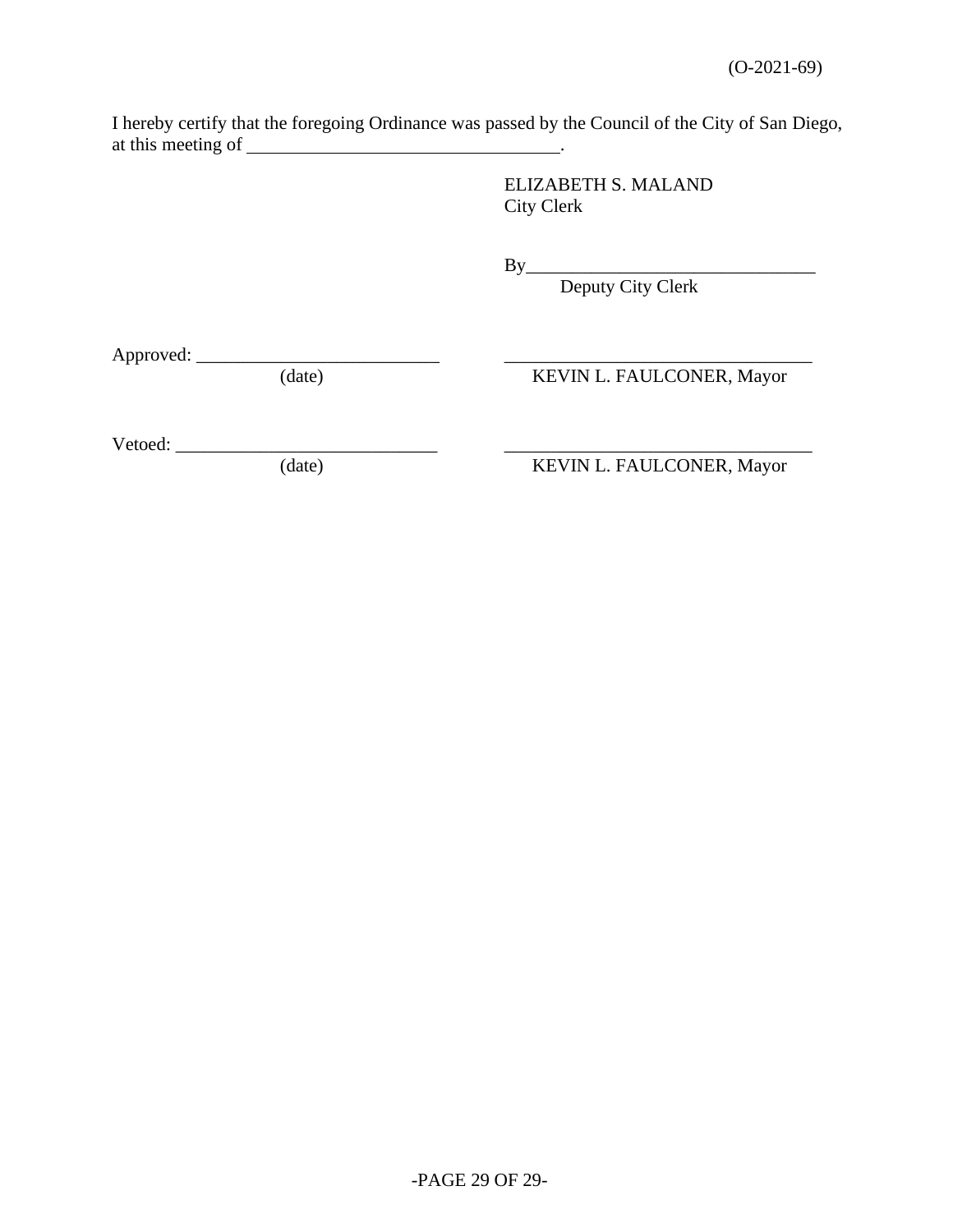ORDINANCE NUMBER O- (NEW SERIES)

DATE OF FINAL PASSAGE

## AN ORDINANCE AMENDING CHAPTER 2, ARTICLE 6, DIVISION 00 OF THE SAN DIEGO MUNICIPAL CODE BY ADDING NEW SECTIONS 26.42 AND 26.43, ALL RELATING TO ESTABLISHING THE PRIVACY ADVISORY BOARD.

WHEREAS, the San Diego City Council (City Council) finds that the use of surveillance technology is important to protect public health and safety, but such use must be appropriately monitored and regulated to protect the privacy and other rights of San Diego residents and visitors; and

WHEREAS, the Council proposes to create a new Charter section 43(a) citizen advisory board known as the Privacy Advisory Board to advise the Mayor and City Council on transparency, accountability, and public deliberation in the City's acquisition and usage of surveillance technology; and

WHEREAS, the use of open data associated with surveillance technology offers benefits to the City, but those benefits must also be weighed against the costs; and

WHEREAS, while the City Council acknowledges the privacy rights of residents and visitors, it also recognizes that surveillance technology may be a valuable tool to support community safety, investigations, and prosecution of crimes; and

WHEREAS, the San Diego Police Department and other City departments are responsible for protecting the public health and safety of San Diego residents and charged with a mission to serve and protect City residents, and in doing so, must not indiscriminately monitor, harass, or intimidate them; and

WHEREAS, the City Council finds that surveillance technology includes not just technology capable of accessing non-public places or information, but also may include

#### -PAGE 1 OF 7-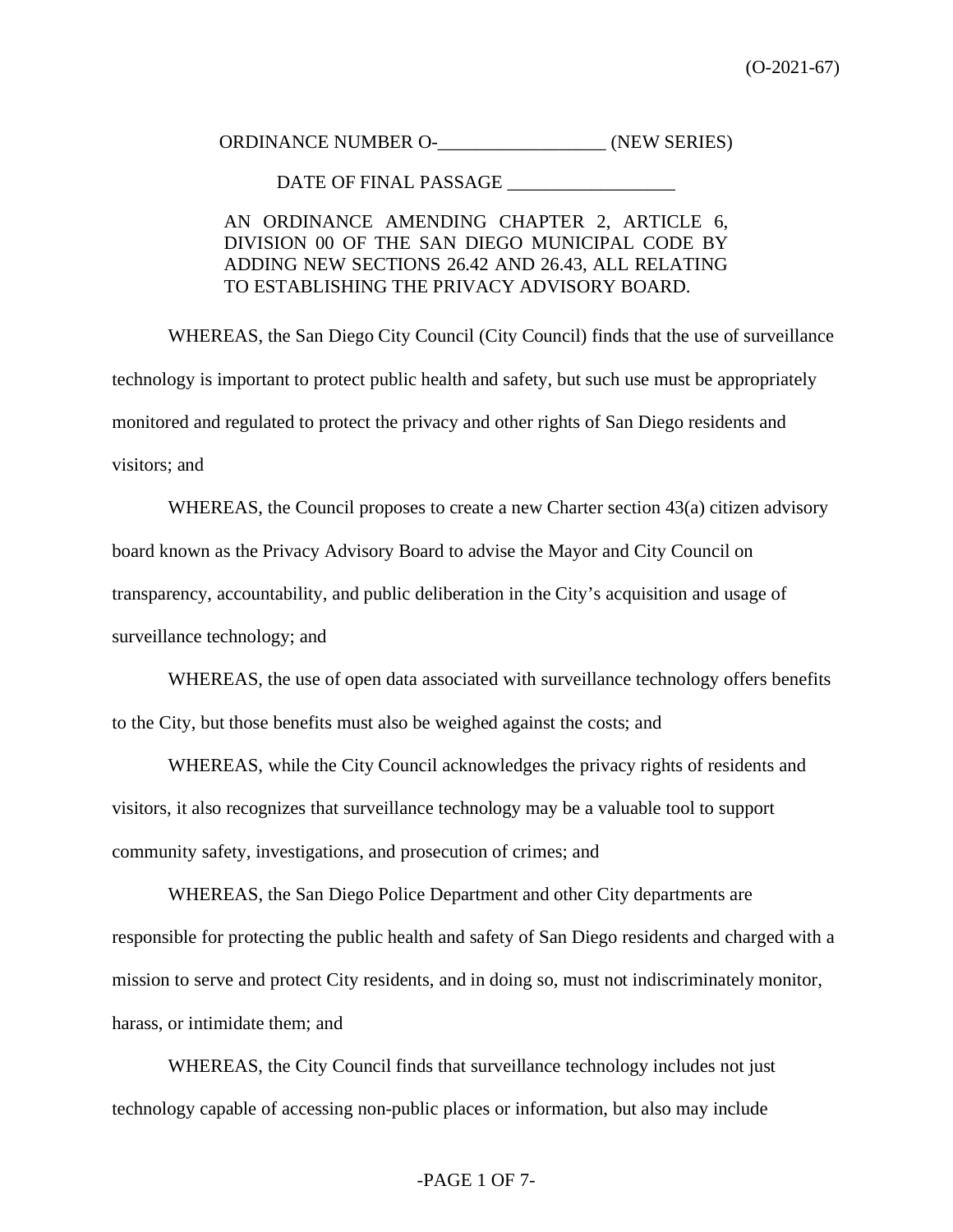technology that aggregates publicly available information, which, in the aggregate or when pieced together with other information, has the potential to reveal details about a person's familial, political, professional, religious, or intimate associations; and

WHEREAS, awareness that the government may be watching may chill associational and expressive freedoms; and

WHEREAS, the City Council recognizes that data from surveillance technology can be used to intimidate and oppress certain groups more than others, including those that are defined by a common race, ethnicity, religion, national origin, income level, sexual orientation, or political perspective; and

WHEREAS, the City Council finds that decisions relating to the City's use of surveillance technology should occur with strong consideration given to the impact such technologies may have on civil rights and civil liberties, including those rights guaranteed by the California and United States Constitutions; and

WHEREAS, the City Council finds that safeguards, including robust transparency, oversight, and accountability measures, must be in place to protect civil rights and civil liberties before City surveillance technology is deployed; and

WHEREAS, the City Council finds that decisions regarding if and how the City's surveillance technologies should be funded, acquired, or used should include meaningful public input; and

WHEREAS, the City Council recognizes that prior to making a final determination on whether to approve the proposed ordinance creating the Privacy Advisory Board, the City must

#### -PAGE 2 OF 7-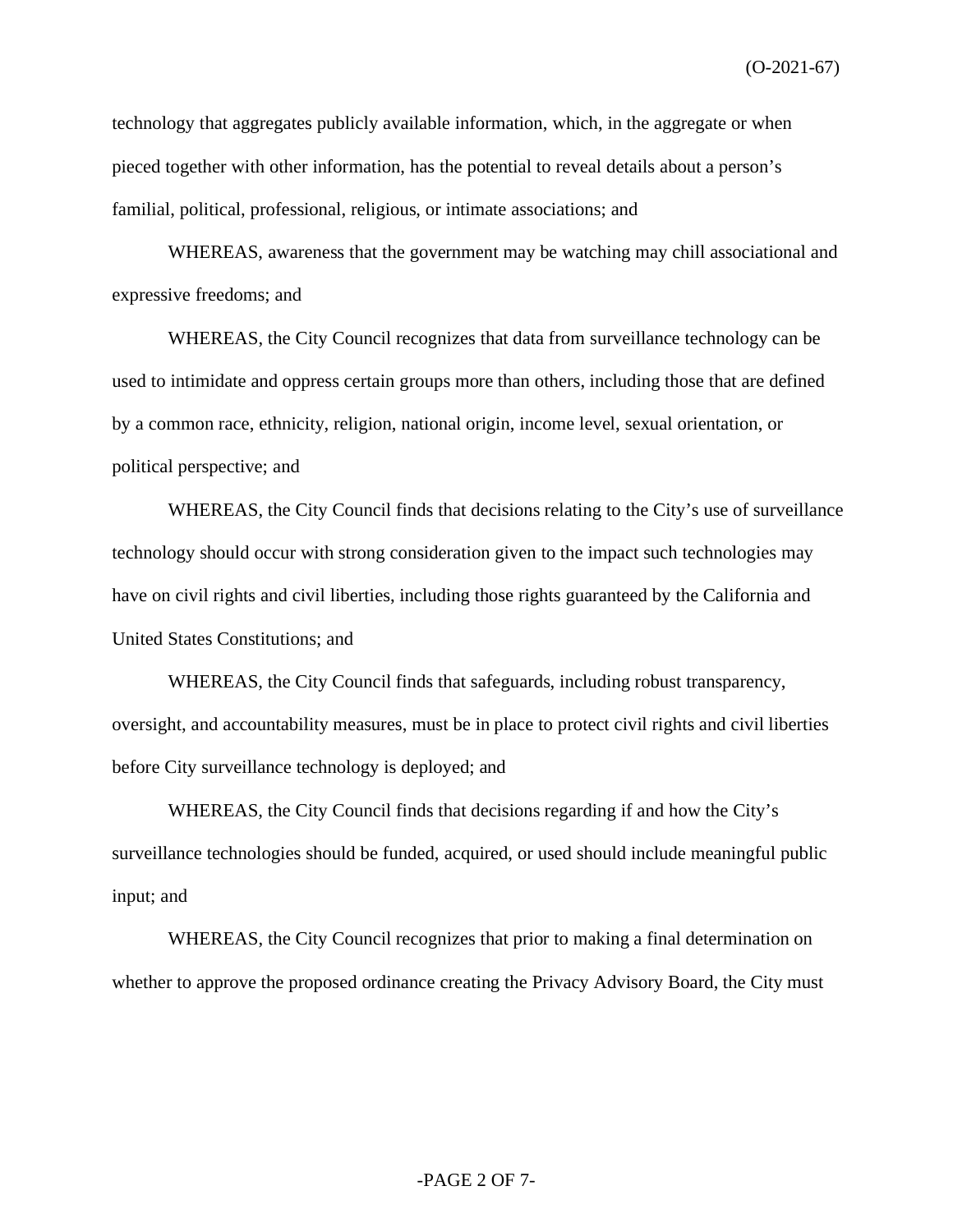comply with the Meyers-Milias Brown Act (MMBA), California's collective bargaining law set forth at California Government Code sections 3500 through 3511, which is binding on the City; and

WHEREAS, the City Council also recognizes that depending on the outcome of the meetand-confer process and the extent of any revisions to the proposed ordinance creating the Privacy Advisory Board resulting from that process, the City may be required to reintroduce the Proposed Surveillance Ordinance; NOW, THEREFORE,

BE IT ORDAINED, by the Council of the City of San Diego, as follows:

Section 1. Chapter 2, Article 6, Division 00 of the San Diego Municipal Code is amended by adding new sections 26.42 and 26.43 to read as follows:

#### **§26.42 Privacy Advisory Board**

(a) Purpose and Intent

It is the purpose and intent of the Council to establish a Privacy Advisory Board to serve as an advisory body to the Mayor and Council on policies and issues related to privacy and surveillance. The Board will provide advice intended to ensure transparency, accountability, and public deliberation in the *City's* acquisition and use of surveillance technology.

(b) There is hereby established a Privacy Advisory Board to consist of nine members, who shall serve without compensation. At least six members shall be residents of the City of San Diego. Members shall be appointed by the Mayor and confirmed by the Council.

#### -PAGE 3 OF 7-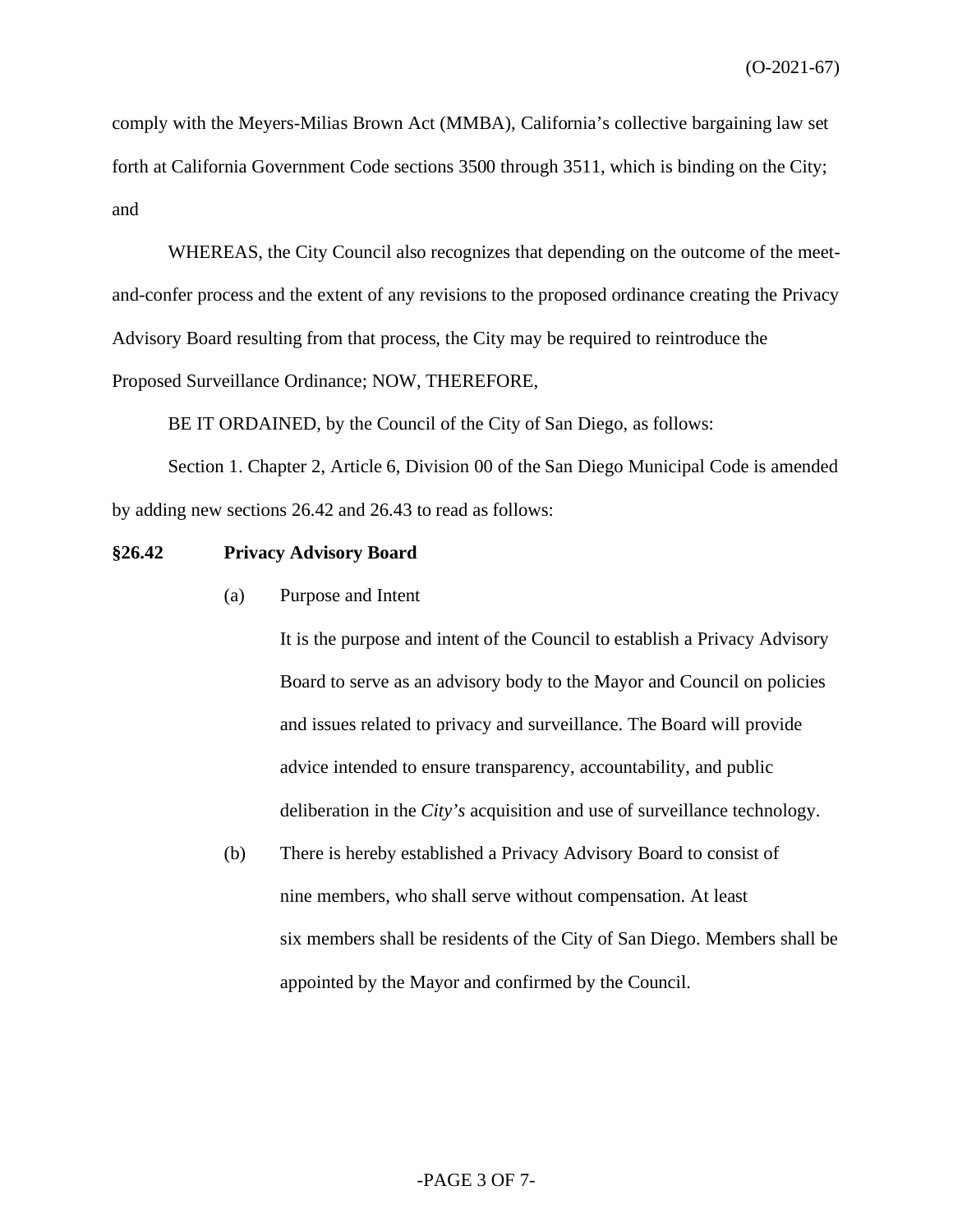- (c) All terms appearing in italics in sections 26.42 and 26.43 have the same meaning as in Chapter 5, Article 11, Division, section 511.0101, known as the San Diego Transparent and Responsible Use of Surveillance Ordinance.
- (d) Qualifications of Members
	- (1) All members of the Privacy Advisory Board shall be persons who have a demonstrated interest in privacy rights through work experience, civic participation, and/or political advocacy.
	- (2) The Mayor shall appoint the nine members from the following representative areas of organizational interest, expertise, and background:
		- (A) At least one attorney or legal scholar with expertise in privacy or civil rights, or a representative of an organization with expertise in privacy or civil rights;
		- (B) One auditor or certified public accountant;
		- (C) One computer hardware, software, or encryption security professional;
		- (D) One member of an organization that focuses on open government and transparency or an individual, such as a university researcher, with experience working on open government and transparency; and
		- (E) At least four members from equity-focused organizations serving or protecting the rights of communities and groups historically subject to disproportionate surveillance,

#### -PAGE 4 OF 7-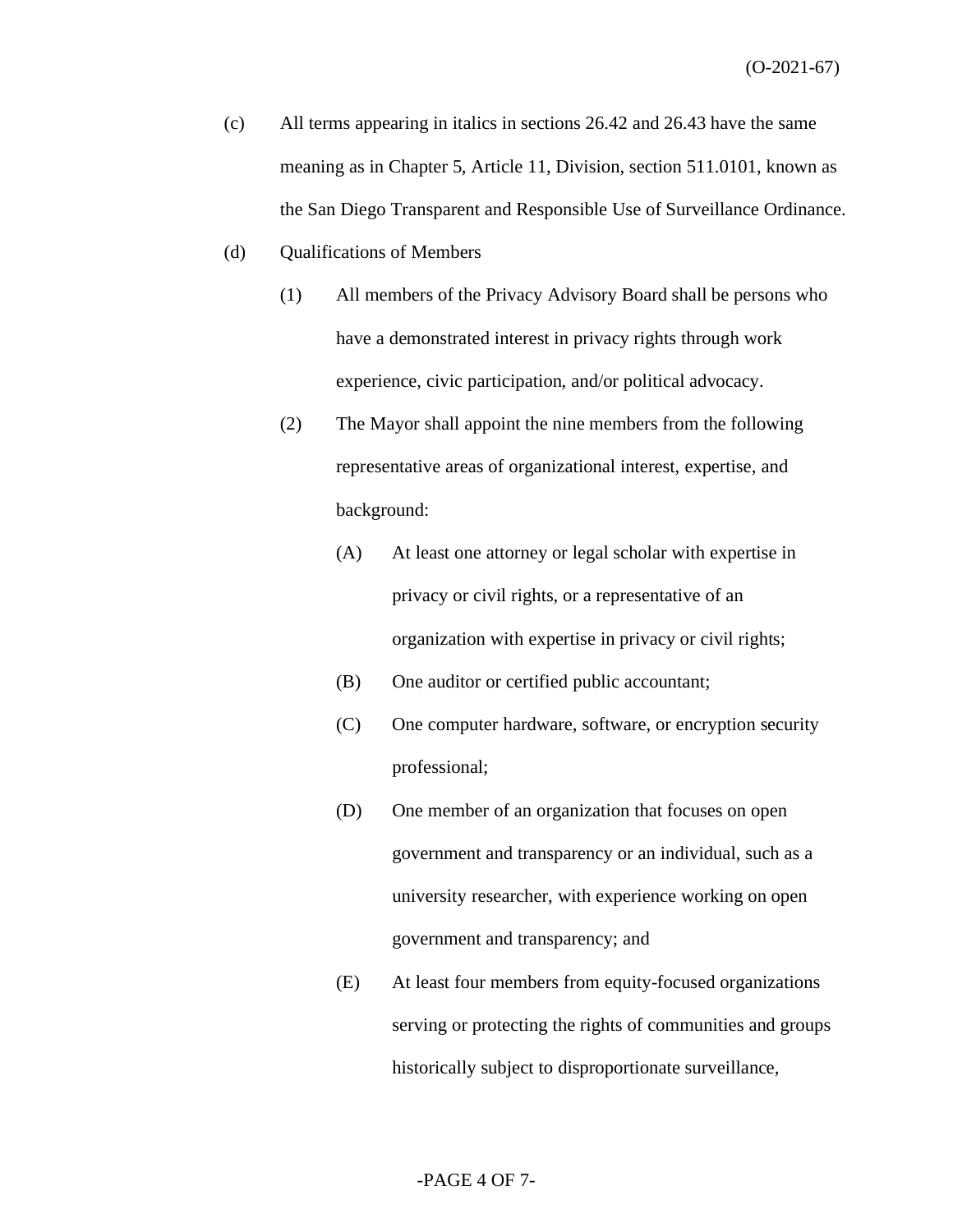including communities of color, immigrant communities, religious minorities, and groups concerned with privacy and protest.

- (e) Terms
	- (1) Members shall serve two-year terms, and each member shall serve until a successor is duly appointed and confirmed. Members are limited to a maximum of eight consecutive years.
	- (2) Initial members shall be appointed in staggered terms. For the initial appointments, five members shall be appointed to an initial term that will expire in 2021, and four members shall be appointed to an initial term that will expire in 2022. Initial appointments for less than the full term of two years shall not have the initial term count for purposes of the eight-year term limit.
	- (3) All terms shall expire on March 15 in the year of termination. Any vacancy shall be filled for the remainder of the unexpired term.
- (f) Rules
	- (1) The Board shall adopt rules for the government of its business and procedures in compliance with the law. The Board rules shall provide that a quorum of the Privacy Advisory Board is five members.
	- (2) At the first regular meeting, and subsequently at the first regular meeting of each year, members of the Privacy Advisory Board shall select a chairperson and a vice chairperson.

#### -PAGE 5 OF 7-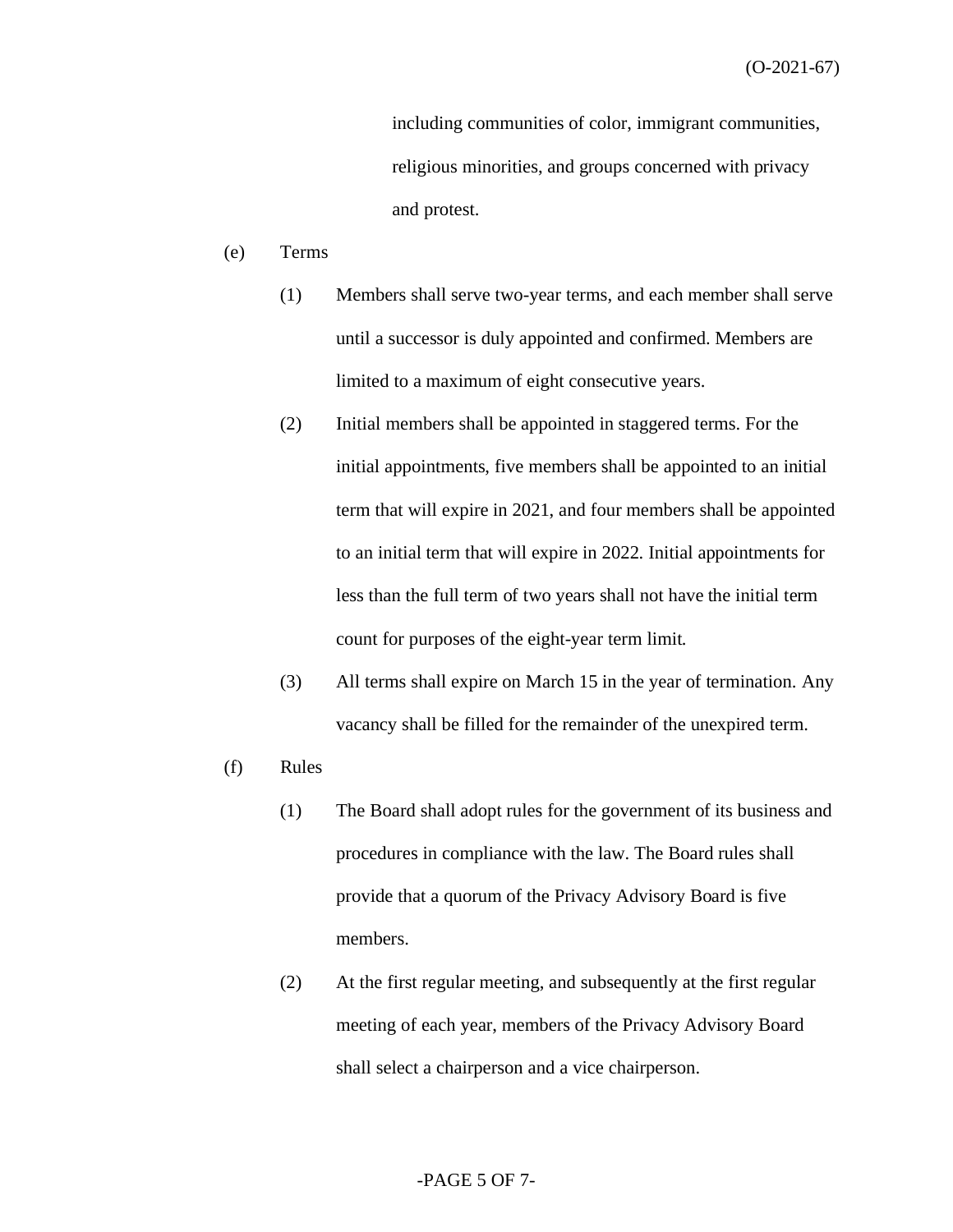#### **§26.43 Privacy Advisory Board – Duties and Functions**

The Privacy Advisory Board shall:

- (a) Provide advice and technical assistance to the *City* on best practices to protect resident and visitor privacy rights in connection with the *City's* acquisition and use of s*urveillance technology*.
- (b) Conduct meetings and use other public forums to collect and receive public input on the above subject matter.
- (c) Review *Surveillance Impact Reports* and *Surveillance Use Policies* for all new and existing *surveillance technology* and make recommendations prior to the City seeking solicitation of funds and proposals for *surveillance technology*.
- (d) Submit annual reports and recommendations to the City Council regarding:
	- (1) The *City*'s use of *surveillance technology*; and
	- (2) Whether new *City surveillance technology* privacy and data retention policies should be developed, or existing policies should be amended.
- (e) Provide analysis to the City Council of pending federal, state, and local legislation relevant to the *City*'s purchase and/or use of *surveillance technology*.
- (f) The Privacy Advisory Board shall make reports, findings, and recommendations either to the City Manager or the City Council, as appropriate. The Board shall present an annual written report to the City

#### -PAGE 6 OF 7-